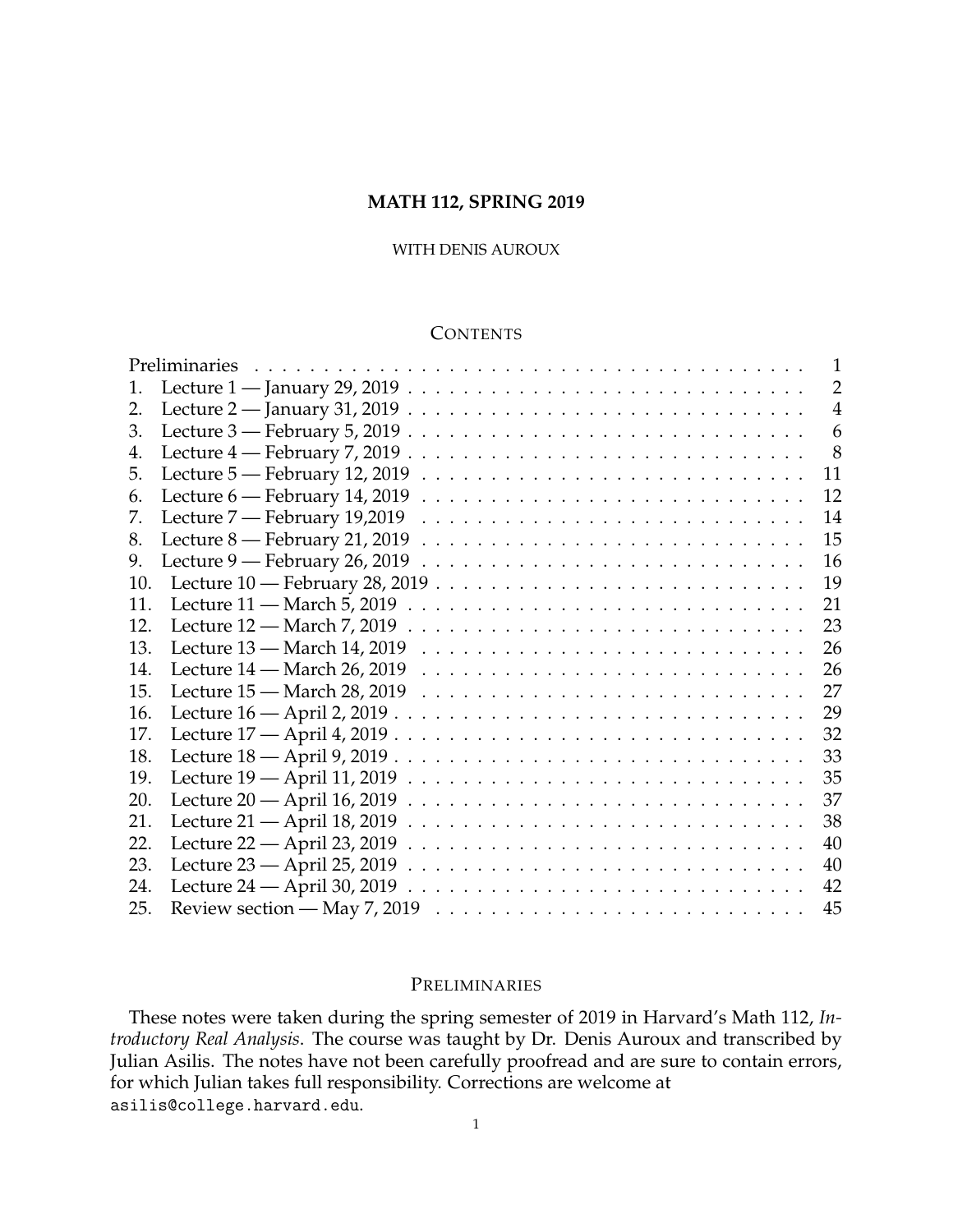### 1. LECTURE 1 — JANUARY 29, 2019

<span id="page-1-0"></span>One of the goals of the course is to rigorously study real functions and things like integration and differentiation, but before we get there we need to be careful about studying sequences, series, and the real numbers themselves.

The real numbers have lots of operations that we use frequently without too much thought: addition, multiplication, subtraction, division, and ordering (inequalities). One of today's goals is to convince you that even before we get there, describing the real numbers rigorously is actually quite difficult.

**Definition 1.1.** A set is a collection of elements.

Sets can be finite or infinite (there are different kinds of infinities), and they are not ordered. For a set A,  $x \in A$  means that *x* is an element of A.  $x \notin A$  means that *x* is not an element of A. One special set is the empty set , which contains no elements. Other important sets include that of the natural numbers  $\mathbb{N} = \{0, 1, 2, 3, \dots\}$ , that of the integers  $\mathbb{Z} = {\ldots, -2, -1, 0, 1, 2, \ldots}$ , and that of the rationals  $\mathbb{Q} = {\mathbb{Z}_q^2}$  $\frac{p}{q}: p, q \in \mathbb{Z}$ ,  $q \neq 0$ 

If every element of a set A is an element of a set B, we say *A* is a subset of B, and write *A* ⊂ *B*. An example we've already seen is **N** ⊂ **Z**. For sets, A = B if and only if (iff) A⊂B and B⊂A.

**Definition 1.2.** A <u>field</u> is a set F equipped with the operations of addition(+) and multiplication( $\cdot$ ), satisfying the field axioms. For addition,

- If  $x \in F$ ,  $y \in F$  then  $x + y \in F$
- $x + y = y + x$  (commutativity)
- $(x + y) + z = z + (y + z)$  (associativity)
- F contains an element  $0 \in F$  such that  $0 + x = x \quad \forall x \in F$
- $\forall x \in F$ , there is  $-x \in F$  such that  $x + (-x) = 0$

And for multiplication,

- If  $x \in F, y \in F$  then  $x \cdot y \in F$
- $x \cdot y = y \cdot x$  (commutativity)
- $(x \cdot y) \cdot z = z \cdot (y \cdot z)$  (associativity)
- F contains an element  $0 \neq 1 \in F$  such that  $1 \cdot x = x \quad \forall x \in F$
- $\forall x \in F$ , there is  $\frac{1}{x} \in F$  such that  $x \cdot \frac{1}{x}$  $\frac{1}{x} = 1$

Finally, multiplication must distribute addition, meaning  $x(y + z) = xy + zx \ \forall x, y, z \in F$ .

The operation of multiplication is usually shortened from  $(\cdot)$  to concatenation for convenience's sake, so that *x* · *y* be written *xy*. One example of a field is **Q** with the familiar operations of addition and multiplication.

**Proposition 1.3.** *The axioms for addition imply:*

*(1)* If  $x + y = x + z$ , then  $y = z$  (cancellation) *(2) If*  $x + y = x$ *, then*  $y = 0$ *(3) If*  $x + y = 0$ *, then*  $y = -x$  $(4)$  −(−*x*) = *x*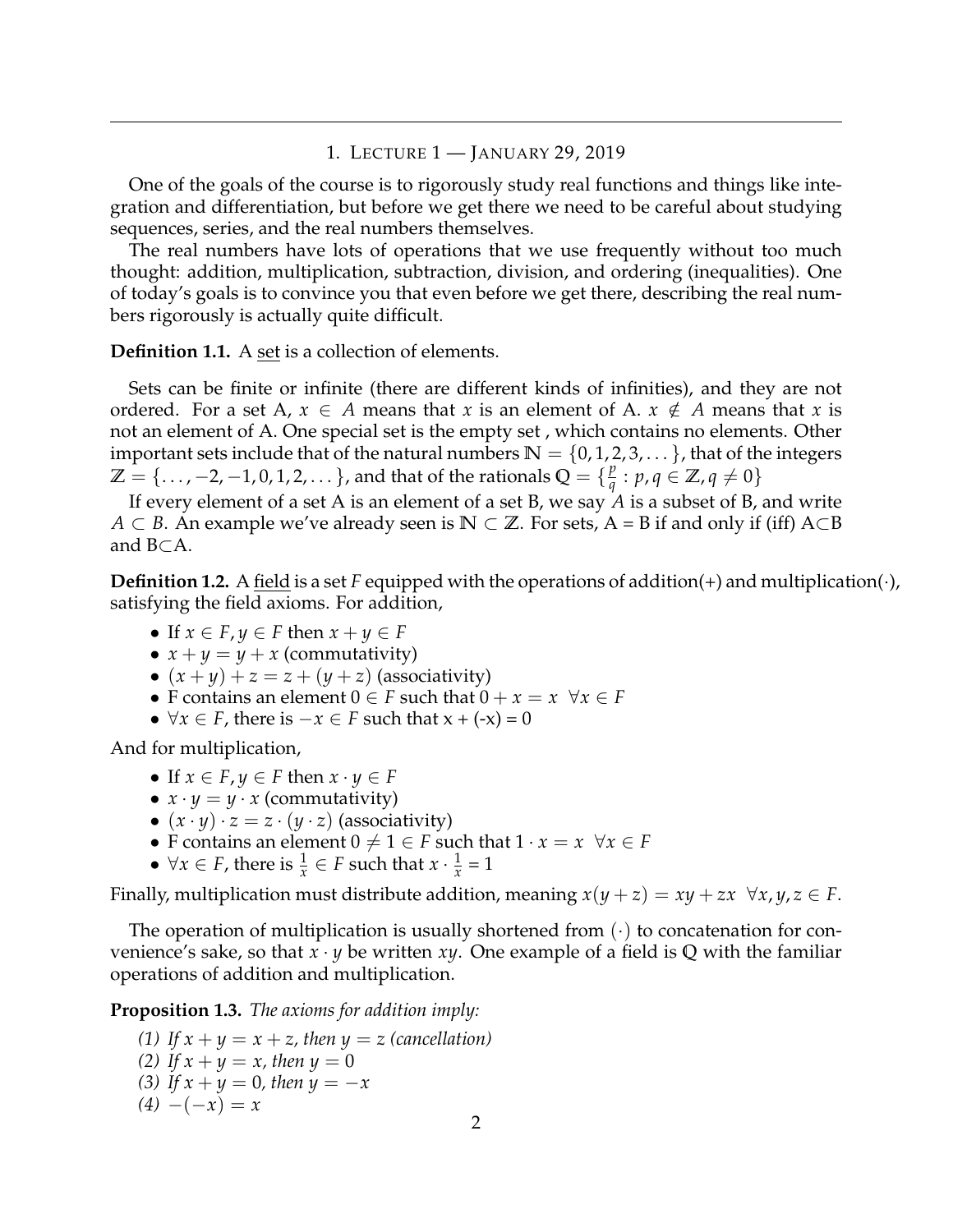*Proof.* (1). Assume  $x + y = x + z$ . Then:

$$
x + y = x + z
$$
  
\n
$$
(-x) + (x + y) = (-x) + (x + z)
$$
  
\n
$$
((-x) + x) + y = ((-x) + x) + z
$$
  
\n
$$
0 + y = 0 + z
$$
  
\n
$$
y = z
$$

(2) follows from (1) by taking  $z = 0$ . (3) and (4) take a bit more work, and are good practice to complete on your own. It's worth noting that nearly identical properties (with nearly identical proofs) hold for multiplication.  $\Box$ 

**Definition 1.4.** An <u>ordered set</u> is a set *S* equipped with a relation  $(<)$  satisfying:

- $\forall x, y \in S$ , exactly one of  $x < y$ ,  $x = y$ , or  $y < x$  is true.
- If  $x < y$  and  $y < z$ , then  $x < z$  (transitivity)

We will write  $x \leq y$  to mean  $x < y$  or  $x = y$  (and because of the above definition, this is an exclusive or).

**Definition 1.5.** An <u>ordered field</u>  $(F, +, \cdot, <)$  is a field with a compatible order relation, meaning:

- ∀*x*, *y*, *z* ∈ *F* If *y* < *z* then *x* + *y* < *x* + *z*
- If  $x > 0$  and  $y > 0$  then  $xy > 0$

**Q** was our example of a field, and fortunately it still works as an example, as **Q** is an ordered field under the usual ordering on rationals.

**Proposition 1.6.** *In an ordered field:*

- *If x* > 0 *then* −*x* < 0*, and vice versa*
- *If*  $x > 0$  *and*  $y < z$ *, then*  $xy < xz$
- If  $x < 0$  and  $y < z$  then  $xy > xz$
- If  $x \neq 0$ , then  $x^2 > 0$ . Thus  $1 > 0$
- $\bullet\,\,0 < x < y \implies 0 < \frac{1}{y} < \frac{1}{x}$

Now we'll talk about what's wrong with the rational numbers. As you may expect, we'll begin by considering the square root of 2.

**Proposition 1.7.** *There does not exist*  $x \in Q$  *such that*  $x^2 = 2$ 

*Proof.* Assume otherwise, so  $\exists x = \frac{m}{n} \in \mathbb{Q}$  such that  $x^2 = 2$ . Take *x* to be a reduced fraction, meaning that *m* and *n* share no factors. Then  $\frac{m^2}{n^2} = 2$  and  $m^2 = 2n^2$  for  $m, n \in \mathbb{Z}, n \neq 0$ . 2*n*<sup>2</sup> is even, so *m*<sup>2</sup> is even. Since the square of an odd number is odd, *m* must be even. So  $m = 2k$  for some  $k \in \mathbb{Z}$ . We have  $m^2 = (2k)^2 = 4k^2 = 2n^2$ . Dividing by 2, we see  $2k^2 = n^2$ . Using our reasoning from above, we see that *n* must be even. So *m* and *n* are both even, which is a contradiction.  $\Box$ 

It seems like we could formally add an element called the square root of 2, and do so for similar algebraic numbers which appear as solutions to polynomials with rational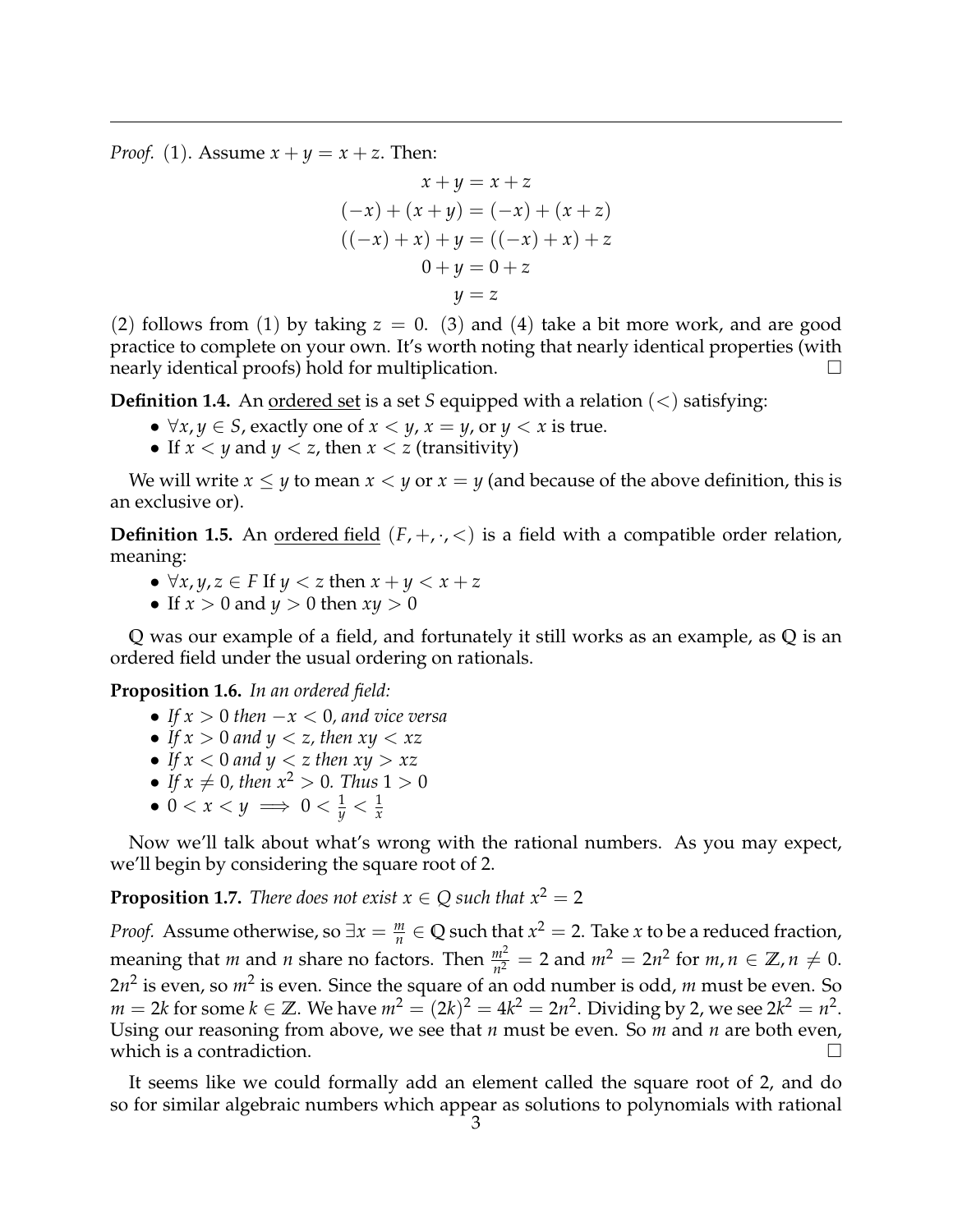coefficients, but this still wouldn't solve our problem. The problem is that sequences of rational numbers can look to be approaching a number, but not have a limit in **Q**.

**Definition 1.8.** Suppose *E* ⊂ *S* is a subset of an ordered set. If there exists  $β ∈ S$  such that  $x \leq \beta$  for all  $x \in E$ , then *E* is <u>bounded above</u>, and  $\beta$  is one of its upper bounds.

The definition for lower bounds is similar. In general, sets may not have upper or lower bounds (think  $\mathbb{Z} \subset \mathbb{Q}$ ).

**Definition 1.9.** Suppose *S* is an ordered set and *E* ⊂ *S* is bounded above. If ∃*α* ∈ *S* such that:

- (1) *α* is an upper bound for *E*
- (2) if *γ* < *α* then *γ* is not an upper bound for *E*

then  $\alpha$  is the least upper bound for *E*, and we write  $\alpha = \sup E$ .

**Example 1.10.** Consider  $\{x \in \mathbb{Q} : x < 0\}$  as a subset of Q. Any rational  $y \ge 0$  is an upper bound, and you can see that 0 is the least upper bound.

Now take  $A = \{x \in \mathbb{Q} : x < 0 \text{ or } x^2 < 2\}$  as a subset of  $\mathbb{Q}$ . The upper bounds of  $A$ in **Q** are  $B = \{x \in \mathbb{Q} : x > 0 \text{ and } x^2 > 2\}$ . It turns out that there's no least upper bound here. Though it's a bit opaque, any upper bound *y* has a lower upper bound 2*y*+2 *y*+2 . This suggests that increases sequences of rationals which square to less than 2 have no limit, and likewise for positive, decreasing rationals which square to more than 2.

**Theorem 1.11** (Completeness)**.** *There exists an ordered field* **R** *which has the least upper bound property, meaning every non-empty subset bounded above has a least upper bound.*

2. LECTURE 2 — JANUARY 31, 2019

<span id="page-3-0"></span>Last time we talked about least upper bounds and the fact that their existence isn't always guaranteed in **Q**. Greatest lower bounds are defined analogously, and their existence also isn't guaranteed in **Q**. As it turns out, this is more than coincidence, since these properties are equivalent.

**Theorem 2.1.** *If an ordered set S has the least upper bound property, then it also has the greatest lower bound property.*

*Proof.* We won't prove this rigorously, but here's the idea: given a set  $E \subset S$  bounded below, consider its set of lower bounds *L*. *L* isn't empty because we assumed *E* is bounded below, and it's bounded above by all elements of *E*. So, because *S* satisfies the least upper bound property, *L* has a least upper bound. You can show that this is the greatest lower bound of *E*. bound of  $\vec{E}$ .

Last time, we also saw the following important theorem.

**Theorem 2.2.** *There exists an ordered field* **R** *with the least upper bound property which contains* **Q** *as a subfield.*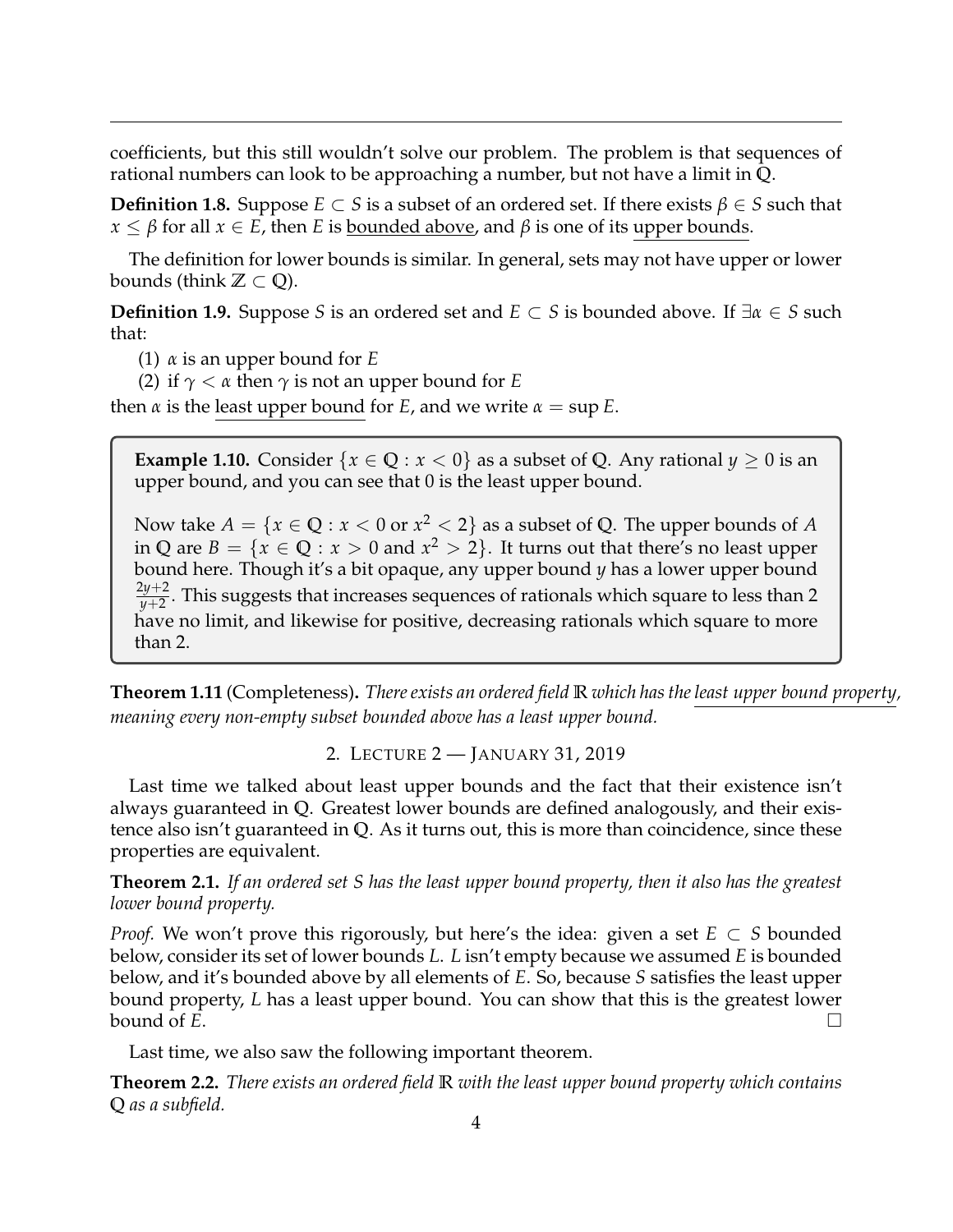*Proof.* There are two equivalent ways of doing this - one uses things called Cauchy sequences that we'll be encountering later on, and the second uses Dedekind cuts. A cut is a set *α* ⊂ **Q** such that

- (1)  $\alpha \neq \emptyset$  and  $\alpha \neq \emptyset$
- (2) If  $p \in \alpha$  and  $q < p$  then  $q \in \alpha$
- (3) If *p* ∈ *α*, ∃*r* ∈ *α* with *p* < *r*

In practice,  $\alpha = (-\infty, a) \cap \mathbb{Q}$ , though  $(-\infty, a)$  doesn't technically mean anything right now. So we've constructed a set (of subsets) which we claim is **R**, and now we have to endow it with an order and operations respecting that order in order to get an ordered field. We'll define the order as such: for  $\alpha$ ,  $\beta \in \mathbb{R}$ , we write  $\alpha < \beta$  if and only if  $\alpha \neq \beta$  and  $\alpha \subset \beta \subset \mathbb{Q}$ ). This is in fact an order.

To see that least upper bounds exist, we claim that the least upper bound of a nonempty, bounded above  $E \subset \mathbb{R}$  is the union of its cuts. You have to check that this is a cut and in fact a least upper bound.

We define addition of cuts as  $\alpha + \beta = \{p + q : p \in \alpha, q \in \beta\}$ . The definition of multiplication is a bit uglier and depends on the 'signs' of cuts. Then you have to check that all the field axioms are satisfied. It's not really worth getting into all of the details here, but people have at some point checked that everything works as we'd like it to.

**Theorem 2.3** (Archimedean property of **R**). If  $x, y \in \mathbb{R}$ ,  $x > 0$ , then there exists a positive *integer n such that*  $nx > y$ 

*Proof.* Suppose not, and consider  $A = \{nx : n \text{ a positive integer}\}\$ . *A* is non-empty and has upper bound *y*, so it has a least upper bound, which we'll call *α*. *α* − *x* < *α* because  $x > 0$ , so  $\alpha - x$  is not an upper bound. Then  $\exists nx \in A$  such that  $nx > \alpha - x$ . But adding *x* to both sides, we have  $nx + x = (n + 1)x > \alpha$ . But  $(n + 1)x \in A$ , so  $\alpha$  was not an upper bound at all.

**Theorem 2.4** (Density of Q in **R**). *If*  $x, y \in \mathbb{R}$  *and*  $x < y$ , *then*  $\exists p \in \mathbb{Q}$  *such that*  $x < p < y$ .

*Proof.* Since *x* < *y*, we have *y* − *x* > 0. By the previous theorem, there exists an integer *n* with  $n(y - x) > 1$ , meaning  $y - x > \frac{1}{n}$ . Also by the previous theorem, there exist integers  $m_1$ ,  $m_2$  with  $m_1 > nx$  and  $m_2 > -nx$ , i.e.  $-m_2 < nx < m_1$ . Thus there exists an integer *m* between −*m*<sub>2</sub> and *m*<sub>1</sub> with *m* − 1 ≤ *nx* < *m*. Then *nx* < *m* ≤ *nx* + 1 < *nx* + *n*(*y* − *x*) = *ny*. Diving by *n*, we have *x* <  $\frac{m}{2}$  < *v*, and the *p* =  $\frac{m}{2}$  that we wanted. Diving by *n*, we have  $x < \frac{m}{n} < y$ , and the  $p = \frac{m}{n}$  that we wanted.

"The rational numbers are everywhere. They're among us." - Dr. Auroux. What we're saying is that between any two reals there's a rational. A problem we encountered last class is that we weren't guaranteed the existence of square roots in **Q**≥0. Fortunately, this has been remedied by constructing **R**.

**Theorem 2.5.** *For every real*  $x > 0$  *and every integer*  $n > 0$ *, there exists exactly one*  $y \in R$ *,*  $y > 0$ with  $y^n = x$ . We write  $y = x^{\frac{1}{n}}$ .

*Proof sketch.* Consider  $E = \{t \in R : t > 0, t^n < x\}$ . It's non-empty and bounded above, so it has a supremum we'll call *α*. If  $\alpha^n < x$ , then *α* isn't an upper bound of *E*, and if  $\alpha^n > x$ , it's not the *least* upper bound of *E*.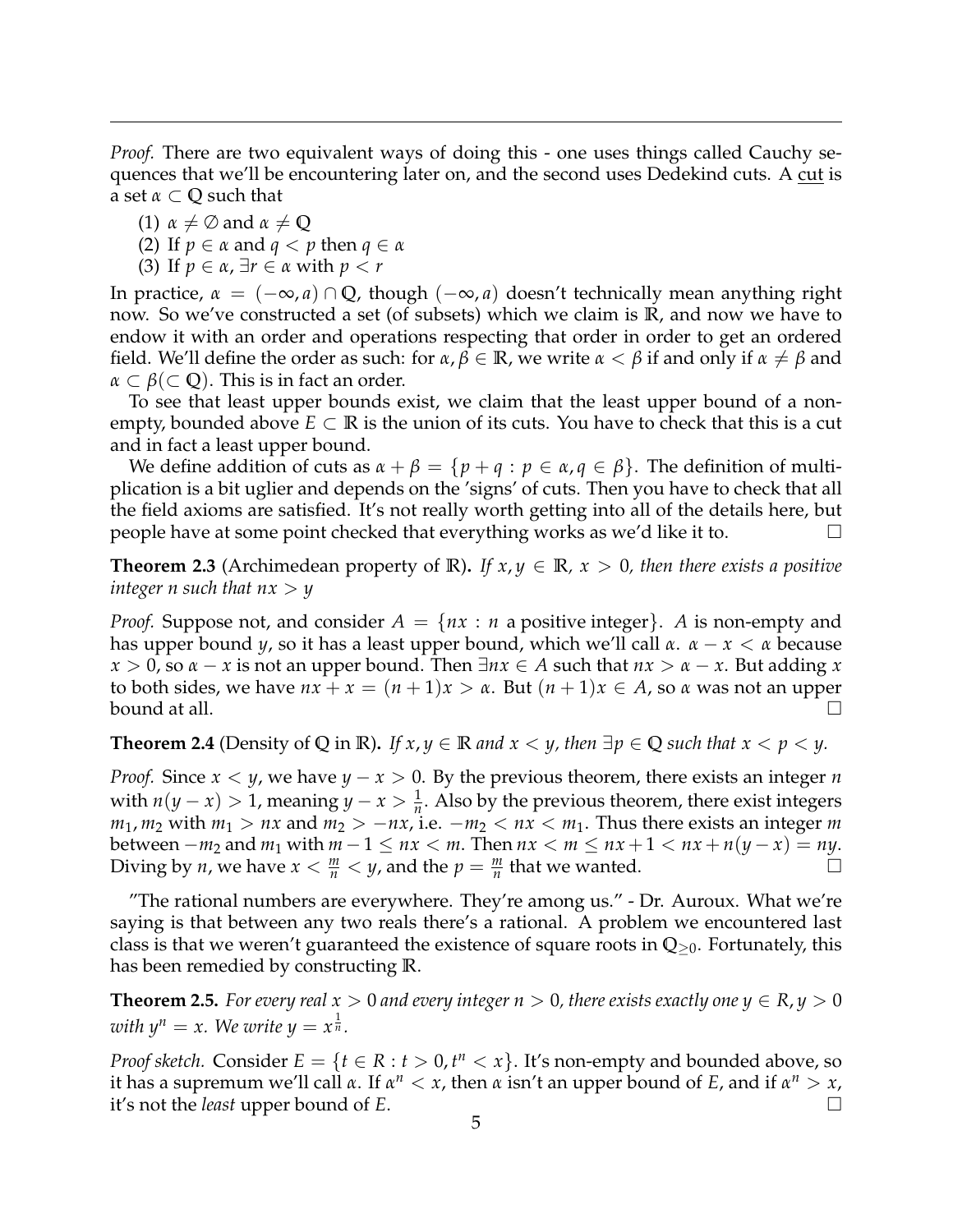**Definition 2.6.** The <u>extended real numbers</u> consist of **R** ∪ { $-\infty$ ,  $\infty$ } with the order  $-\infty$  < *x* < ∞ for all *x*  $\in$  **R** and the operations *x*  $\pm \infty = \pm \infty$ .

Notice that the extended real numbers don't form a field since, among other reasons,  $\pm\infty$  don't have multiplicative inverses.

**Definition 2.7.** The complex numbers (**C**) consist of the set  $\{(a, b, ) : a, b \in \mathbb{R}\}$  equipped with the operations  $(a, b) + (c, d) = (a + c, b + d)$  and  $(a, b) \cdot (c, d) = (ac - bd, ad + bc)$ . These operations make **C** a field.

It's convention to write  $(a, b) \in \mathbb{C}$  as  $a + bi$ . The complex conjugate of  $z = a + bi$  is  $\overline{z} = a - bi$ , and the norm of a complex number  $z = a + bi$  is  $|z| = \sqrt{z\overline{z}} = \sqrt{a^2 + b^2}$ .

**Proposition 2.8.** *For all*  $z \in \mathbb{C}$ *,* 

- $|z| \ge 0$  and  $|z| = 0$  iff  $z = 0$
- $|zw| = |z||w|$
- $|z+w| \leq |z| + |w|$

**Definition 2.9.** Euclidean space is  $\mathbb{R}^k = \{(x_1, \ldots, x_k) : x_i \in \mathbb{R}\}$  equipped with  $\overrightarrow{x} + \overrightarrow{y} =$  $(x_1 + y_1, \ldots, x_k + y_k)$  and  $\overrightarrow{x} \cdot \overrightarrow{x} = (\alpha x_1, \ldots, \alpha x_k)$  for  $\alpha \in \mathbb{R}$ .

**Theorem 2.10.** Defining  $\overrightarrow{x} \cdot \overrightarrow{y} = \sum_{i=1}^{k} x_i y_i$  and  $||x||^2 = \overrightarrow{x} \cdot \overrightarrow{x}$  , we have:

- $||x||^2 \ge 0$  and  $||x||^2 = 0 \iff \overrightarrow{x} = 0$
- $\bullet$   $||\overrightarrow{x} \cdot \overrightarrow{y}|| \leq ||\overrightarrow{x}|| \cdot ||\overrightarrow{y}||$
- $\bullet$   $||\frac{x}{x} + \frac{y}{y}|| \le ||\frac{x}{x}|| + ||\frac{y}{y}||$

*Proof.* (1) Clear

(2) Some ugly computation

3. LECTURE 3 — FEBRUARY 5, 2019

<span id="page-5-0"></span>Today we'll be talking about sets.

**Definition 3.1.** For *A*, *B* sets, a <u>function</u>  $f : A \rightarrow B$  is an assignment to each  $x \in A$  of an element  $f(x) \in B$ 

*A* is referred to as the domain of *f* , and the range of *f* is the set of values taken by *f* (in this case, a subset of *B*). For  $E \subset A$ , we take  $f(E) = \{f(x) : x \in E\}$ . In this notation, the range of *f* is  $f(A)$ . On the other hand, for  $F \subset B$ , we define the inverse image, or pre-image, of *F* to be  $f^{-1}(F) = \{x \in A : f(x) \in F\}$ . Note that the pre-image of an element in *B* can consist of one element of *A*, several elements of *A*, or be empty. It's always true that  $f^{-1}(B) = A$ .

**Definition 3.2.** A function  $f : A \rightarrow B$  is <u>onto</u>, or surjective, if  $f(A) = B$ . Equivalently,  $\forall y \in B, f^{-1}(y) \neq \emptyset$ 

**Definition 3.3.** A function  $f : A \rightarrow B$  is <u>one-to-one</u>, or injective, if  $\forall x, y \in A$ ,  $x \neq y \implies$ *f*(*x*)  $\neq$  *f*(*y*). Equivalently, *f*(*x*) = *f*(*y*)  $\implies$  *x* = *y*. Also equivalently, ∀*z* ∈ *B*, *f*<sup>-1</sup>(*z*) contains at most one element.

 $\Box$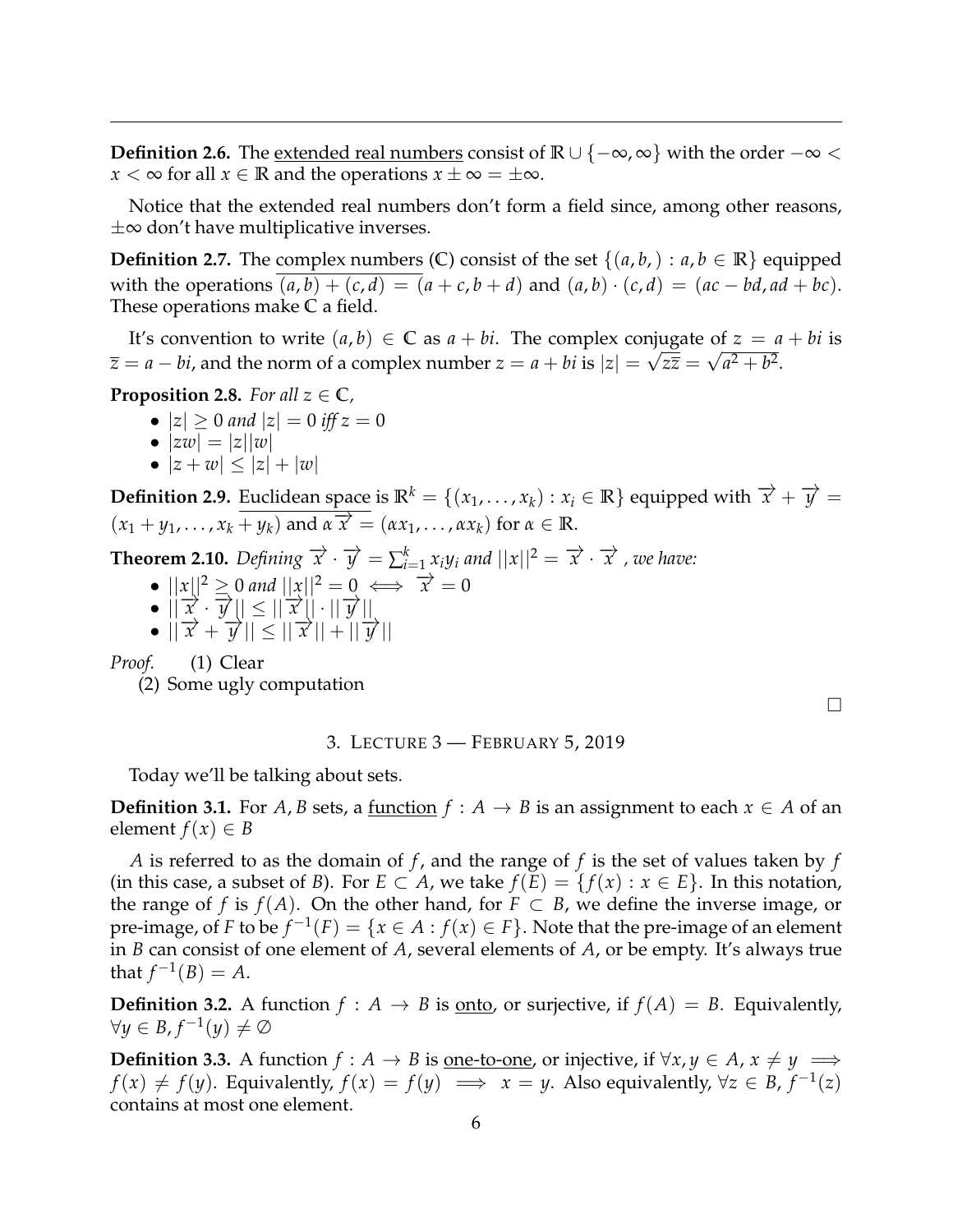**Definition 3.4.** A function is a one-to-one correspondence, or bijection, if it is one-to-one and onto, i.e.  $\forall y \in B$ ,  $\exists !x \in A$  s.t.  $f(x) = y$ .

Defining 'size', or cardinality, of finite sets is not too difficult, but extending this notion to infinite sets is fairly difficult. Regardless of what the notion of size for infinite sets should be, it should definitely be preserved by bijections (meaning that if *A* and *B* admit a bijection between each other, they should have the same size). So we say that two sets have the same cardinality, or are equivalent, if there exists a bijection between them.

Let  $J_n = \{1, \ldots, n\}$  for  $n \in \mathbb{N}$  and  $J_0 = \emptyset$ .

**Definition 3.5.** A set A is finite if it is in bijection with  $J_n$  for some *n*. Then  $n = |A|$ . A set *A* is infinite if it is not finite.

**Definition 3.6.** A set *A* is <u>countable</u> if it is in bijection with  $\mathbb{N} = \{1, 2, 3, \dots\}$ .

Informally, countability means that a set can be arranged into a sequence.

**Definition 3.7.** A set *A* is at most countable if it is finite or countable.

The above definition captures the idea that countability is the smallest infinity.

**Definition 3.8.** A set *A* is uncountable if it is infinite and not countable.

When sets are in bijection, we think of them as having the same number of elements. Extremely counter-intuitive pairs of sets which we then think of as having the same number of elements arise.

**Example 3.9.**  $\mathbb Z$  is in bijection with N. The map is *f*(*z*) ( *z*−1  $\frac{-1}{2}$  z is odd −*z*  $\frac{-z}{2}$  *z* is even

In the above example, we construct a bijection between  $\mathbb Z$  and a proper subset of  $\mathbb Z$ , **N**. This is a property of infinite sets, and in fact can considered the defining property of infinite sets.

**Definition 3.10.** A sequence in a set *A* is a function from **N** to *A*.

By convention,  $f(n)$  is written  $x_n$ , and the sequence itself is written  $\{x_n\}_{n\geq 1}$ . Despite the brackets,  $\{x_n\}_{n\geq 1}$  is *not* a set - it cares about order and allows for repeated elements.

**Theorem 3.11.** *An infinite subset of a countable set is countable.*

*Proof.* Let *A* be countable  $E \subset A$  an infinite subset. Then a bijection  $\mathbb{N} \to A$  gives a sequence  $\{x_n\}_{n\geq 1}$  whose terms lie in *A*. We construct a sequence of integers  $\{n_k\}_{k\geq 1}$ via the procedure  $n_1$  equals the smallest integer  $n_1$  such that  $x_{n_1} \in E$ . Having chosen  $n_1, \ldots, n_{k-1}$ , define  $n_k$  to be the smallest integer strictly greater than  $n_{k-1}$  such that  $x_{n_k} \in E$ . This procedure never terminates because *E* is infinite. Now set  $f : \mathbb{N} \to E$ ,  $k \mapsto x_{n_k}$ . This injects because all the *x<sup>i</sup>* are distinct (because they were defined using an injection **N** → *A*). This surjects because all  $e \in E \subset A = \{x_1, x_2, x_3, \dots\}$  appear at some point in the sequence  $\{x_i\}_{i>1}$  and have their indices selected by our procedure.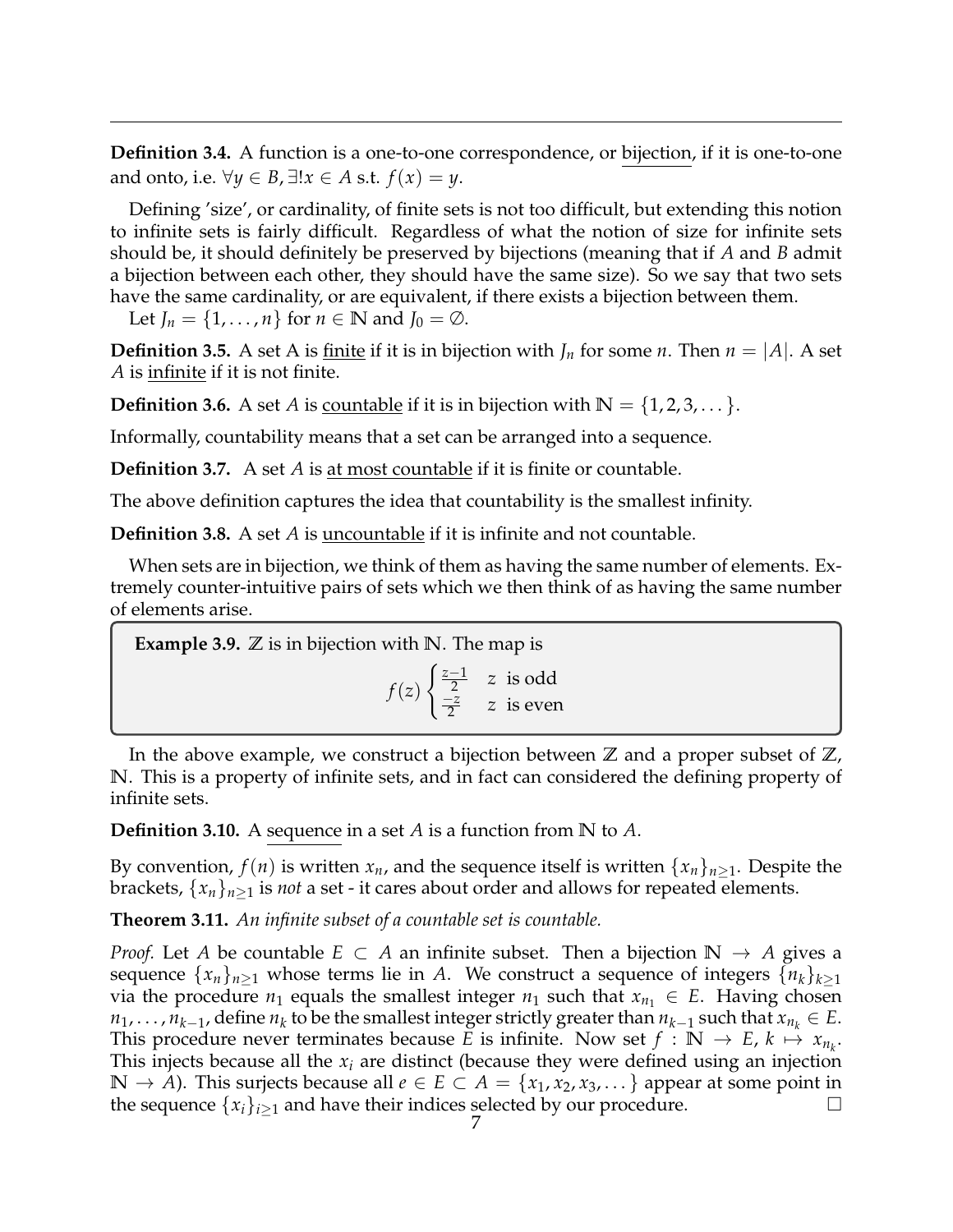**Definition 3.12.** For sets *A*, *B*, the set  $A \cup B$  consists exactly of things which are elements of *A* and/or elements of *B*. More generally, given a collection of sets *E<sup>α</sup>* indexed by *α* ∈ Λ, define  $S = \bigcup_{\alpha \in \Lambda} E_{\alpha}$  to be the set such that  $x \in S$  if and only if there exists  $\alpha \in \Lambda$  with  $x \in E_\alpha$ .

**Definition 3.13.** For sets *A*, *B*, the set  $A \cap B$  consists exactly of things which are elements of *A* and elements of *B*. Similarly,  $S = \bigcap_{\alpha \in A} E_{\alpha}$  is defined by  $x \in S \iff x \in E_{\alpha} \ \forall \alpha \in \Lambda$ .

**Example 3.14.** Take  $A = \{x \in R : 0 < x \le 1 = (0, 1]$ . For  $x \in A$ , let  $E_x = \{y \in R : 0 < x \le 1 \}$  $0 < y < x$ }. Then  $E_x \subset E_{x'}$  if and only if  $x \leq x'$ . And  $\bigcup_{x \in A} E_x = E_1 = (0, 1)$ . On the other hand,  $\bigcap_{x \in A} E_x = \emptyset$ .

**Proposition 3.15** (Sets form an algebra).  $(1)$   $A \cup B = B \cup A$ 

*(2)*  $(A ∪ B) ∪ C = A ∪ (B ∪ C)$ 

 $(A)$   $A \cap (B \cup C) = (A \cap B) \cup (A \cap C)$ 

**Theorem 3.16.** Let  ${E_n}_{n\geq1}$  be a sequence of countable sets. Then  $\bigcup_{i=1}^{\infty} E_n = S$  is countable.

*Proof.* Taking  $E_1 = \{x_{11}, x_{12}, x_{13}, \ldots\}$ ,  $E_2 = \{x_{21}, x_{22}, x_{23}, \ldots\}$ , and so on, we can arrange the elements of *S* in a sequence like so:  $\overline{S} = \{x_{11}, x_{21}, x_{12}, x_{31}, x_{22}, x_{13}, \ldots\}$ . Visually, we're arranging the *E<sup>i</sup>* in a ray and proceeding along diagonal line segments starting on the top left. This certainly isn't rigorous, but it's the essential idea.

One corollary to this is that if *A* is at most countable and for each  $\alpha \in A$ ,  $E_{\alpha}$  is at mot countable, then  $\bigcup_{\alpha \in A} E_{\alpha}$  is at most countable.

**Theorem 3.17.** *If A is countable, then A<sup>n</sup> is countable.*

*Proof.* We induct on *n*. When  $n = 1$ , the claim follows by assumption. If  $A^{n-1}$  is countable, then  $A^n = \bigcup_{a \in A^{n-1}} A$ . Then  $A^n$  is a countable union of countable sets, and thus countable.  $\Box$ 

A result of this is that Q is countable, as it can be realized as a subset of  $\mathbb{Z}^2$  via the function  $\frac{m}{n}$ , in reduced form, maps to  $(m, n)$ .

## 4. LECTURE 4 — FEBRUARY 7, 2019

<span id="page-7-0"></span>Last time we saw that the countable union of countable sets is countable. It turns that adding all solutions to polynomials over **Z**, and forming what are called the algebraic numbers, still leaves you with countably many numbers.

**Theorem 4.1. R** *is uncountable. Equivalently, the set A of sequences in* {0, 1} *is uncountable.*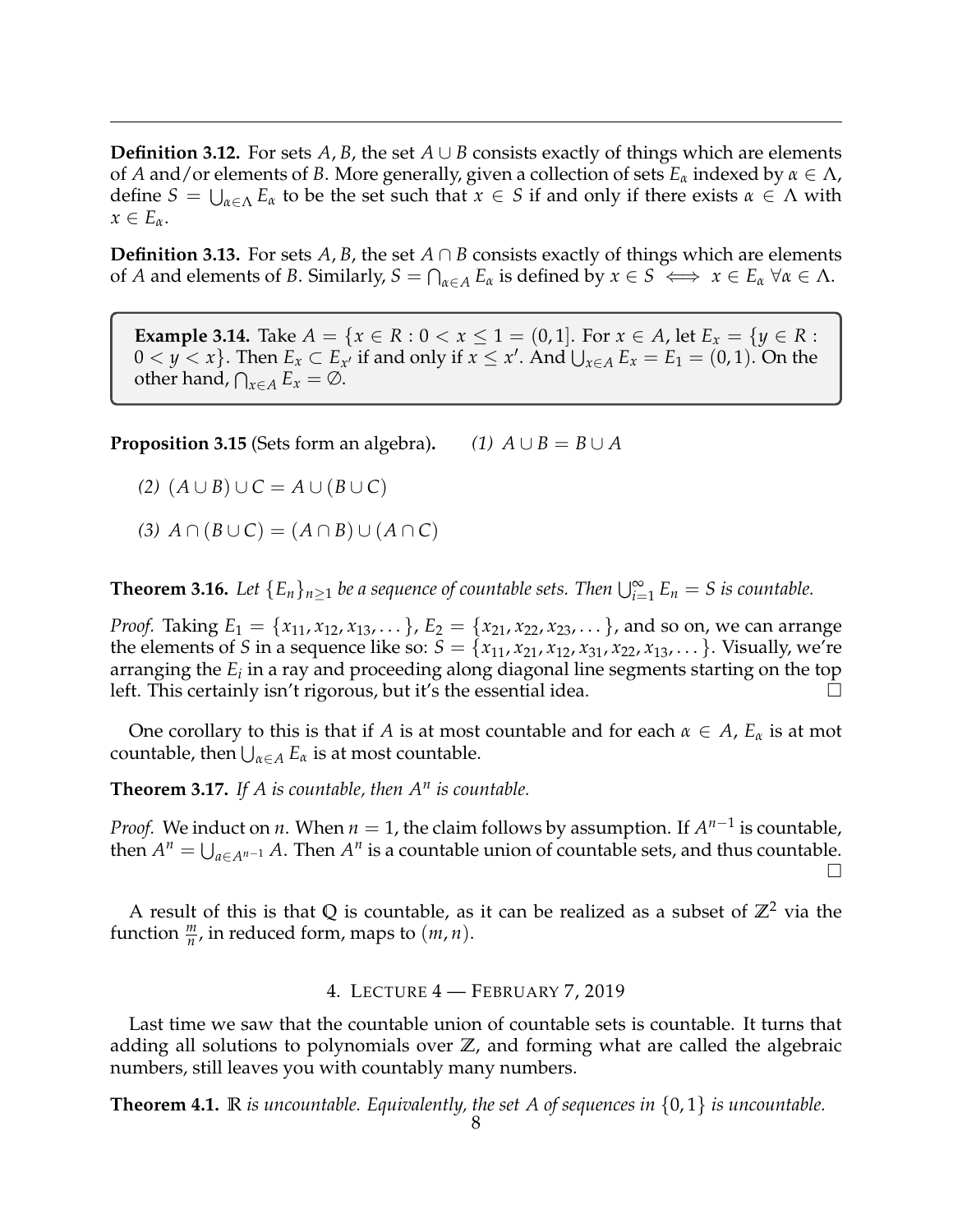*Proof.* Suppose *A* is countable, meaning its elements can be listed sequentially. Then *A* can be written as the collection

$$
S_1 = S_{11}, S_{12}, S_{13}, \dots
$$
  
\n
$$
S_2 = S_{21}, S_{22}, S_{23}, \dots
$$
  
\n
$$
S_3 = S_{31}, S_{32}, S_{33}, \dots
$$
  
\n
$$
\vdots
$$

where each  $S_{ij} \in \{0,1\}$  and every sequence in  $\{0,1\}$  appears exactly once in this sequence of *S<sup>i</sup>* . But consider the sequence

$$
M = \begin{cases} 0 & S_{nn} = 1 \\ 1 & S_{nn} = 0 \end{cases}
$$

*M* differs from *S<sup>n</sup>* at the *n*th term, so the sequence of *S<sup>i</sup>* fails to include all sequences in  $\{0,1\}.$ 

A corollary to this is that the set of subsets of **N** is uncountable, since there's a correspondence between such subsets and sequences in {0, 1} via the rule that a sequence's *n*th term is 1 if  $n \in N$  is in the subset under consideration. This is more than coincidence - the collection of subsets of any set, referred to as the power set of that set, is always strictly larger than that set.

Now we're going to pivot to metric topology. Informally, a metric space is a set equipped with a notion of distance, which is the kind of structure we'll need to discuss limits, continuity, and so on.

**Definition 4.2.** A metric space consists of a set *X* equipped with a distance function, or  $\text{metric}, d: X \times X \to \mathbb{R} \text{ such that } \forall p, q, r \in X$ 

- (1)  $d(p,q) \geq 0$ , with equality iff  $p = q$
- (2)  $d(p,q) = d(q,p)$
- (3)  $d(p,q) \leq d(p,r) + d(r,q)$  [Triangle Inequality]

Our go-to examples for now are **R** equipped with the metric  $d(x, y) = |x - y|$  and  $\mathbb{R}^k$ with the metric  $d(x,y) = \sqrt{(x_1 - y_1)^2 + \cdots + (x_k - y_k)^2}$ . From here on out, we'll refer to  $\mathbb{R}$  and  $\mathbb{R}^k$  as metric space without specifying their metrics, and we'll be using these two metrics. Note that a subset of a metric space is always a metric space, with the metric induced by its parent set.

A natural thing to discuss now is the notion of proximity.

**Definition 4.3.** Let *X* be a metric space under the function *d*:

- A neighborhood of  $p \in X$  is a set  $N_r(p)$ , for some radius  $r \in \mathbb{R}_+$ , consisting of *q* ∈ *X* such that *d*(*p*, *q*) < *r*.
- *p* is an interior point of *E* ⊂ *X* if there exists a neighborhood *N* of *p* such that *N*<sup>*r*</sup>(*p*) ⊂ *E* for some *r* > 0.
- *E* ⊂ *X* is open if every point of *E* is an interior point.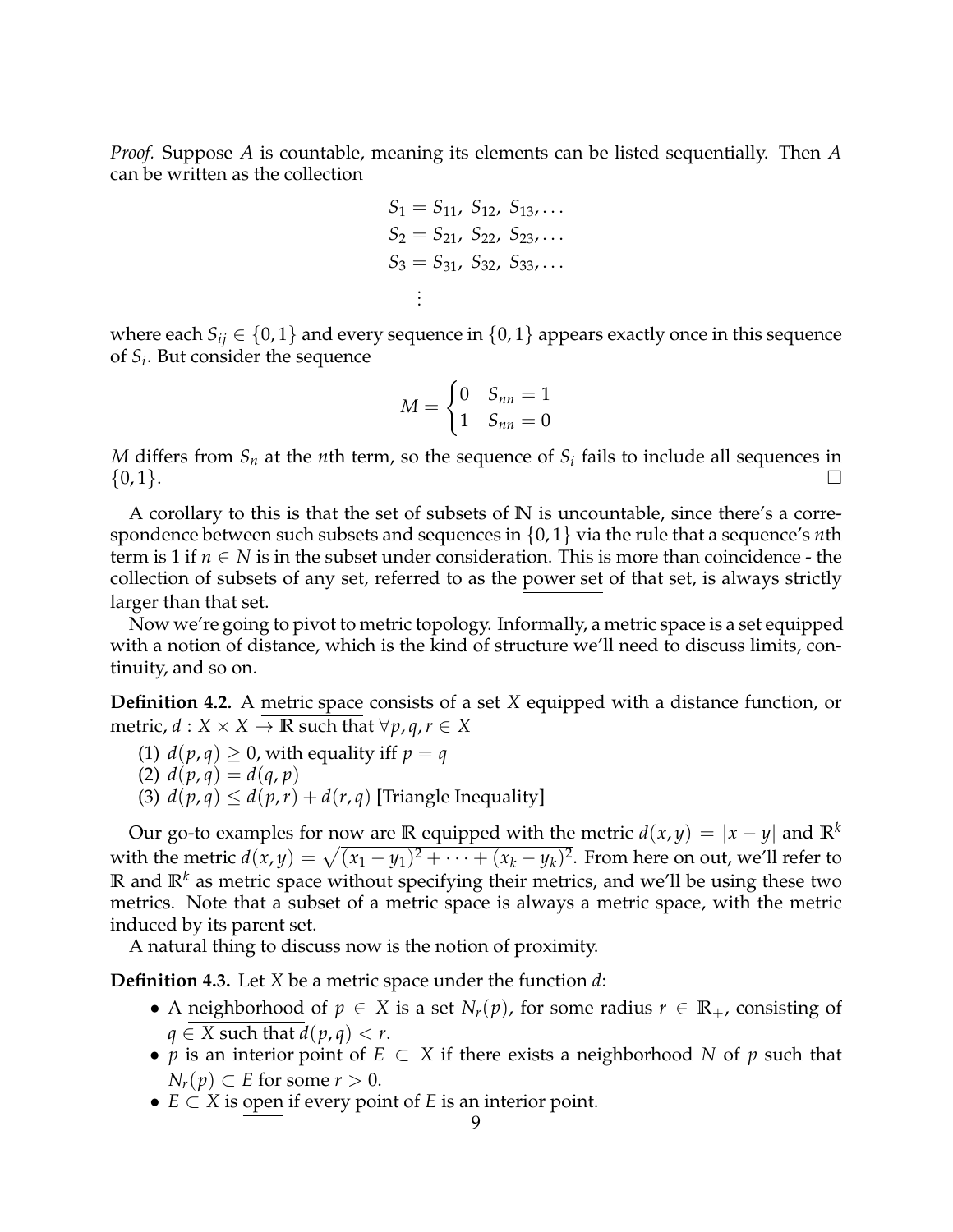"This stuff is slightly mind-bending and will build on itself and become even more mind-bending by next week." - Dr. Auroux.

**Example 4.4.** In  $\mathbb{R}$ ,  $N_r(p) = (p - r, p + r) = \{x \in \mathbb{R} : p - r < x < p + r\}$ . Also in  $\mathbb{R}$ , the interior points of  $[a, b]$  are  $(a, b)$ , meaning  $[a, b]$  is not open.

# **Theorem 4.5.** *Every neighborhood is an open set.*

*Proof.* Let  $E = N_r(p)$ , and take  $x \in E$ . Then  $d(p, x) < r$ , and let  $h = r - d(p, x) > 0$ . *We claim*  $N_h(x)$  ⊂ *E*. By the triangle inequality, for any  $y$  ∈  $N_h(x)$ ,  $d(p, y)$  ≤  $d(p, x)$  +  $d(x, y) < d(p, x) + (1 - d(p, x)) = r$ . So  $y \in E$ , and *E* contains  $N_h(x)$ , making *x* an interior point of *E*. Since *x* was selected arbitrarily, all of *E*'s points are interior points and *E* is open.

**Definition 4.6.** Let *X* be a metric space

- A point *p* ∈ *X* is a limit point of *E* ⊂ *X* if every neighborhood of *p* contains a point *q* ∈ *E* such that *q*  $\neq$  *p*.
- If  $p \in E$  is not a limit point, then it is an isolated point of  $E$ .

Notice that isolated points are obligated to members of *E* while limit points are not.

**Example 4.7.** Take  $E = \{\frac{1}{n}\}$  $\frac{1}{n}$  :  $n = 1, 2, 3, \ldots$   $\}$   $\subset \mathbb{R}$ . Then 1 is isolated (consider *N*<sub>1</sub>(1)). On the other hand, 0 is a limit point of *E*, since  $\frac{1}{n} < r$  for any  $r > 0$  for sufficiently large  $n \in \mathbb{N}$ , meaning *E* intersects  $N_r(0)$  for any  $r > 0$ .

In **R**, the limit points of  $(a, b)$  are  $[a, b]$ . Likewise, the limit points of  $[a, b]$  are  $[a, b]$ .

**Definition 4.8.**  $E \subset X$  is closed if it contains all its limit points.

**Proposition 4.9.** *In any metric space X, X itself and* ∅ *are always both open and closed.*

An important note is that the quality of a set being open or closed is *not* a property of the set itself but of the set in which it lives. Strictly speaking, it doesn't make sense to say *E* is an open set (though, we'll slightly abuse terminology and start saying that anyway). It only makes sense to say *E* is an open subset of *X*.

**Theorem 4.10.** *If p is a limit point of E in X, then every neighborhood of p contains infinitely many points of E.*

*Proof sketch.* If there were only finitely many points of *E* in a neighborhood of *p*, then one could construct a neighborhood around *p* whose radius is the minimum of *p*'s distance to these points. This neighborhood doesn't contains any points of *E*, contradicting the fact that *p* is a limit point.  $\Box$ 

A corollary is that finite sets don't have limit points.

**Definition 4.11.** A subset *E* of a metric space *X* is <u>bounded</u> if there exists  $q \in X$  and  $M > 0$ such that  $E \subset N_M(q)$ .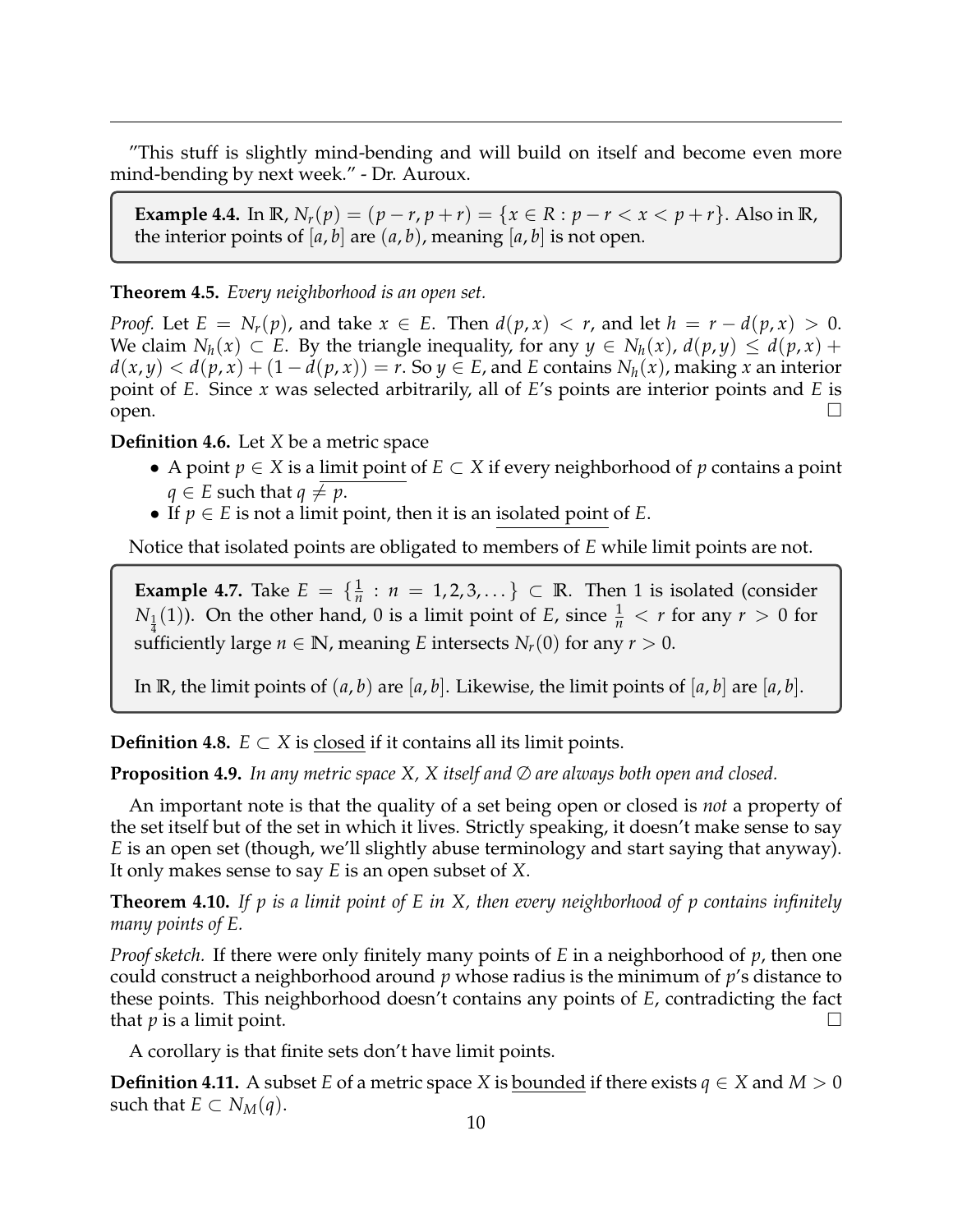**Definition 4.12.** The complement of a subset  $E \subset X$  is  $E^c = \{p \in X : p \notin E\}.$ 

**Theorem 4.13** (De Morgan's Laws)**.** *Let E<sup>α</sup> be an arbitrary collection of subsets of X. Then*  $(\bigcup_{\alpha} E_{\alpha})^c = \bigcap_{\alpha} E_{\alpha}^c$ *α .*

Now we reveal an important relationship between open and closed sets, which is not quite one of being 'opposite'.

**Theorem 4.14.**  $E \subset X$  is open if and only if  $E^c$  is closed.

*Proof.* "This is a game of negations." - Dr. Auroux. First suppose  $E^c$  is closed. Let  $x \in E$ . Since  $E^c$  is closed, *x* is not a limit point of  $E^c$ . Then there exists a neighborhood of *x* which contains no points in *E <sup>c</sup>* distinct from *x*. Since *x* isn't in *E c* either, this neighborhood lies entirely in *E*, meaning *x* is an interior point of *E*. We're out of time, but the reverse direction of the proof is very similar.

## 5. LECTURE 5 — FEBRUARY 12, 2019

<span id="page-10-0"></span>Recall our definitions from last class - the interior points of a set are those which admit neighborhoods within the set, limit points of a set are points (not necessarily within the set) whose neighborhoods always contain points of that set, and open sets consist of their interior points while closed sets contain their limit points.

We showed last time that every neighborhood of a limit of a set contains infinitely many points in that set, and that a set is open if and only if its complement is closed.

**Theorem 5.1.** *(1) If*  $G_{\alpha}$  *are open in*  $X$ ,  $\bigcup_{\alpha \in A} G_{\alpha}$  *is open in*  $X$ .

- *(2)* If  $F_\alpha$  are closed in X,  $\bigcap_{\alpha \in A} F_\alpha$  is closed in X.
- *(3) If*  $G_1, ..., G_n$  are open,  $\bigcap_{i=1}^n G_i$  *is open.*
- (4) If  $F_1, \ldots, F_n$  are closed,  $\bigcup_{i=1}^n F_i$  is closed.

*Proof.* Because a set is open if and only if its complement is closed, and because of DeMorgan's laws, it suffices to prove only (a) and (c). For (a), assume  $x \in \bigcup G_\alpha$ . Then  $x \in G_\alpha$ for some *α*, and because  $G_\alpha$  is open,  $\exists r$  such that  $B_r(x) \subset G_\alpha \subset \bigcup_{\alpha \in A} G_\alpha$ . For  $(c)$ , suppose *x* ∈  $\bigcap G_i$ , and let *r*<sup>*i*</sup> be the radius such that  $B_{r_i}(x) \subset G_i$ . Taking *r* = min(*r<sub>i</sub>*), we have  $B_r(X) \subset G_i$  ∀*i* and thus  $B_r(X) \subset \bigcap G_i$ .

It's worth looking at counter-examples to see that we can't do any better than finite intersections or unions for open and closed sets, respectively.

**Example 5.2.**  $\bigcap_{k=1}^{\infty} (-\frac{1}{k}, \frac{1}{k})$  $\frac{d}{dx}$ ) = {0}, so infinite unions of open sets are not in general open. Additionally,  $\bigcup_{k=2}^{\infty} [\frac{1}{k}]$  $\frac{1}{k}$ ,  $1 - \frac{1}{k}$  =  $(0, 1)$ , so infinite unions of closed sets are not in general closed.

**Definition 5.3.** The interior of a set  $E \subset X$ , written  $\tilde{E}$ , consists of all interior points of E.

**Theorem 5.4.** •  $\check{E}$  *is open.* 

<sup>•</sup> If  $F \subset E$  and F is open then  $F \subset \mathring{E}$  (i.e.  $\mathring{E}$  is the largest open subset contained in E).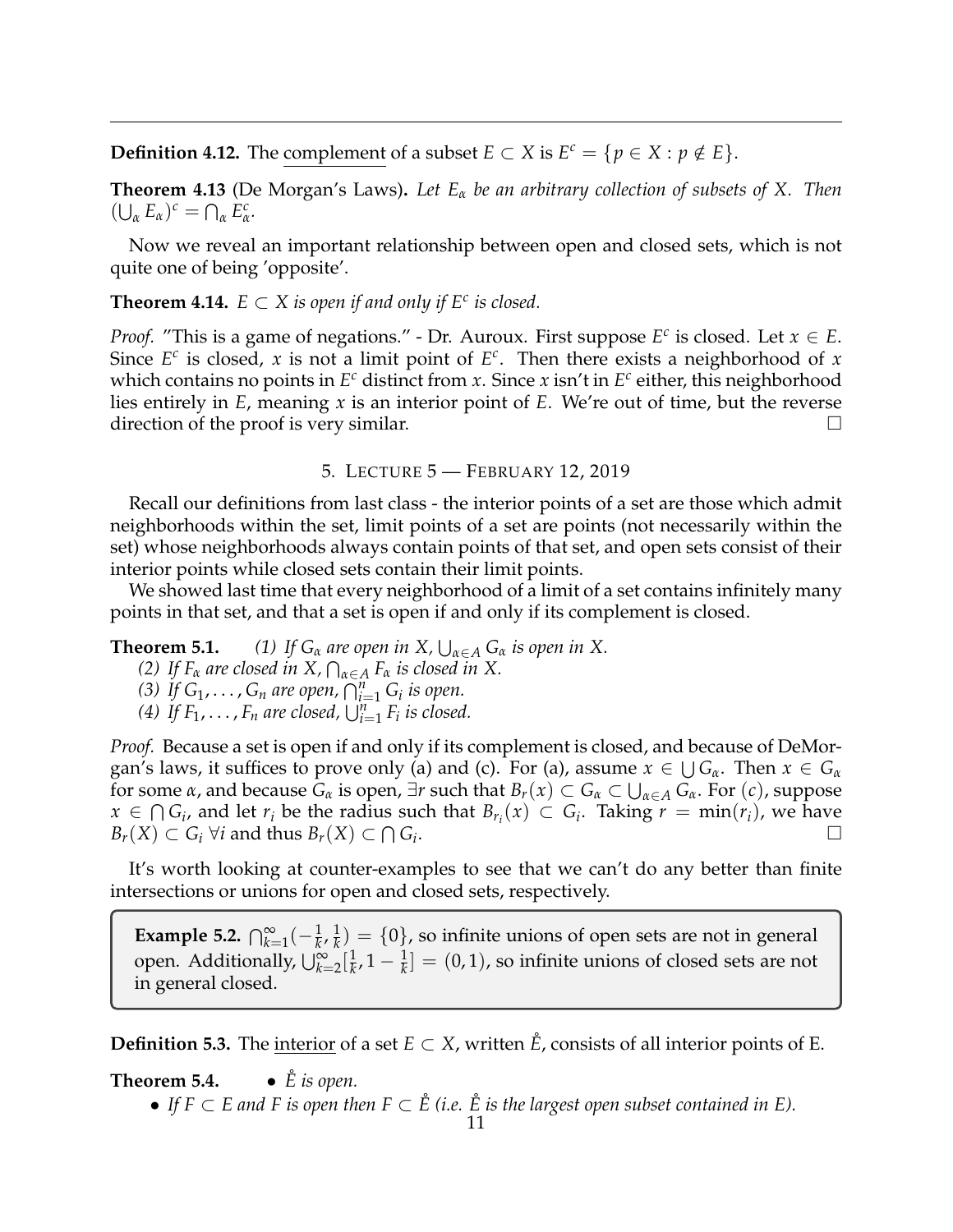- *Proof.* Say  $x \in \mathring{E}$ , so we have *r* such that  $B_r(X) \subset E$ . We claim that  $B_r(X) \subset \mathring{E}$ , meaning  $x$  is an interior point of  $\hat{E}$ . This follows from openness of open neighborhoods; for any  $y \in B_r(X)$ , there exists an  $r_y$  such that  $B_{r_y}(y) \subset B_r(X) \subset E$ . So  $y$  is an interior point of *E* and thus *x* is an interior point of *E*˚.
	- Any *x* ∈ *F* admits a *Br*(*X*) ⊂ *F*. And *Br*(*X*) ⊂ *E*, so *x* ∈ *E*˚.

**Definition 5.5.** The closure of *E*, written  $\overline{E}$ , is its union with the set of its limit points.

**Theorem 5.6.** *(1)*  $\overline{E}$  *is closed.* 

- *(2)*  $E = E \iff E$  *is closed.*
- *(3)* If  $F \supset E$  and F is closed, then  $F \supset \overline{E}$ . *(i.e.*  $\overline{E}$  is the smallest closed set containing E).
- *Proof.* (1) If  $p \in X$  and  $p \notin \overline{E}$ , then *p* is not in *E* and it's not a limit point of *E*. So there exists a  $B_r(p)$  which does not intersect *E*. So *p* is an interior point of *E<sup>c</sup>*. The interior of  $E^c$  is open, by the previous theorem, so  $\overline{E}$  is closed.
	- (2) Clear
	- (3) Also follows from  $(\overline{E})^c = (\mathring{E}^c)$

**Definition 5.7.**  $E \subset X$  is dense if  $E = X$ 

**Example 5.8. Q** is dense in **R**, since any neighborhood around a real number contains rationals.

When  $E \subset Y \subset X$ , we say  $E$  is open relative to  $Y$  if  $E$  is an open subset of  $Y$ . To see when  $E \subset Y \subset X$ , we say E is open relative to Y if E is an open subset of Y. To see<br>why this distinction is important, consider  $\{x \in \mathbb{Q} : x^2 < 2\} = (-\sqrt{2}, \sqrt{2}) \cap \mathbb{Q}$ . This set is closed in **Q**, but not in **R**.

**Theorem 5.9.** Let  $E \subset Y \subset X$ . Then  $E$  is open relative to  $Y$  if and only if  $E = G \cap Y$  for some *open G* ⊂ *X.*

Similarly,  $E \subset Y \subset X$  is closed relative to *Y* if and only if  $E = F \cap Y$  for some closed *F* in *X*.

6. LECTURE 6 — FEBRUARY 14, 2019

<span id="page-11-0"></span>"A compact set is the next best friend you can have after a finite set." - Dr. Auroux. You have may have already seen a theorem in calculus which states that continuous functions  $f : |a, b| \to \mathbb{R}$  are necessarily bounded and contain their maxima/minima. It turns out to be the case that for a more general continuous function  $f : K \to Y$  between metric spaces with *K* compact,  $f(K)$  must be compact as well. This will imply that  $f(K)$  is bounded and closed (meaning it contains its maximum/minimum).

**Definition 6.1.** An open cover of a subset *E* in a metric space *X* is a collection of open sets  ${G_{\alpha}}$  such that  $\bigcup_{\alpha \in A} G_{\alpha} \supset E$ .

**Definition 6.2.** A subset *K* of a metric space *X* is compact if every open cover of *K* has a finite subcover, meaning  $\exists \alpha_1, \ldots, \alpha_n \in A$  such that  $K \subset (G_{\alpha_1} \cup \cdots \cup G_{\alpha_n}).$ 

 $\Box$ 

 $\Box$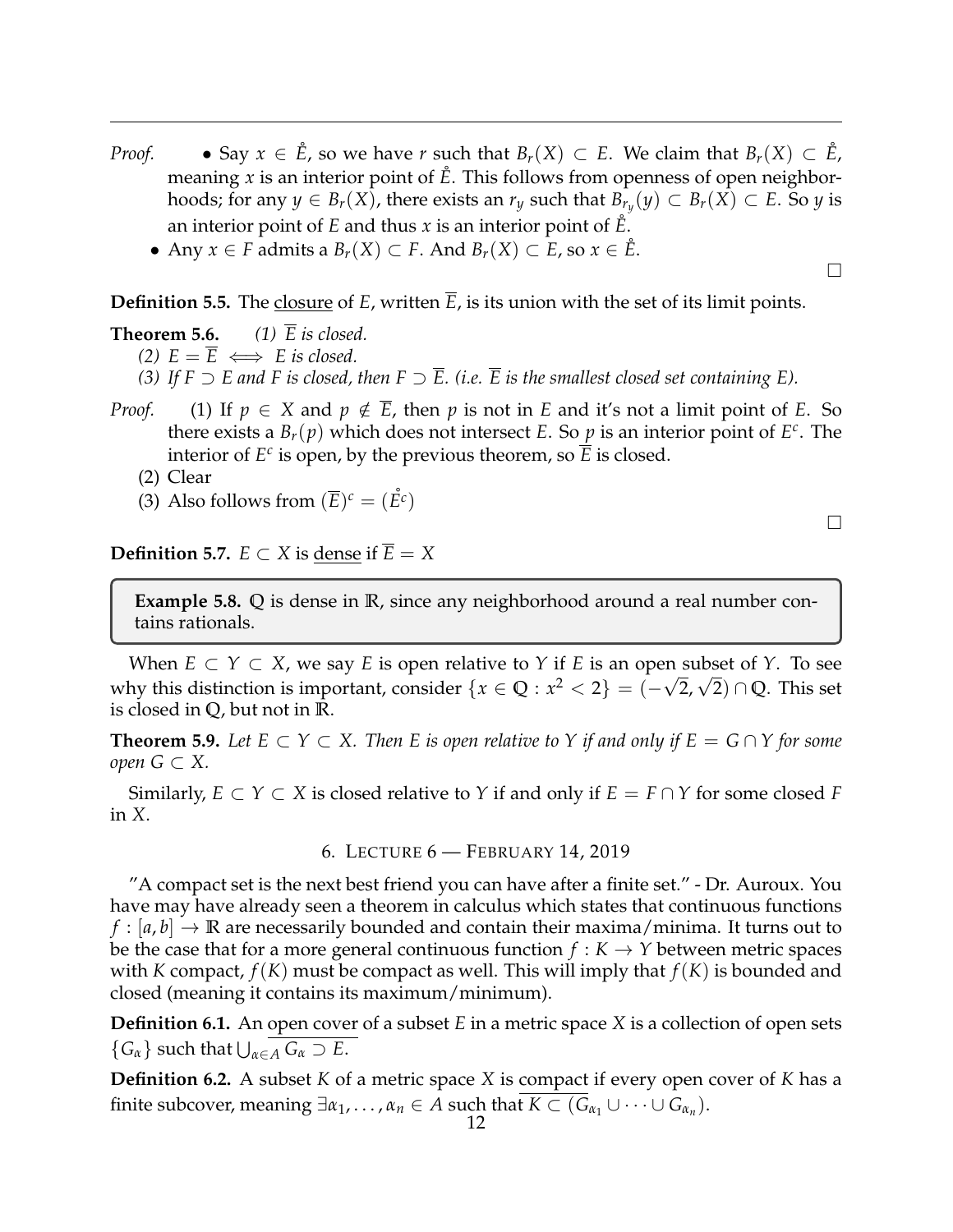This definition is pretty opaque right now - let's look at some examples.

**Example 6.3.** Any finite set is compact. In the worst case, any open cover can be reduced to a subcover containing one open set for each of the set's elements.

It's somewhat miraculous that infinite compact sets exist at all. It would be pretty hard to prove right now that [*a*, *b*] is compact given only the definition, but we'll get to a proof next week after developing some tools. As is the case with most definitions containing the word , it's much easier to prove that a set is not compact than to prove that it is.

**Example 6.4. R** is not compact. It suffices to provide a single cover which does not admit a finite subcover. Consider the cover  $\{(-n, n)\}_{n\in\mathbb{N}}$ . This covers, because every element of **R** lies in (−*n*, *n*) for some *n*, but any finite collection of subsets amounts to a single interval (−*m*, *m*), which fails to cover **R**.

The problem we have right now is that is that it's very difficult to prove that a set is compact. For now, let's think wishfully and consider the results we could conclude if we knew a set were open. The first remarkable result is that, unlike openness, the compactness of set in a metric space is a function only of the set and its metric, and not of the metric space in which it resides. Simply put, it makes sense to say 'the set *K* is closed under the metric *d*', whereas it didn't make sense to say 'the set *K* is open under the metric *d*' (in the second case, it matters what set *K* lives in).

**Theorem 6.5.** *Suppose*  $K ⊂ Y ⊂ X$  are metric spaces. Then K is compact as a subset of X if and *only if K is compact as a subset of Y.*

*Proof.* Suppose *K* is compact relative to *X*. Assume {*Vα*} are open subsets of *Y* which cover *K*. For each *α*, there exists an open  $G_\alpha \subset X$  such that  $V_\alpha = Y \cap G_\alpha$ . The  $G_\alpha$  form an open cover of *K* in *X*. By compactness of *X*, this can be reduced to a finite cover  $G_{\alpha_1}, \ldots, G_{\alpha_n}$ . We then have:

$$
V_{\alpha_1} \cup \cdots \cup V_{\alpha_n} = (G_{\alpha_1} \cap Y) \cup \cdots \cup (G_{\alpha_n} \cap Y)
$$
  
=  $(G_{\alpha_1} \cup \cdots \cup G_{\alpha_n}) \cap Y$   
 $\supset K \cap Y$   
=  $Y$ 

So  $V_{\alpha_1}, \ldots, V_{\alpha_n}$  form a finite subcover of *K* in *Y*, and *K* is compact in *Y*. In the other direction, take a cover of *K* in *X*, intersect its constituent open sets with *Y*, and reduce it to a finite subcover of *K* in *Y*. Then notice that the corresponding open sets in *X* form a finite subcover of *K*.

**Theorem 6.6.** *Compact sets are bounded.*

*Proof.* Consider the open cover  $K \subset \bigcup_{p \in K} N_1(p)$ . Since *K* is compact,  $K \subset N_1(p_1) \cup \cdots \cup$ *N*<sub>1</sub>( $p_n$ ). Then given any two points  $q, r \in K$ ,  $q \in N_1(p_i)$  and  $r \in N_1(p_i)$  for some *i*, *j*. Then, by the triangle inequality,  $d(r, q) \leq d(q, p_i) + d(p_i, p_j) + d(p_j, r) \leq 2 + d(p_i, p_j)$ . It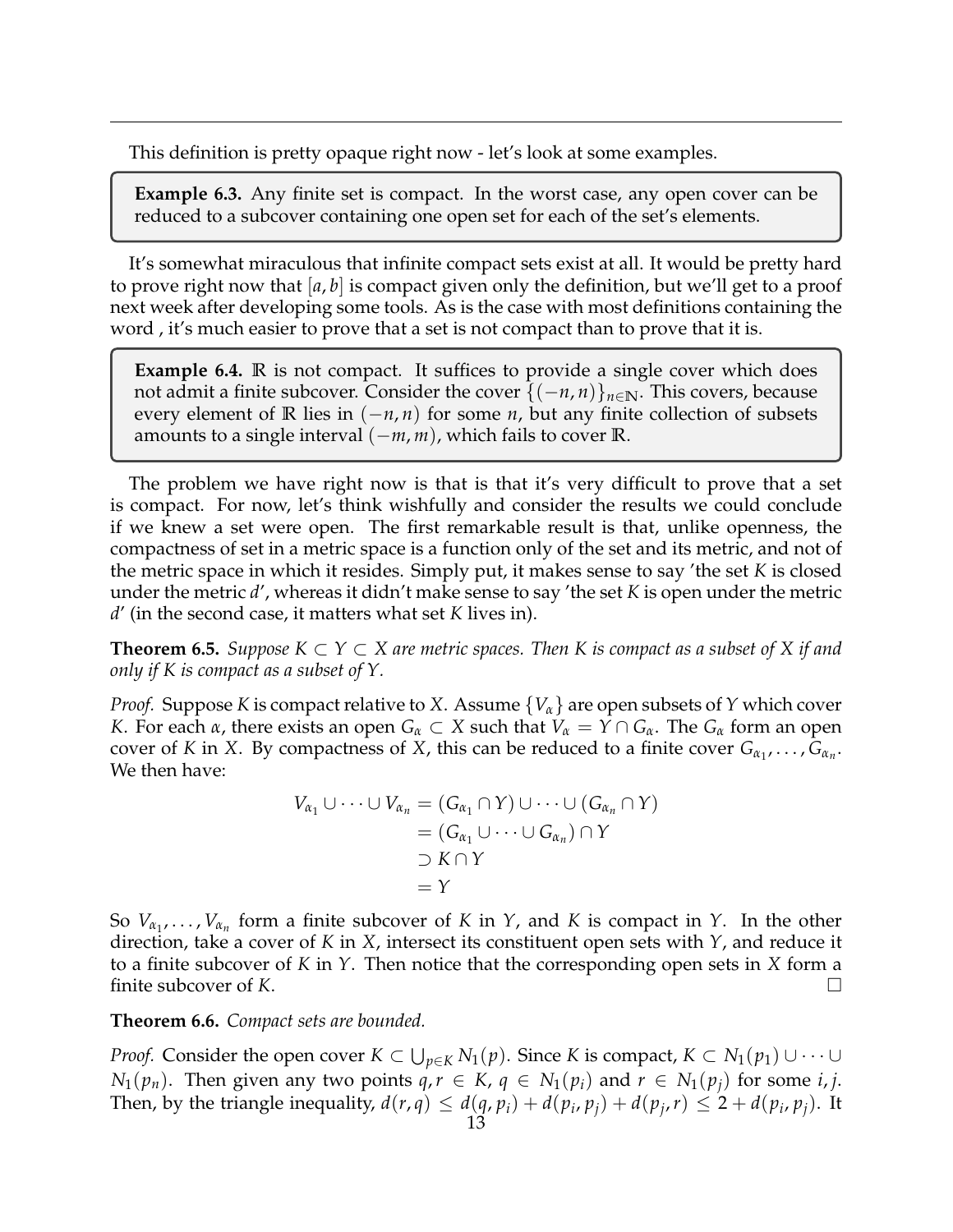follows that the distance between any two points in *K* is at most  $\max\{d(p_i, p_j)\} + 2$ , so it's bounded.  $\Box$ 

## **Theorem 6.7.** *Compact sets are closed.*

*Proof.* Say  $K \subset X$  is compact. Take  $p \in X$ ,  $p \notin K$ . The goal is to show that p is not a limit point of *K*, meaning there's a neighborhood of *p* that doesn't intersect *K*. For *q* ∈ *K*, we can construct neighborhoods of *p* and *q* that don't intersect each other. Take  $V_q = N_r(q)$ and  $W_q = N_r(p)$  for  $r = \frac{d(p,q)}{3}$  $\frac{p_i q_j}{3}$ . Constructing such  $V_q$ ,  $W_q$  for all  $q \in K$ , we see that the  $V_q$  collectively cover *K*. Since *K* is compact, they can be reduced to a finite subcover  $V_{q_1}, \ldots, V_{q_n}$ . Now let  $W = W_{q_1} \cap \cdots \cap W_{q_n}$ . Since  $W \cap V_{q_i} \subset W_{q_i} \cap V_{q_i} = \emptyset$  for each *i*, *W* is disjoint from  $\bigcup_{i=1}^n V_{q_i} \supset K$ . So  $p \in W$  is not a limit point, and K is closed.

So no matter how you expand the universe that *K* lives in, you'll never construct points which are limit points of *K*.

**Theorem 6.8.** *Closed subsets of compact sets are compact.*

*Proof.* Take *K* compact (in some metric space *X*, though it doesn't matter), and let *F* ⊂ *K* be closed (in *K* or, equivalently, in *X*). Given an open cover of *F*, consider its union with *F c* . This covers *K*, so reduces to a finite subcover of *K*. Removing *F c* from the finite subcover if necessary, we're left a finite subcover of *F*, as desired.

**Theorem 6.9** (Nested Interval Property)**.** *Let K be a compact set. Any sequence of non-empty, nested closed subsets*  $K \supset F_1 \supset F_2 \supset F_3 \supset \dots$  *has non-empty intersection;*  $\bigcap_{n=1}^{\infty} F_n \neq \emptyset$ *.* 

*Proof.* Suppose the intersection is empty. Let  $G_n = F_n^c$ . We have  $\bigcup_{n=1}^{\infty} G_n = \bigcup_{n=1}^{\infty} F_n^c$  $(\bigcap_{n=1}^{\infty} F_n)^c = K$ . So the  $G_n$  form a cover, and can be reduced to a finite subcover  $G_{n_1}, \ldots, G_{n_k}$ for  $n_1 < n_2 < \cdots < n_k$ . So  $F_{n_1} \cap \cdots \cap F_{n_k} = \emptyset$ . But this intersection contains  $F_{n_k}$ , and we assumed that none of the  $F_i$  are empty, so we've arrived at a contradiction.

**Theorem 6.10.** *If*  $E \subset K$  *is an infinite subset and*  $K$  *is compact, then*  $E$  *has a limit point.* 

*Proof.* Say *E* doesn't have a limit point. So every point  $p \in K$  admits a neighborhood  $V_p$  containing at most 1 point of *E* (p itself). The  $V_p$  cover *K*, so they can be reduced to a finite subcover of size, say, *m*. But then there are most *m* points in *E*, producing contradiction.  $\Box$ 

This property of a set is usually referred to as sequential compactness, because it turns out that it is equivalent to saying that every sequence in *K* has a convergent subsequence. We don't know what that means yet, but we'll get there in a few weeks.

## 7. LECTURE 7 — FEBRUARY 19,2019

<span id="page-13-0"></span>Worksheet! The important takeaway is that compactness and sequential compactness are equivalent in metric spaces.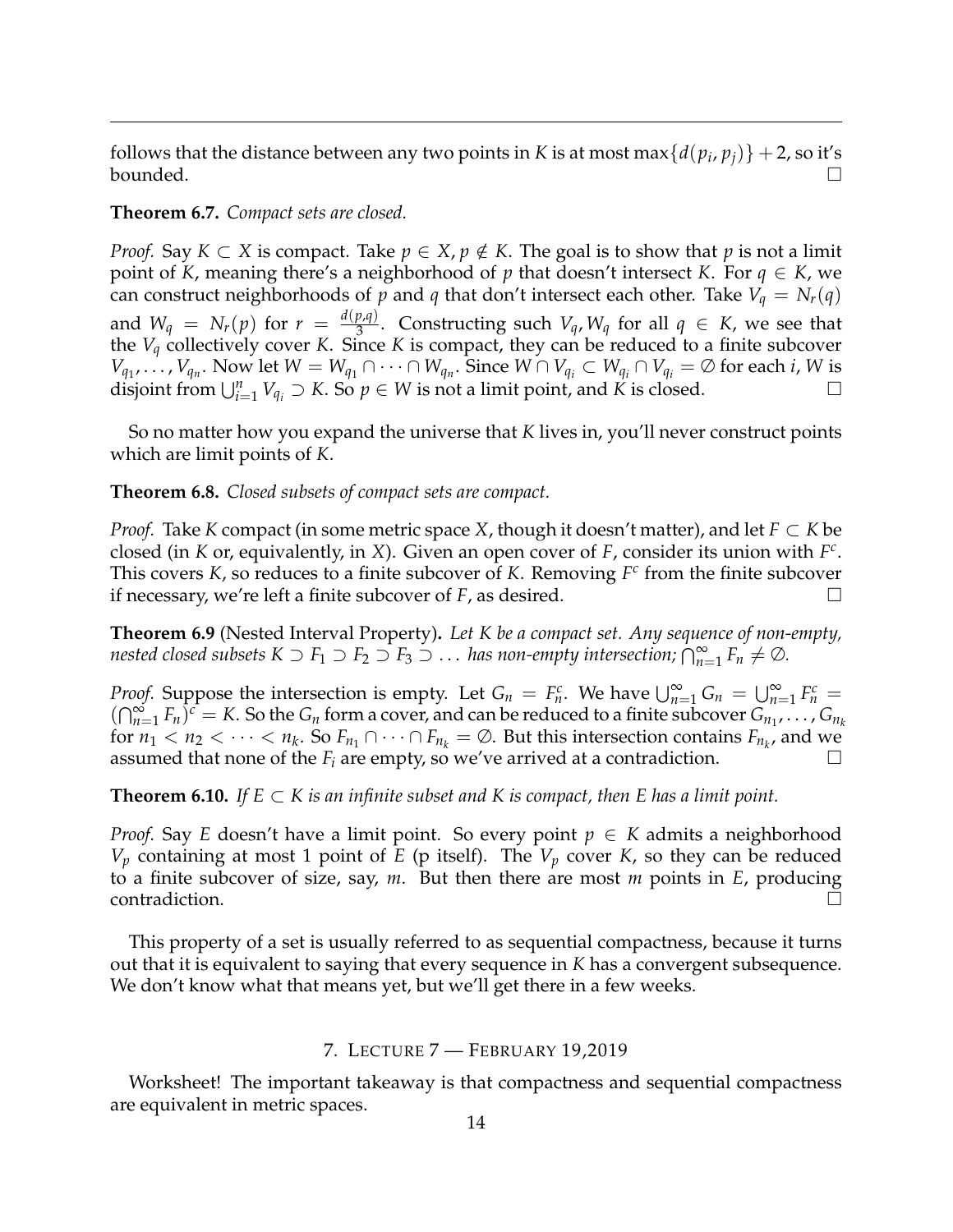## 8. LECTURE 8 — FEBRUARY 21, 2019

<span id="page-14-0"></span>The solutions to Tuesday's worksheet have been posted online. Once more, recall that a subset of a metric space is compact if each of its open covers reduce to a finite subcover. We've seen that compactness is an intrinsic property, meaning it doesn't depend on the metric space that a set lives in (only the metric itself), and that compact sets are always closed and bounded.

In general, it's very rare for the converse to be true, meaning that closed and bounded sets are compact. One very important special case, however, is  $\mathbb{R}^k$  under the Euclidean metric - sets here are compact if and only if they're closed and bounded.

**Theorem 8.1** (Nested Interval Property). *Suppose*  $I_i = [a_i, b_i]$  are a sequence of non-empty, *nested closed intervals in*  $\mathbb{R}$ *. Then*  $\bigcap_{i=1}^{\infty} I \neq \emptyset$ *.* 

*Proof.* Take  $\alpha = \sup(a_i)$ , as all the  $b_i$  are upper bounds of the  $a_i$ . Since  $\alpha$  is an upper bound, it's greater than or equal to all the *a<sup>i</sup>* . And since all the *b<sup>i</sup>* are upper bounds, it's less than or equal to all the  $b_i$ . So it's in all the  $I_i$ , and it's in their intersection.

**Theorem 8.2.** Take  $I_i = [a_1, b_1] \times \cdots \times [a_k, b_k]$  to be a sequence of nested k-cells in  $\mathbb{R}^k$ . Then *their intersection isn't empty.*

*Sketch.* In each coordinate, the setup is as in the previous theorem (a sequence of nonempty, nested closed intervals in **R**). By the previous result, there's thus a value in each coordinate which lies in the intersection of the sets restricted to that coordinate. Sewing those values together gives a point which is in the intersection of the closed sets.  $\Box$ 

**Theorem 8.3.** *Every k-cell in* **R***<sup>k</sup> is compact.*

*Sketch.* Suppose that a *k*-cell *I* is equipped with an open cover which admits no finite subcover. Subdivide *I* into 2*<sup>k</sup>* cells, (at least) one of which must fail to admit a finite subcover (otherwise *I* would admit a finite subcover). Subdivide this cell  $2^k$  into  $2^k$  cells, one of which must fail to admit a subcover. Continuing in this fashion, we obtain a sequence of *k*-cells *I*1, *I*2, . . . such that (taking *D* to be the the distance between the 'corners' of *I*)t:

- $(1)$  *I* ⊃ *I*<sub>1</sub> ⊃ *I*<sub>2</sub> ⊃ ...
- (2)  $I_n \subset \bigcup_{\alpha} G_{\alpha}$  doesn't have a finite subcover
- (3) If  $x, y \in I_n$ , then  $|x y| \le D/2^n$ .

By the previous theorem, the intersection of the  $I_n$  is non-empty. Select some x in the intersection - it lies in  $G_{\alpha_0}$  for some  $G_{\alpha_0}$ . Since  $G_{\alpha_0}$  is open, there exists an  $r > 0$  such that  $N_r(X) \subset G_{\alpha_0}$ . Pick *n* such that  $D/2^n < r$ . Then  $\forall y \in I_n$ ,  $d(x,y) \le D/2^n < r$ , so  $I_n \subset N_r(x) \subset G_{\alpha_0}$ . But this contradicts (b), as we've found a finite subcover for  $I_n$ , namely  $\int$ *just*  $G_{\alpha_0}$ . .

**Theorem 8.4** (Heine-Borel)**.** *Subsets of* **R***<sup>k</sup> , under the Euclidean metric, are compact if and only if they're closed and bounded.*

*Proof.* We've already seen that compact sets are closed and bounded (in fact, this is always true). In the other direction, any closed, bounded set can be witnessed as a subset of a sufficiently large *k*-cell in **R***<sup>k</sup>* . So it's a closed subset of a compact set, which means it's  $\Box$ compact.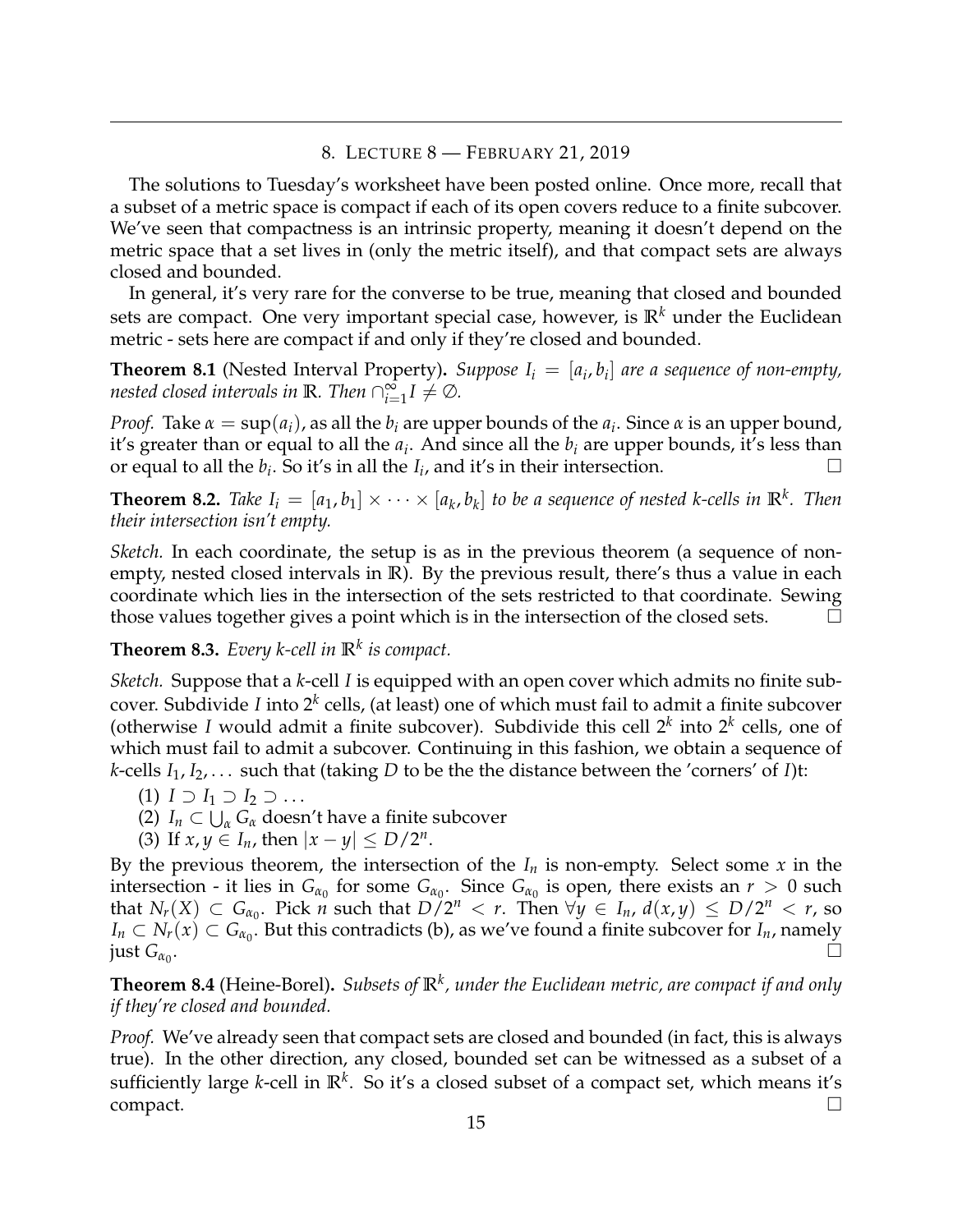**Theorem 8.5** (Weierstrauss)**.** *Every infinite bounded subset of* **R***<sup>k</sup> has a limit point.*

*Proof.* Since the set is bounded, it lives in a compact *k*-cell. Infinite subsets of compact sets have limit points, so the set has a limit point.  $\Box$ 

**Definition 8.6.** Subsets *A*, *B* ⊂ *X* are separated if *A* ∩ *B* = ∅ and  $\overline{A} \cap B = \emptyset$ .

**Example 8.7** (0,1)**.** and (1,2) are disjoint but not separated. (0,1) and (1,2) are both disjoint and separated.

**Definition 8.8.**  $E \subset X$  is connected if it cannot be decomposed into the union of nonempty separated sets.

As with compactness, this is an intrinsic property of *E*, irrespective of the larger metric space in which it lives. More explicitly, *E* is connected in *X* if and only if *E* is connected in *E*.

Notice that if  $X = A \cup B$  with  $A$ ,  $B$  separated then  $B = A^c$ . And  $\overline{A} \cap B = \emptyset$ , so  $\overline{A} = A$ , meaning *A* is closed. Similarly, *B* is closed. So *A* and *B* are both closed and (because their complements are closed) open. So *X* is connected if and only if the only 'clopen' sets are ∅ and *X*.

**Theorem 8.9.**  $E \subset \mathbb{R}$  *is connected if and only if x, y*  $\in$  *E and x*  $\lt$  *z*  $\lt$  *y*  $\in$  *E implies z*  $\in$  *E.* 

*Proof.* First suppose  $x < z < y$  with  $x, y \in E$ ,  $z \notin E$ . Then  $E = (-\infty, z) \cup (z, \infty)$ , so it's not connected. Now suppose *E* is not connected, meaning  $E = A \cup B$  for *A*, *B* separated. Take *x* ∈ *A* and *y* ∈ *B*. Assume without loss of generality that *x* < *y*. Let *z* = sup(*A* ∩ [*x*, *y*]). If  $z \notin A$ , then we're done. If  $z \in A$ ,  $z \notin B$ , and you can find a nearby  $z'$  that produces  $\Box$ contradiction.

# 9. LECTURE 9 — FEBRUARY 26, 2019

<span id="page-15-0"></span>**Definition 9.1.** A sequence  $\{p_n\}$  in a metric space *X* converges if  $\exists p \in X$ , the <u>limit</u> of the sequence, such that  $\forall \epsilon > 0$ ,  $\exists N$  such that  $\forall n \geq N$ ,  $d(p_n, p) < \epsilon$ . Then we write  $p_n \to p$ , or  $\lim_{n\to\infty} p_n = p$ . If there exists no such p, we say that  $\{p_n\}$  diverges.

This definition is a bit intimidating, but all it's saying is that for any open ball around the limit, the elements of a sequence eventually stay in the ball.

**Definition 9.2.** The range of a sequence  $\{p_n\} \subseteq X$  is the set consisting of the sequence's elements. A sequence is bounded if its range is a bounded subsets of *X*.

Because sequences allow repetition, the range of a sequence can be finite - for instance, consider the range of  $p_n = (-1)^n \in \mathbb{R}$ .

**Example 9.3.**  $p_n = (-1)^n \in \mathbb{R}$  diverges. On the other hand,  $\lim_{n \to \infty} \frac{1}{n} = 0$ .

**Proposition 9.4.**  $p_n \to p \iff d(p_n, p) \to 0$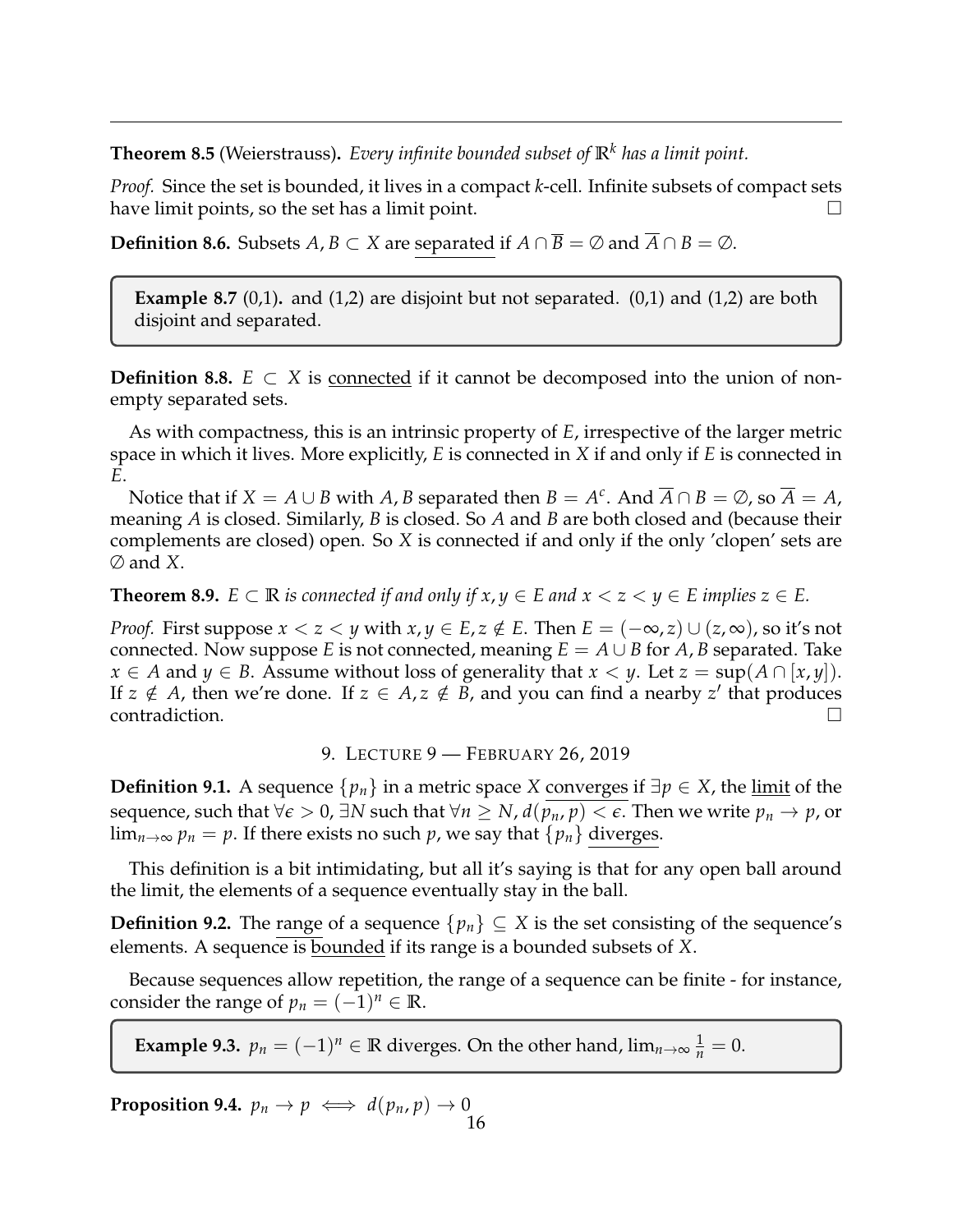*Proof.* Note that the right hand side is a sequence in **R**. That it converges to 0 means that *∀* $\epsilon$  > 0∃*N* s.t.  $\forall n \ge N$ ,  $|d(p, p_n) - 0| < \epsilon$ . But  $|d(p, p_n) - 0|$  is just  $d(p, p_n)$ , so this in fact corresponds to the statement that  $p_n \to p$ . The other direction follows fairly directly from definition.

**Theorem 9.5.**  $p_n \to p$  if and only if every neighborhood of p contains  $p_n$  for all but finitely many *n.*

*Proof.*

$$
p_n \to p \iff \forall \epsilon > 0 \exists N \text{ s.t } \forall n \ge N, p_n \in N_{\epsilon}(p)
$$
  

$$
\iff \forall \epsilon > 0, \text{ for all but finitely many } n, p_n \in N_{\epsilon}(p)
$$

 $\Box$ 

The second line used the fact that for a set of integers, 'all but finitely many' is the same as 'all the sufficiently large'.

## **Theorem 9.6.** *Limits are unique.*

*Proof.* Suppose  $p_n \to p$  and  $p_n \to p'$ . If  $p \neq p'$ , then take  $\epsilon = \frac{1}{3}d(p,p')$ . Note that  $N_{\epsilon}(p)$ and  $N_{\epsilon}(p')$  are disjoint. That  $p_n \to p$  implies that all but finitely many of the  $p_n$  are in  $N_{\epsilon}(p)$ , and likewise for  $p'$  and  $N_{\epsilon}(p')$ . Since they're disjoint, this is a contradiction.

**Proposition 9.7.** *Convergent sequences are bounded.*

*Sketch.* Say  $p_n \to p$ . Then only finitely many of the  $p_n$  aren't in  $N_1(p)$ . Those in  $N_1(p)$  are certainly bounded, and the finitely many terms which aren't in  $N_1(p)$  are bounded (finite collections of numbers are always bounded). The union of bounded things is bounded, so this is bounded.  $\Box$ 

**Proposition 9.8.** If  $E \subset X$  and p is a limit point of E, then there exists a sequence  $\{p_n\}$  with *terms in E such that*  $p_n \to p$  *in X.* 

*Proof.* Since  $p$  is a limit point of  $E$ , then within any neighborhood of size  $\frac{1}{n}$  lies a point of *E*. Form a sequence in this way, so that  $p_n$  lies in  $N_{\frac{1}{n}}(p)$ . Then  $d(p, p_n) \to 0$  and thus  $p_n \to p.$ 

**Theorem 9.9.** *Suppose* {*sn*}, {*tn*} *are sequence in* **R** *or* **C** *with limits s and t, respectively. Then*

- $s_n + t_n \rightarrow s + t$
- $cs_n \rightarrow cs$  and  $s_n + c \rightarrow s + c$
- $s_n t_n \to st$
- If  $s_n \neq 0$  and  $s \neq 0$ , then  $\frac{1}{s_n} \to \frac{1}{s}$

*Proof.* • Given  $\epsilon > 0$ , ∃*N*<sub>1</sub> s.t.  $\forall n \geq N_1$ ,  $|s_n - s| < \epsilon$ . And ∃*N*<sub>2</sub> s.t.  $\forall n \geq N_2$ ,  $|t_n-t| < \epsilon$ . Then for *n* ≥ max(*N*<sub>1</sub>, *N*<sub>2</sub>),  $|(s_n + t_n) - (s + t)| = |(s_n - s) + (t_n - t)|$  ≤  $|s_n - s| + |t_n - t| \leq \epsilon + \epsilon$ . We've slightly exceeded the distance  $\epsilon$  that we're allowed to move. If we had just selected the  $N_i$  to restrict  $s_n$  and  $t_n$  within  $\epsilon/2$  of their limits, this would have worked. Many proofs of convergence will be of this general form.

• Exercise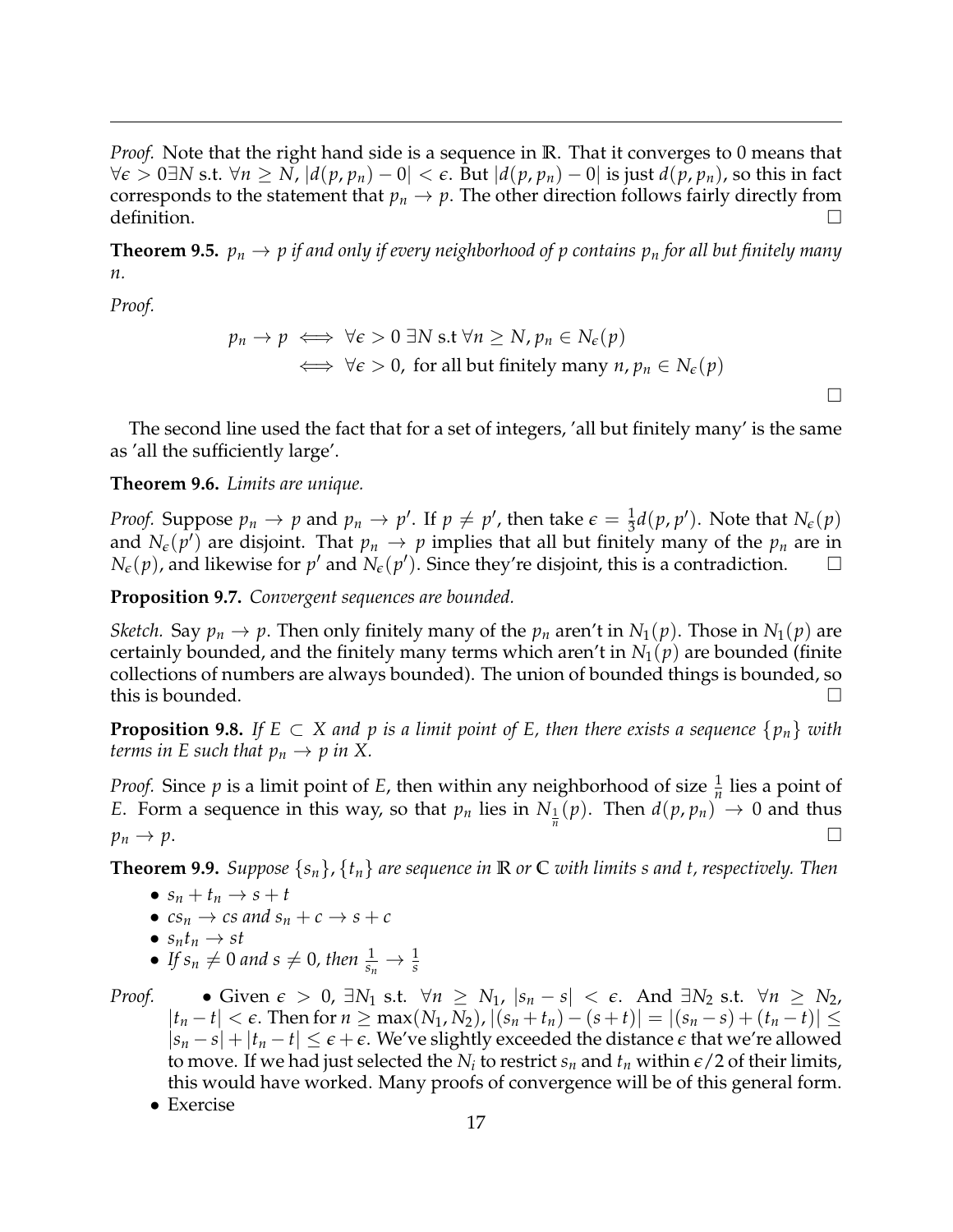• We have  $s_n t_n - st = (s_n - s)(t_n - t) + s(t_n - t) + t(s_n - s)$ . Fix  $\epsilon > 0$ .  $\exists N_1$  s.t  $\forall n \ge N, |s_n - s| < \sqrt{\epsilon}$ , and ∃*N*<sub>2</sub> s.t.  $\forall n \ge N_2, |t_n - t| < \sqrt{\epsilon}$ . For  $n \ge \max(N_1, N_2)$ ,  $|(s_n - s)(t_n - t)| < √\epsilon \sqrt{\epsilon} < \epsilon$ . Hence  $(s_n - s)(t_n - t)$  → 0. It's easier to see that  $s(t_n - t) + t(s_n - s)$  converges to 0 (they're just scaled sequences which converge to 0). So our original term is the sum of two sequences which converge to 0, and thus it converges to 0.

• Exercise

 $\Box$ 

- **Theorem 9.10.** *(1)*  $\{x_n\} \in \mathbb{R}^k$  converges to  $x = (\alpha_1, \ldots, \alpha_k)$  if and only if each coordinate *of the x<sup>n</sup> correspond to the appropriate α<sup>i</sup> .*
	- (2) If  $x_n \to x$ ,  $y_n \to y$  in  $\mathbb{R}^k$  and  $\beta_n \to \beta$  in  $\mathbb{R}$ , then  $x_n + y_n \to x + y$ ,  $\beta_n x_n \to \beta x$ , and  $x_n \cdot y_n \to x \cdot y$ .

Is there a way to consider whether a sequence 'wants to converge' or 'should converge' without considering its limit? A mathematician called Cauchy answered this question in the 19th century.

**Definition 9.11.** A sequence  $\{p_n\}$  in a metric space *X* is a Cauchy sequence if  $\forall \epsilon > 0$ , ∃*N* such that  $\forall m, n \geq N$ ,  $d(p_m, p_n) < \epsilon$ .

**Definition 9.12.** The <u>diameter</u> of a non-empty, bounded subset  $E \subset X$  is diam $E = \sup \{d(p, q) :$ *p*, *q* ∈ *E* }.

Now given a sequence  $p_n$ , take  $E_n = \{p_n, p_{n+1}, \ldots\}$ . Then the definition of a sequence being Cauchy is equivalent to the condition that the diameters of *E<sup>n</sup>* converge to 0.

**Theorem 9.13.** *(1) In any metric space, every convergent sequence is Cauchy.*

- *(2) If X is a compact metric space, and* {*pn*} *is a Cauchy sequence in X, then* {*pn*} *converges in X.*
- *(3) In* **R***<sup>k</sup> , every Cauchy sequence converges.*
- *Proof.* (1) If  $p_n \to p$  and  $\epsilon > 0$ , then  $\exists N$  such that  $\forall n \ge N$ ,  $d(p_n, p) < \frac{\epsilon}{2}$ . Then, by the triangle equality, for  $m, n \geq N$ ,  $d(p_m, p_n) \leq \epsilon$ .
	- (2) We'll need two results to prove this: first, for bounded  $E \subset X$ , diam( $E$ ) = diam( $E$ ). Secondly, if  $K_n$  are a sequence of nested, non-empty compact sets and diam( $K_n$ )  $\rightarrow$ 0, then  $\bigcap_{n=1}^{\infty} K_n$  contains exactly one point. To see the first claim, note that given  $p, q \in \overline{E}$  and  $\epsilon > 0$ ,  $\exists p', q' \in E$  such that  $d(p, p') < \epsilon$  and  $d(q, q') < \epsilon$ . Then  $d(p,q) \leq \epsilon + \text{diam } E + \epsilon$ . Since  $\epsilon$  can be made arbitrarily small, it must be that  $diam(E) = diam(E)$ . To see that the second claim holds, recall that we've already shown that the intersection of the  $K_n$  is not empty. But it has arbitrarily small diameter (as its contained in each of the *Kn*), so it must contain exactly one point.

 $\Box$ 

The third result is sometimes called the Cauchy criterion of convergence. We'll pick up this proof next time.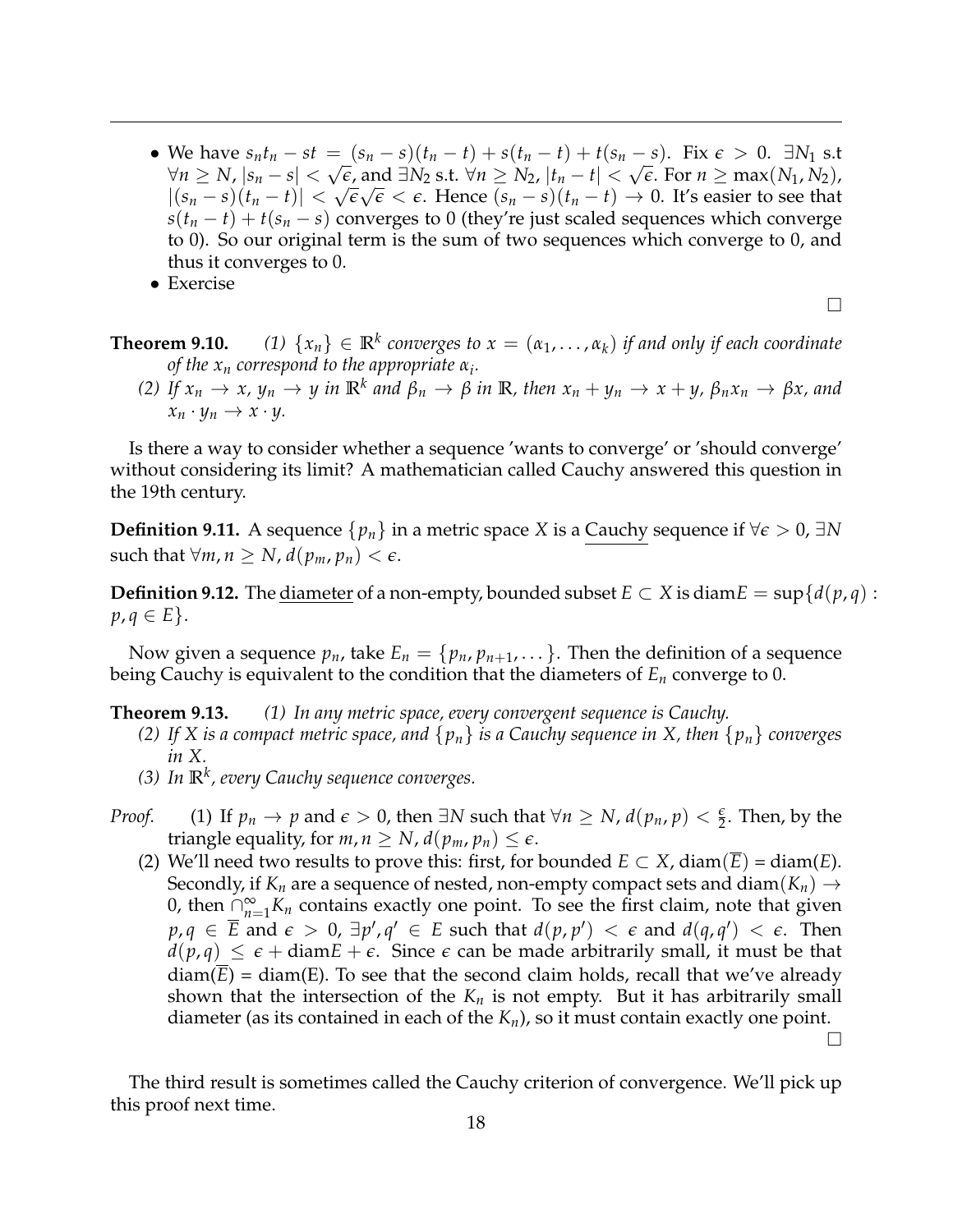### 10. LECTURE 10 — FEBRUARY 28, 2019

<span id="page-18-0"></span>Recall that a sequence  $p_n$  converges to  $p$  if eventually the points of  $p_n$  stay as close to  $p$ as you'd like them to. We also saw the following big theorem last time:

**Theorem 10.1.** *(1) Every convergent sequence is Cauchy.*

- *(2) In a compact space, every Cauchy sequence converges.*
- *(3) In* **R***<sup>k</sup> , Cauchy sequences converge.*

*Proof.* We proved (1) last time. For (2), let *p<sup>n</sup>* be a Cauchy sequence in a compact space *K*. Let  $E_n = \{p_n, p_{n+1}, \ldots\}$ , and consider  $K \supset \overline{E_1} \supset \overline{E_2} \supset \ldots$ . This is a decreasing sequence of non-empty compact subsets, so its intersection is non-empty. And since the diameters of the *E<sup>n</sup>* approach zero, this intersection contains exactly one point, say *p*. To see that *p*<sup>*n*</sup> → *p*, fix  $\epsilon$ . We know that  $\exists N$  such that diam( $E_N$ ) = diam( $E_n$ ) <  $\epsilon$ . Then  $\forall n \geq N$ ,  $p_n$ ,  $p \in E_n$ . So  $d(p, p_n) \leq \text{diam}(E_n) < \epsilon$ .

For (3), first note that Cauchy sequences are bounded (only finitely many terms are not within distance  $\epsilon$  of an appropriately chosen  $p_{n'}$ ). So the Cauchy sequence lies in a *k*-cell, which is compact, and we can apply (2).  $\Box$ 

**Definition 10.2.** A metric space *X* is complete if its Cauchy sequences converge.

Thus, we've shown that compact spaces are complete and that **R***<sup>k</sup>* is complete. On the other hand, **Q** is not complete because 1, 1.4, 1.41, 1.414, . . . is Cauchy but does not  $\alpha$  converge (as  $\sqrt{2} \notin \mathbb{Q}$ ).

For a metric space *X* which fails to be complete, it's possible to build a larger metric space *X* <sup>∗</sup> ⊃ *X*, the completion of *X*, which is complete. In fact, one can define **R** to be the completion of **Q**.

**Definition 10.3.** Given a sequence  $\{p_n\} \in X$  and a strictly increasing sequence of positive integers  $\{n_k\}$ , the sequence  $\{p_{n_k}\} = p_{n_1}, p_{n_2}, p_{n_3}, \ldots$  is called a subsequence of  $\{p_n\}$ .

If  $\{p_{n_k}\}\to p$ , we say that  $p$  is a subsequential limit of  $\{p_n\}.$ 

**Example 10.4.** Consider  $p_n = (-1)^n$ . The subsequence  $p_{2k}$  converges to 1, while the subsequence  $p_{2k+1}$  converges to -1.

# **Proposition 10.5.**  $p_n \to p \iff$  *every subsequence of*  $\{p_n\}$  *converges to p*

*Proof.* If every subsequence of  $\{p_n\}$  converges to p, then the subsequence consisting of all terms converges to  $p$ , so  $p_n$  converges to  $p$ . In the opposite direction, suppose  $p_n$  converges to p. Then for any choice of  $\epsilon$ , there's an N such that  $n \geq N$  implies  $d(p_n, p) < \epsilon$ . Then this *N* works for any subsequence of *pn*, because the *N*th term in any subsequence is either the *N*th term in the original subsequence or a term of strictly higher index.

**Theorem 10.6.** *(1) Every sequence in a compact metric space has a convergent subsequence. (2) Every bounded sequence in* **R***<sup>k</sup> has a convergent subsequence*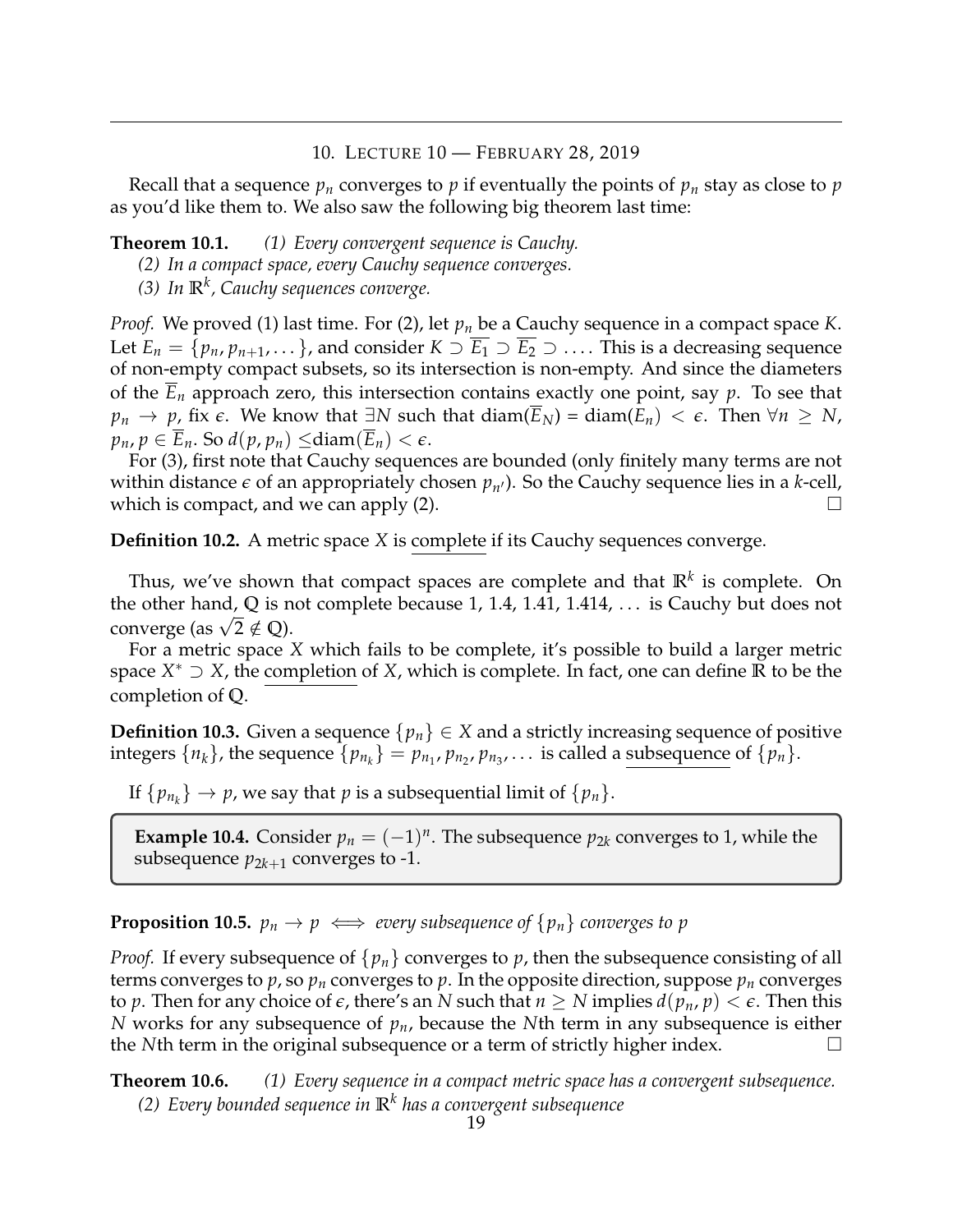- *Proof.* (1) If  $\{p_n\}$  has infinite range, then its range has a limit point *p*. Now we can construct a subsequence  $\{p_{n_k}\}$  such that  $d(p_{n_k}, p) < \frac{1}{k}$ , and that sequence converges to  $p$  (we have to be sure to pick  $n_k > n_{k-1}$ ). If  $\{p_n\}$  has finite range, then a value in its range is repeated infinitely many times. Take the subsequence which consists only of that value.
	- (2) Apply (1) to a *k*-cell containing  $\{p_n\}$ .

**Theorem 10.7.** *p* is a subsequential limit of  $\{p_n\} \iff$  every neighborhood of *p* contains infin*itely many points in* {*pn*}*.*

 $\Box$ 

**Theorem 10.8.** *The set of subsequential limits of a sequence* {*pn*} *is closed.*

For sequences in **R**, we've seen that convergence implies boundedness, which implies the existence of a convergent subsequence. None of the reverse directions of these claims is true.

**Definition 10.9.** A sequence of real numbers  $\{s_n\}$  is monotonically increasing if  $s_n \leq$ *s*<sub>*n*+1</sub> ∀*n* ∈ **N**, and monotonically decreasing if  $s_n \geq s_{n+1}$  ∀*n* ∈ **N**. A sequence is monotonic if it's either monotonically increasing or decreasing.

From here on, we'll take  $\{s_n\}$  to mean a sequence of real numbers.

**Theorem 10.10** (Monotone Convergence)**.** *A monotone sequence* {*sn*} *converges if and only if it is bounded.*

*Proof.* The range of this sequence has a supremum - call it *α*. Since *α* − *ε* isn't an upper bound of the range, there's some  $s_N \geq \alpha - \epsilon$ . Since the sequence is monotonic, all  $s_{n'}$  for *n*<sup> $′$ </sup> ≥ *N* exceed *s*<sub>*N*</sub>, and are thus within distance *ε* of *α*. So *α* is the limit of *s<sub>n</sub>*. The other direction follows from the fact that convergent sequences are always bounded.  $\Box$ 

**Definition 10.11.** We'll say  $s_n \to \infty$  if  $\forall M \in \mathbb{R}$ ,  $\exists N \in \mathbb{N}$  s.t.  $n \geq N \implies s_n > M$ . Similarly,  $s_n \to -\infty$  if this holds with  $s_n \lt M$ .

It's important to note that we still consider *s<sup>n</sup>* satisfying the above conditions to be divergent.

Given  $\{s_n\}$  (as always, in R), let *E* consist of  $x \in \mathbb{R} \cup \{\pm \infty\}$  such that there exists a subsequence  $s_{n_k} \to x$ . Note that *E* is never empty, because if  $s_n$  is bounded it must contain a subsequential limit, by sequential compactness. If  $s_n$  isn't bounded, then it has either  $\infty$ or −∞ as a subsequential limit.

Now define  $s^* = \sup E =: \limsup s_n$  and  $s_* = \inf E = \liminf s_n$ . These are sometimes called the upper and lower limits of a sequence, and are meant to capture the idea of a sequence's 'eventual bounds.'

**Theorem 10.12.** *(1) There exists a subsequence*  $s_{n_k} \to s^*$ *. (2) If s*<sup>\*</sup> *is real* (*i.e. not* ±∞*)*, *then* ∀ $\epsilon > 0$ , ∃*N s.t.*  $\forall n \ge N$ ,  $s_n < s^* + \epsilon$ . *And s*<sup>∗</sup> *is uniquely characterized by these properties.*

*Proof Sketch.* (1) If *E* is bounded above, then because it's closed it contains its supremum. If *E* isn't bounded*, s*<sup>∗</sup> = ∞ and indeed *s<sub>n</sub>* has ∞ as a subsequential limit.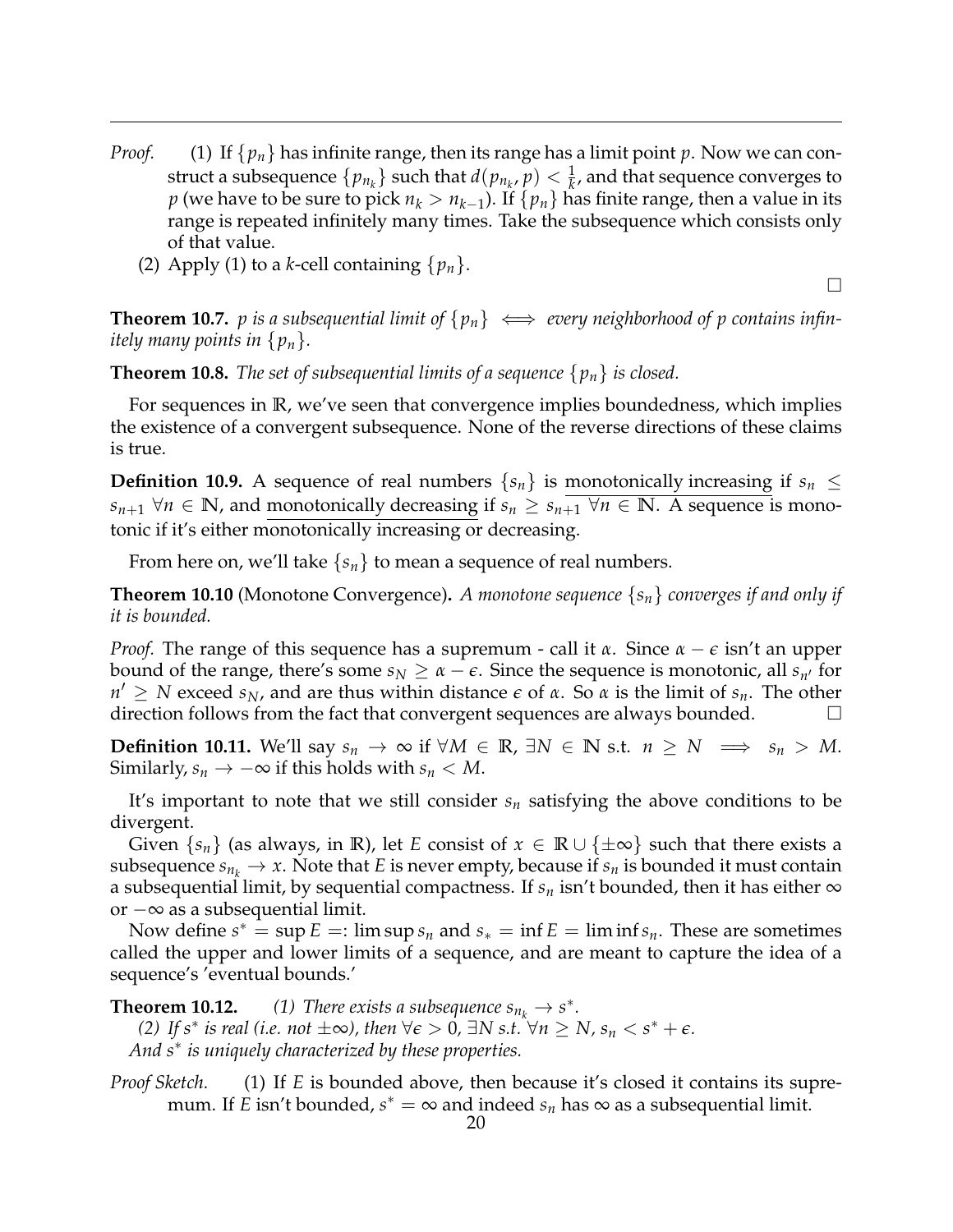(2) If this weren't the case, you could construct a subsequence of  $s_n$  with limit strictly greater than *s* ∗ . The full proof appears in Rudin.

 $\Box$ 

- **Example 10.13.** (1)  $s_n = (-1)^n \frac{n+1}{n}$  $\frac{+1}{n}$  has lim inf = −1 and lim sup = 1. Note that these values don't bound the sequence but are eventual bounds, up to subtraction/addition by *e*.
	- (2)  $\lim s_n = s$  if and only if  $\limsup s_n = \liminf s_n = s$ .
	- (3) Take  $s_n$  to be a sequence enumerating Q. Then every real number is a subsequential limit - this sequence has uncountably many subsequences with distinct limits!

**Theorem 10.14.** *If*  $s_n \le t_n \forall n$  (or  $\forall n \ge N$ ), then  $\liminf s_n \le \liminf t_n$  and  $\limsup s_n \le$ lim sup  $t_n$ .

11. LECTURE 11 — MARCH 5, 2019

<span id="page-20-0"></span>The midterm is next Tuesday - you're allowed to bring a copy of Rudin, but if you're leafing through it to remember definitions you'll probably run out of time. The exam will be a mix of proofs and examples, but you shouldn't expect to have to recreate a page-long proof that we saw in class, because there's just not enough time for that.

Now about sequences:

**Theorem 11.1.** *The following hold for real sequences:*

(1) For 
$$
p \in \mathbb{R}_+
$$
,  $\lim_{n \to \infty} \frac{1}{n^p} = 0$ 

(2) For 
$$
p \in \mathbb{R}_+
$$
,  $\lim_{n \to \infty} p^{1/n} = 1$ 

$$
(3) \lim_{n\to\infty} n^{1/n} = 1
$$

$$
(4) \tIf |x| < 1, \lim_{n \to \infty} x^n = 0
$$

*(5) If*  $|x| < 1$ *,*  $p \in \mathbb{R}$ *, then*  $\lim_{n\to\infty} n^p x^n = 0$ 

We won't be going over this proof, but it appears in Rudin.

**Definition 11.2.** In  $\mathbb{R}, \mathbb{C}, \mathbb{R}^k$ , one can associate to a sequence  $\{a_n\}$  a new sequence  $s_n =$  $\sum_{k=1}^{n} a_k$  of partial sums of the series  $\sum_{n=1}^{\infty} a_n$ . This infinite sum is only a symbol, which may not equal any element in **R**, **C**, **R***<sup>k</sup>* . The limit *s* of {*sn*}, if it exists, is the sum of the series, and we write  $\sum_{n=1}^{\infty} a_n = s$ .

Because it's often difficult to calculate the limit *s*, abstract convergence criteria for  $\{s_n\}$ , which don't make use of a known limit, are useful. We've already seen the Cauchy criterion for convergence, which states the convergence in **R**, **C**, and **R***<sup>k</sup>* is equivalent to being Cauchy. Restating this in the language of series, we arrive at the following result.

**Proposition 11.3** (Cauchy criterion).  $\sum_{i=1}^{\infty} a_n$  *converges if and only if*  $\forall \epsilon > 0$ *,*  $\exists N \in \mathbb{N}$  *such that*  $\forall m \ge n \ge N$ ,  $|\sum_{k=n}^{m} a_k| \le \epsilon$ .

*Proof.*  $|\sum_{k=n}^{m} a_k| = |s_m - s_{n-1}|$ . Invoke Cauchy criterion for sequence convergence. □

Taking the case  $m = n$ , we arrive at a necessary condition for series convergence.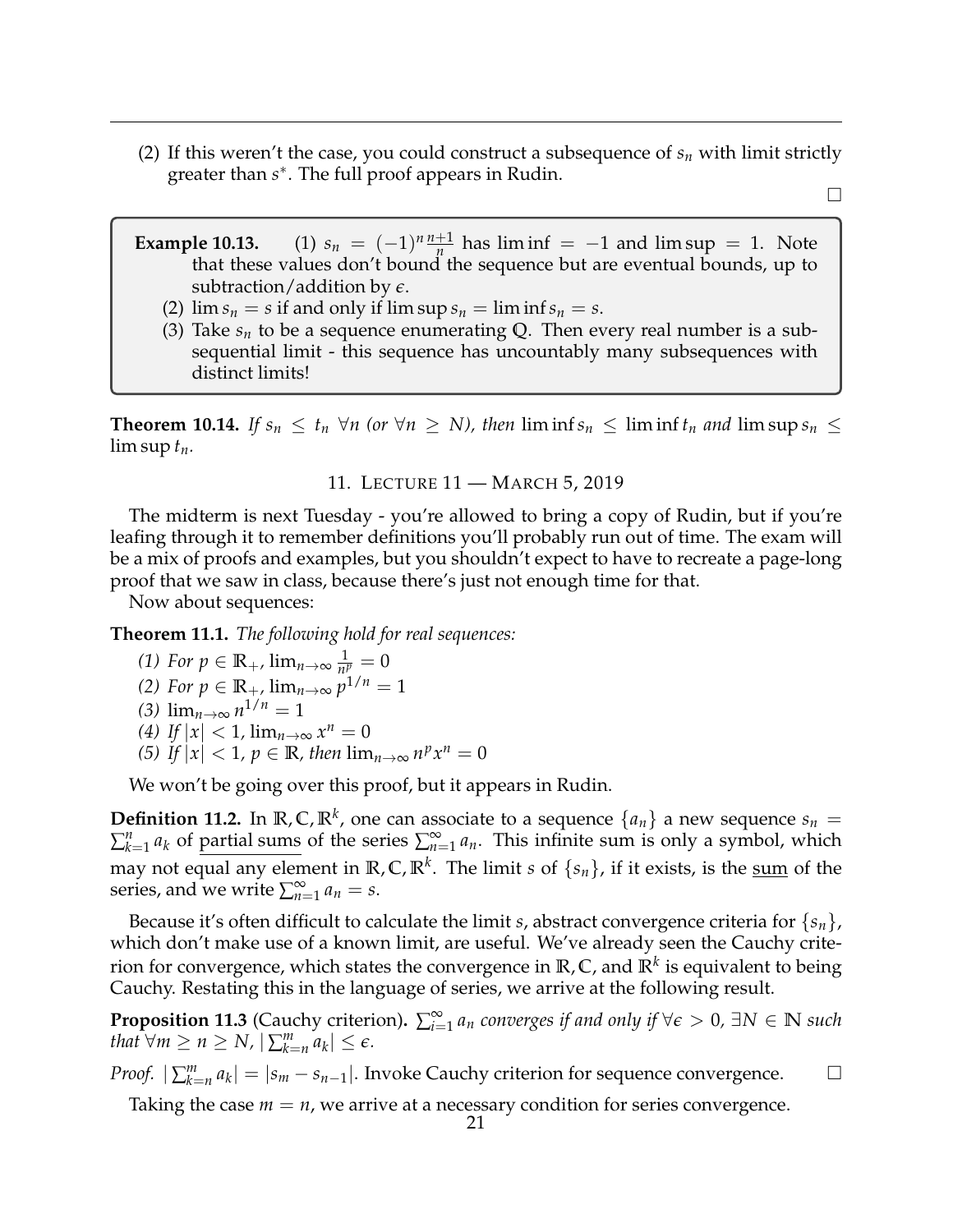**Theorem 11.4.** *If*  $\sum_{i=1}^{\infty} a_n$  converges, then  $a_n \to 0$ .

*Proof.* Given  $\epsilon > 0$ , the Cauchy criterion implies the existence of an *N* such that  $\forall n = n \geq 1$ *N*,  $|a_n| < \epsilon$ . This is precisely convergence of  $a_n$  to 0.

**Example 11.5.** To see that the above condition is necessary but not sufficient for series convergence, consider the series  $\sum_{i=1}^{\infty} \frac{1}{n}$  $\frac{1}{n}$ . It diverges, despite the fact that  $\frac{1}{n} \rightarrow$ 0.

"The terms need to go to zero, but they need to go to zero in a friendly enough way." - Dr. Auroux. Once again, we'll use a result about sequences to arrive at a result about series for free - this time it'll be monotone convergence (that bounded, monotone sequences converge) rather than the Cauchy criterion.

**Theorem 11.6.** A series in  $\mathbb R$  *with*  $a_n \geq 0$  *converges if and only if its partial sums form a bounded sequence.*

*Proof.* Because  $a_n \geq 0$ , the sequence of partial sums is monotone. Because they're bounded, monotone convergence guarantees us the existence of a limit.  $\Box$ 

Starting now, we'll get a bit lazy and use  $\sum a_n$  to mean  $\sum_{n=1}^{\infty} a_n$ .

- **Theorem 11.7** (Comparison test). *(1) If*  $|a_n| \leq c_n$  *for all n*  $\geq N$  *and*  $\sum c_n$  *converges, then* ∑ *a<sup>n</sup> converges.*
	- *(2) If*  $a_n \geq d_n \geq 0$  *for all*  $n \geq N$  *and*  $\sum d_n$  *diverges, then*  $\sum a_n$  *diverges.*

*Proof.* Under the conditions of (2), if  $\sum a_n$  were to converge then  $\sum a_n$  would converge by (1), producing contradiction. So (1)  $\implies$  (2). To see that (1) holds, note that the Cauchy criterion for  $\sum c_n$  implies the Cauchy criterion for  $\sum a_n$ . In particular,

$$
|\sum_{k=n}^m a_k| \leq \sum_{k=n}^m |a_k| \leq \sum_{k=n}^m c_k
$$

Since the rightmost side becomes arbitrarily small for *n*, *m* greater than appropriately large *N*, so does the leftmost side. Thus, by the Cauchy criterion for series,  $\sum a_n$  converges.

**Theorem 11.8.** *If*  $|x| < 1$ *, then*  $\sum_{n=0}^{\infty} x^n = \frac{1}{1-x}$ *. If*  $|x| \geq 1$ *, then*  $\sum x^n$  *diverges.* 

*Proof.* If  $|x| < 1$ ,  $s_n = 1 + x + \cdots + x^n = \frac{1 - x^{n+1}}{1 - x}$  $\frac{-x^{n+1}}{1-x}$ , which converges to  $\frac{1}{1-x}$ . If  $|x|\geq 1$ , then  $x^n$  does not have limit 0, so the series doesn't converge.

Theorem 11.9.  $\sum \frac{1}{n!}$  $\frac{1}{n^p}$  *converges if*  $p > 1$  *and diverges if*  $p \leq 1$ *.* 

*Proof.* First a lemma - a series  $\sum a_n$  of weakly decreasing, non-negative terms converges if and only if  $\sum_{k=1}^{\infty}$  $\sum_{k=0}^{\infty} 2^{k} a_{2^{k}} = a_{1} + 2a_{2} + 4a_{4} + 8a_{8} + \dots$  converges. Since  $a_{n} \ge a_{n+1}$ , we have that  $\sum_{n=1}^{2^m-1}$  $\sum_{n=1}^{2^m-1} a_n \leq \sum_{k=0}^m 2^k a_{2^k}$ . So if the new, weird sequence converges, the original sequence does as well, because its partial sums are smaller and, by monotone convergence, convergence is equivalent to bounded partial sums. In the other direction, suppose that the original sequence converges and note that  $a_1 + a_2 + \cdots + a_{2^k} \geq \frac{1}{2}a_1 + a_2 + 2a_4 + 4a_3 +$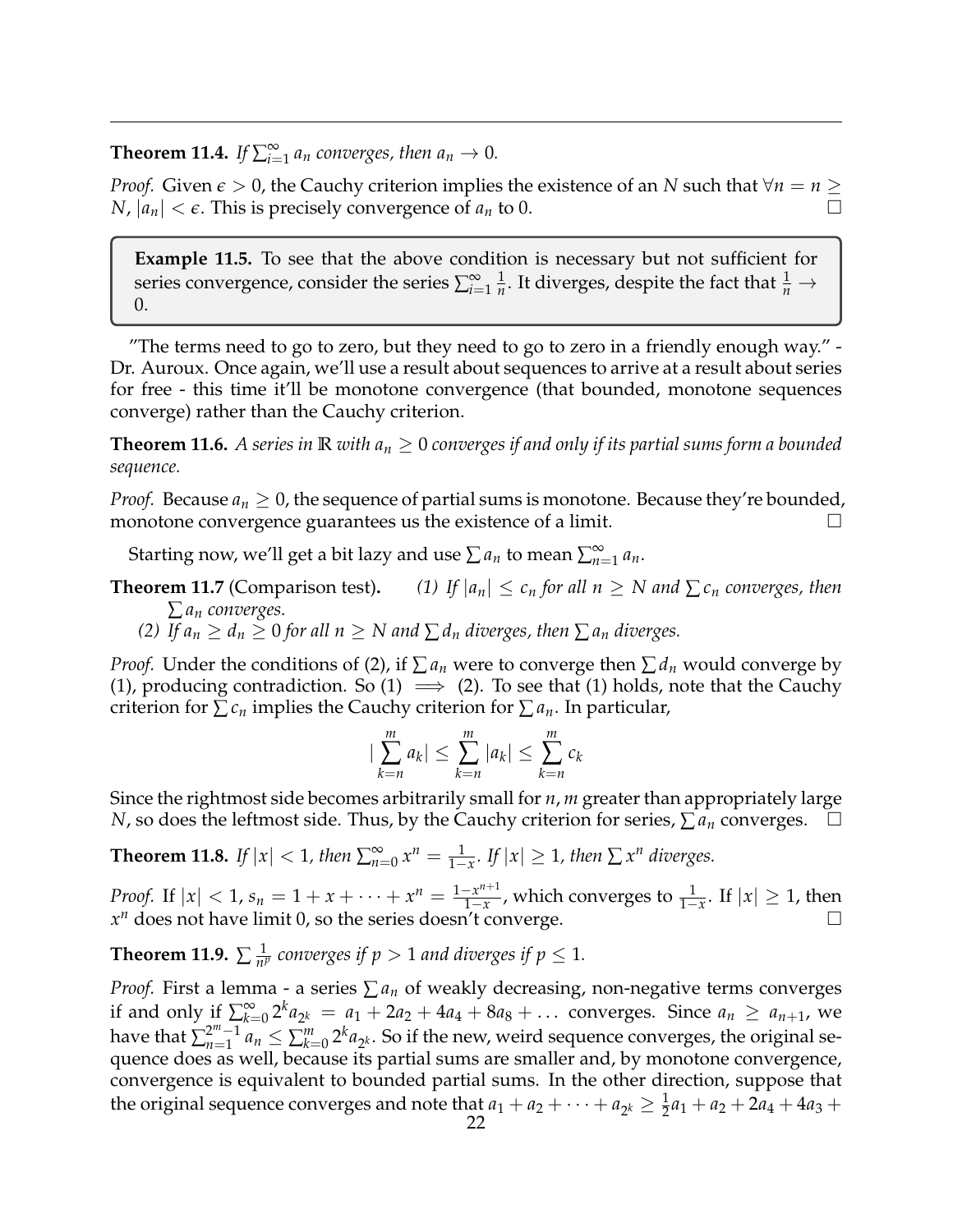$\cdots + 2^{k-1} a_{2^k}$ . The left hand side is a partial sum of the original sequence and the right hand side is  $\frac{1}{2}$  of a partial sum of the new, weird sequence. So if the new weird, sequence were unbounded, the original sequence would be as well. We conclude that the weird sequence converges, as desired.

Now we can begin the main proof. If  $p \leq 0$ , then  $\frac{1}{n^p}$  doesn't converge to 0, so the sum diverges. Suppose  $p > 0$  - applying the lemma with  $a_n = \frac{1}{n^p}$ , we see that  $2^k a_{2^k} = 2^k \frac{1}{2^k}$  $\frac{1}{2^{kp}} =$ 1 <u><sub>2</sub>k(p-1</u>). This is a geometric series, and it converges if and only if  $\frac{1}{2^{p}}$ 2 *p*−1 | < 1, which happens iff  $p > 1$ .

**Theorem 11.10.**  $\sum_{n=1}^{\infty} \frac{1}{n(\log n)^n}$  $\frac{1}{n(\log n)^p}$  converges if and only if  $p>1$ .

The proof uses our previous lemma about the sequence  $\sum 2^k a_{2^k}$ .

**Definition 11.11.**  $e = \sum_{n=0}^{\infty} \frac{1}{n}$ *n*!

**Theorem 11.12.**  $\lim_{n\to\infty} (1 + \frac{1}{n})^n = e$ 

A careful proof of this theorem appears in Rudin, but it comes down to lots of technicalities with the binomial formula and bounds - it's not very enlightening.

<span id="page-22-0"></span>**Theorem 11.13.** *e is not rational. In fact, it's not even algebraic.*

12. LECTURE 12 — MARCH 7, 2019

Today we'll talk more about series - this stuff won't appear on the midterm, but it will appear on the final (and it's pretty cool).

**Theorem 12.1** (Root test). *Given*  $\sum a_n$ *, let*  $\alpha = \limsup \sqrt[n]{|a_n|}$ *. Then* 

*(1) If*  $\alpha < 1$ *, then*  $\sum a_n$  *converges.* 

*(2) If*  $\alpha > 1$ *, then*  $\sum a_n$  *diverges.* 

*(3)* If  $\alpha = 1$ , the test is inconclusive.

*Proof.* If  $\alpha < 1$ , take  $\alpha < \beta < 1$ . Since  $\beta$  is strictly greater than all the subsequential limits of  $\sqrt[n]{|a_n|}$ ,  $\exists N$  s.t.  $\sqrt[n]{|a_n|} \leq \beta$  for  $n \geq N$ . Otherwise, one could construct a subsequence  $\mu$  *w*ith limit at least *β*. So for  $n \geq N$ ,  $|\alpha_n| \leq \beta^n$ , and  $\beta^n$  is a convergent geometric series, so  $\sum \alpha_n$  converges by comparison.

If  $\alpha > 1$ , take  $\alpha > \beta \geq 1$ . By definition of *α*, there are infinitely many terms in  $\sqrt[n]{|a_n|}$ which exceed  $\beta$ . These terms have  $|a_n| \geq \beta^n$ . So the series doesn't converge (formally, because the  $a_n$  don't converge to 0).

**Theorem 12.2** (Ratio test). *Fix a series*  $\sum a_n$ *:* 

- (1) *If*  $\limsup \left| \frac{a_{n+1}}{a_n} \right|$  $\left| \frac{n+1}{a_n} \right|$  < 1, then  $\sum a_n$  converges.
- (2) If  $\left| \frac{a_{n+1}}{a_n} \right|$  $\left| \frac{n+1}{a_n} \right| \geq 1$  for all  $n \geq N$ , then  $\sum a_n$  diverges.

*Proof.* For (1), take  $\limsup \left| \frac{a_{n+1}}{a_n} \right|$  $\left|\frac{a+1}{a_n}\right| < \beta < 1$ , then  $\exists N$  such that  $\forall n \geq N$ ,  $\left|\frac{a_{n+1}}{a_n}\right|$  $\left|\frac{n+1}{a_n}\right| \leq \beta$ . Then  $|a_n| \leq c\beta^n$  for some *c*. Since  $\beta < 1$ , that series converges and  $\sum a_n$  converges by comparison. For (2),  $\frac{a_{n+1}}{a_n}$  $|a_{n}^{n+1}| \geq 1$  after *N*, so  $|a_{N}| \leq |a_{N+1}| \leq \ldots$ , so the  $a_{n}$  don't even converge to  $\overline{\mathbf{0}}$ .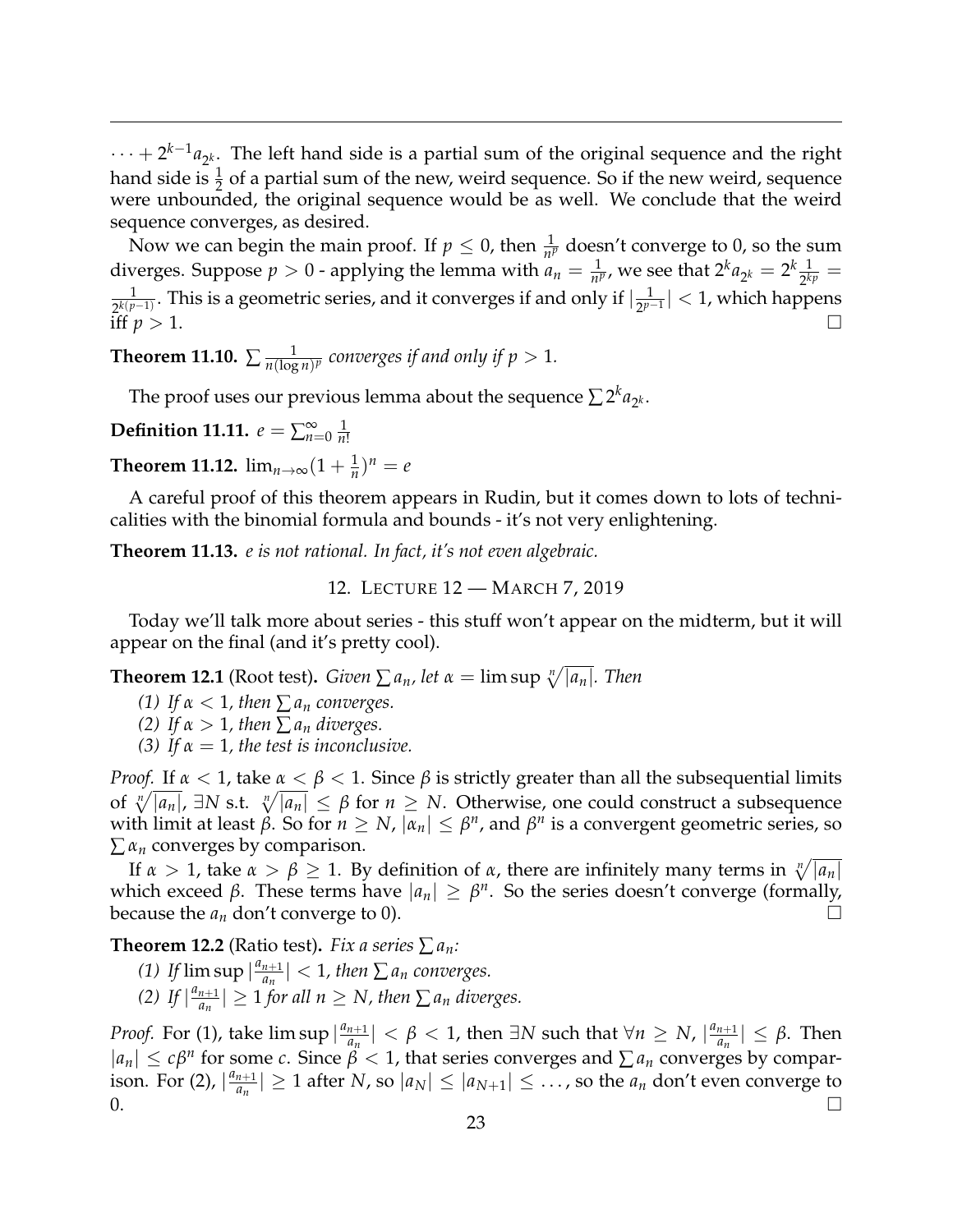It turns out that the root test is stronger than the ratio test. The reason why is that for any sequence of positive real numbers  $c_n$ , lim sup  $\sqrt[n]{c_n} \leq \limsup_{n \to \infty} \frac{c_{n+1}}{c_n}$ . The reason why we use the ratio test is that it's often easier to compute  $\frac{c_{n+1}}{c_n}$  than  $\sqrt[n]{c_n}$ .

**Example 12.3.** Consider  $\sum a_n$  where  $a_n$  =  $\left( \frac{1}{2} \right)$  $\frac{1}{2^n}$  *n* even 1  $rac{1}{3^n}$  *n* odd . This series converges because it's less than  $\sum \frac{1}{2^n}$  $\frac{1}{2^n}$ . The root test detects this, because  $\sqrt[n]{|a_n|} \in \{\frac{1}{2}, \frac{1}{3}\}$  $\frac{1}{3}$ . The ratio test, however, fails to detect this, because  $\frac{a_{n+1}}{a_n}$  exceeds 1 at even terms, where 3 *n*  $\frac{3^n}{2^{n+1}} = \frac{1}{2}(\frac{3}{2})$  $(\frac{3}{2})^n$ . And lim sup  $\frac{a_{n+1}}{a_n} = \infty$ , as  $\frac{1}{2}(\frac{3}{2})$  $(\frac{3}{2})^n$  grows arbitrarily large.

Given a sequence  $\{c_n\}$  of complex numbers,  $\sum c_n z^n = c_0 + c_1 z + c_2 z^2 + \dots$  forms a power series. This is a fairly natural generalization of the polynomial, but whether it actually makes sense as a quantity depends on the convergence of the series. For now, we'll think of  $z \in \mathbb{C}$  as a number, but later in the course we'll think of it as a variable and consider the differentiability of these functions.

**Theorem 12.4.** *Let*  $\alpha = \limsup_{n \to \infty} \sqrt[n]{|c_n|}$ , and let  $R = \frac{1}{\alpha}$  $\int_0^1$  $\int_0^1$ . Then  $\sum c_n z^n$  converges if  $|z| < R$  and *diverges if*  $|z| > R$ *. R is referred to as the radius of convergence of*  $\sum c_n z^n$ *.* 

*Proof.* Let  $a_n = c_n z^n$ , and apply the root test, noting that  $\sqrt[n]{|a_n|} = \sqrt[n]{|c_n|} |z|$  and lim sup  $\sqrt[n]{|a_n|} =$ |*z*| *R* . In the contract of the contract of the contract of the contract of the contract of the contract of the contract of

Notice that we haven't said anything about what happens when  $|z| = R$ . In that case, it's difficult to say anything without considering the particular power series at hand.

**Example 12.5.**  $\sum z_n$  has  $c_n = 1 \forall n$ , so  $R = 1$ . On the other hand,  $\sum n^n z^n$  has  $c_n = n^n$ ; since  $\sqrt[n]{|c_n|} = n \to \infty$ ,  $R = 0$ . And  $\sum \frac{1}{n}$  $\frac{1}{n!}z^n = e^z$  has  $R = \infty$ .

An alternating series is one whose terms have alternating signs. More explicitly, either all its odd terms are positive and its even terms are negative, or vice versa. An example is  $\sum (-1)^n a_n$  where  $a_n > 0$ ;  $\forall n$ .

**Theorem 12.6.** *Suppose*  $\{a_n\} \in R$  *is an alternating series where*  $|a_1| \ge |a_2| \ge |a_3| \ge \ldots$  *and*  $a_n \to 0$ . Then  $\sum a_n$  *converges.* 

*Proof.* Let  $s_n = \sum_{k=1}^n a_k$ . Then, because the sequence alternates and  $|a_{k+1}| \ge |a_k|$ ,

$$
s_2 \leq s_4 \leq s_6 \cdots \leq s_5 \leq s_3 \leq s_1
$$

So *s*2*<sup>m</sup>* and *s*2*m*+<sup>1</sup> are monotonic, bounded sequences, meaning they converge. They converge to the same thing because  $s_{2m+1} - s_{2m} = a_{2m+1} \rightarrow 0$ .

The above theorem is pretty remarkable, because it's a rare case in which convergence is not dependent upon the rate at which the terms of the series converge to 0.

<span id="page-23-0"></span><sup>1</sup>If  $\alpha = \infty$ , we define  $\frac{1}{\alpha} = 0$ . Similarly, if  $\alpha = 0$ , we define  $\frac{1}{\alpha} = \infty$ 24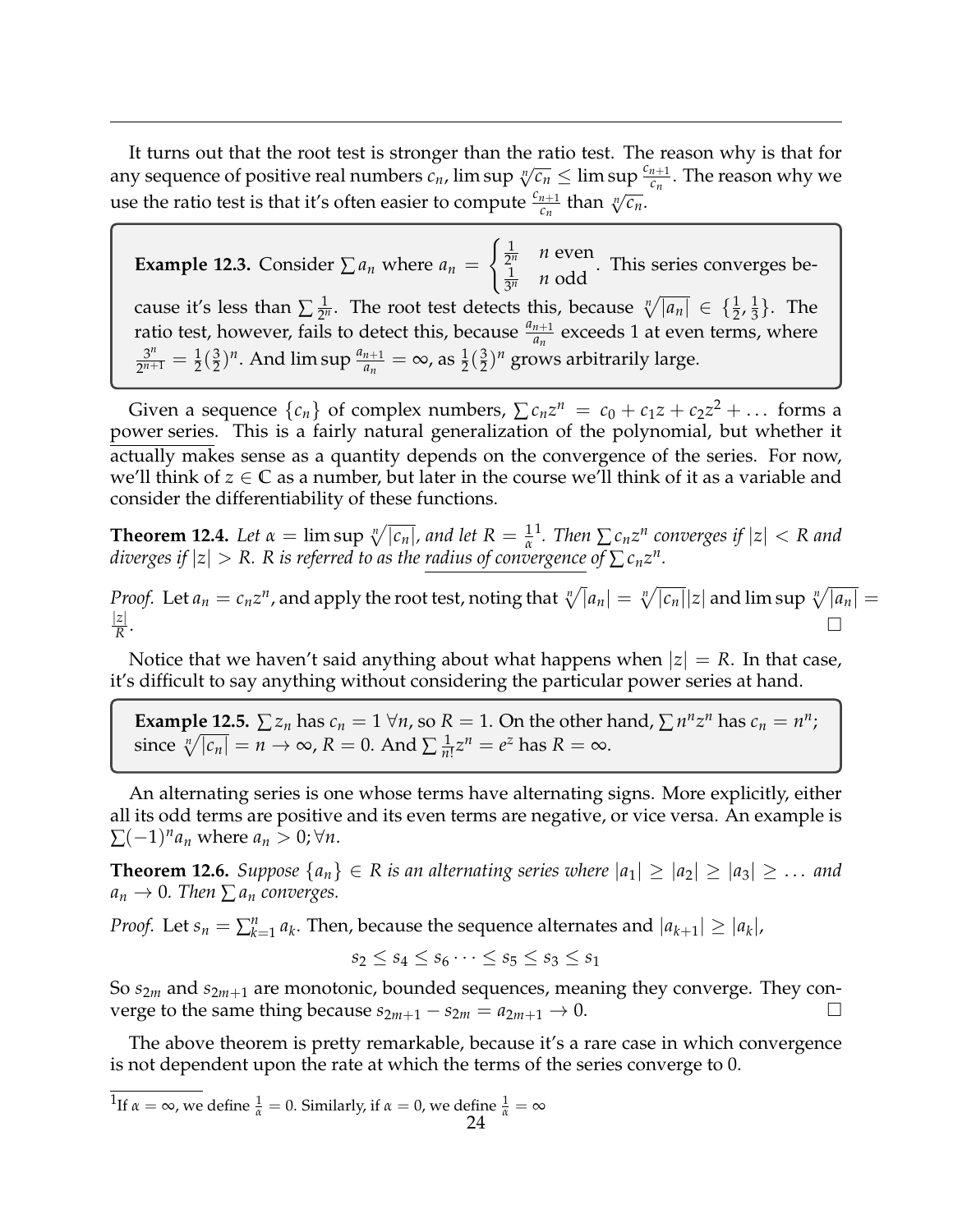**Definition 12.7.**  $\sum a_n$  converges absolutely if  $\sum |a_n|$  converges.

**Proposition 12.8.** *Absolute convergence implies convergence.*

*Proof.* Use the Cauchy criterion.  $|\sum_{k=n}^{m} a_k| \leq \sum_{k=n}^{m} |a_k|$ , and the right hand side gets arbitrarily small for sufficiently large *n* because  $\sum |a_n|$  converges.

The rest of the class will be dedicated to operations on series which are seemingly safe but in fact require the condition of absolute convergence in order to be safe.

**Theorem 12.9.** *If*  $\sum a_n = A$  *and*  $\sum b_n = B$ *, then their sum*  $\sum (a_n + b_n) = A + B$ .

*Proof.* Look at the partial sums.  $\sum_{k=1}^{n} (a_k + b_k) = \sum_{k=1}^{n} a_k + \sum_{k=1}^{n} b_k$ . We learned a few weeks ago that the limit of the sum is the sum of the limits, so this converges to  $A + B$ .  $\square$ 

So defining addition of series is not so hard, and is as well-behaved as we'd like it to be<sup>[2](#page-24-0)</sup>. Defining multiplication is much less obvious, however. Consider

$$
(a_0 + a_1 + a_2 + \dots)(b_0 + b_1 + b_2 + \dots)
$$

One way to make sure all terms hit each other is to group them by the sum of their indices, and define the sum like so:

$$
a_0b_0 + (a_1b_0 + a_0b_1) + (a_2b_0 + a_1b_1 + a_0b_2) + \dots
$$

**Definition 12.10.** The <u>product</u> of  $\sum a_n$  and  $\sum b_n$  is  $\sum c_n$  where  $c_n = \sum_{k=0}^n a_k b_{n-k}$ .

We've defined a product but this doesn't mean anything yet, as we don't know anything about the behavior of this operation on series. Unfortunately, it turns out that it does not in general send convergent series to convergent series.

**Example 12.11.** By our theorem for alternating series,  $\sum \frac{(-1)^n}{\sqrt{n+1}}$  converges. Its product with itself, however, is a sequence of positive terms which does not converge. One can check that  $|c_n|$  does not converge to 0, and is in fact always at least 2.

Fortunately, things are nicer with the assumption of absolute convergence, though we aren't going to prove why right now.

**Theorem 12.12.** *If*  $\sum a_n = A$  converges absolutely and  $\sum b_n = B$  converges, then their product *converges to AB.*

**Definition 12.13.** Let {*nk*} be a sequence of positive integers in which every positive integer appears exactly once. Then the series  $\sum_{k=1}^{\infty}$  $\sum_{k=1}^{\infty} a_{n_k}$  is a <u>rearrangement</u> of the series  $\sum_{k=1}^{\infty} a_{n_k}$  $\sum_{k=1}^{\infty} a_k$ .

**Theorem 12.14** (Riemann)**.** *Let* ∑ *a<sup>n</sup> be a series of real numbers which converges but does not*  $\alpha$  *converge absolutely. Then for any*  $\alpha$ *,*  $\beta \in \mathbb{R}$  *with*  $\alpha \leq \beta$ *, there exists a rearrangement*  $\sum a'_n$  *whose partial sums s'<sub>n</sub> satisfy* lim inf  $s'_n = a_1$ , lim sup  $s'_n = \beta$ .

<span id="page-24-0"></span><sup>&</sup>lt;sup>2</sup>Multiplying series by constants is also not so hard, as  $\sum ca_n = c \sum a_n$  when  $\sum a_n$  converges.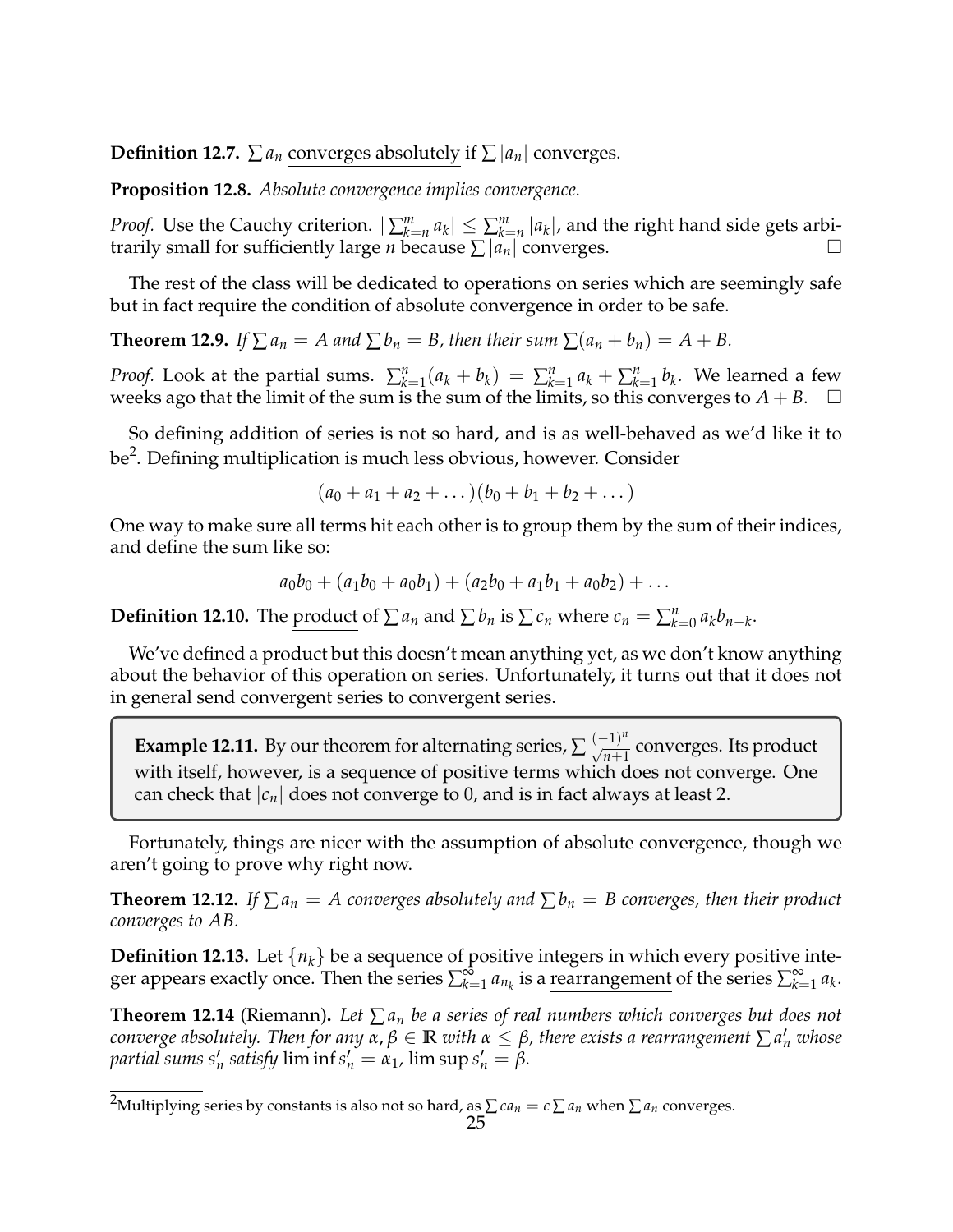This is an insane theorem, and shows that rearrangements are in general not at all safe. In particular, they can be used to warp the upper and lower limits of any convergent but not absolutely convergent series of real numbers to anything you want. Fortunately, there's something of an antithesis to this theorem.

**Theorem 12.15.** *If*  $\sum a_n$  *converges absolutely to A, then all of its rearrangements converge to A.* 

13. LECTURE 13 — MARCH 14, 2019

<span id="page-25-0"></span>:(

14. LECTURE 14 — MARCH 26, 2019

<span id="page-25-1"></span>Guest lecture by Dr. Williams!

**Definition 14.1.** For *X*, *Y* metric spaces,  $f : X \to Y$  is continuous at  $p \in X$  if  $\forall \epsilon > 0$ ,  $\exists \delta > 0$  such that  $\forall x \in X$ ,  $\rho_X(x, p) < \delta \implies \rho_Y(f(x), f(p)) < \epsilon$ .

We say that *f* is continuous if it's continuous at all points in its domain. Intuitively, this mean that we can restrict output by restricting input.

**Remark 14.2.** If *p* is not an isolated point, continuity of *f* at *p* is equivalent to the statement  $\lim_{x \to \infty} f(x) = f(p).$ 

**Theorem 14.3.**  $f: X \to Y$  is continuous if and only if for all open  $V \subseteq Y$ ,  $f^{-1}(V) \subseteq X$  is open.

**Theorem 14.4** (Main Theorem). If  $f : X \to Y$  is continuous and X is compact, then  $f(X)$  is *compact.*

*Proof.* Let  $\{V_\alpha\}$  be an open cover of  $f(X)$ , meaning  $\cup_\alpha V_\alpha \supseteq f(X)$ . Since f is continuous, the  $f^{-1}(V_\alpha)$  are open, and since anything in *x* has image in one of the  $v_\alpha$ , the  $f^{-1}(V_\alpha)$ cover *X*. Since *X* is compact, this reduces to a finite subcover  $f^{-1}(V_{\alpha_1}), \ldots, f^{-1}(V_{\alpha_n}).$ Then  $V_{\alpha_1}, \ldots, V_{\alpha_n}$  form a finite subcover of  $f(X)$ , as desired.

We'll see that this is really a generalization of the extreme value theorem, and it'll be quite useful for the rest of the lecture. Let's examine some of its corollaries.

**Corollary 14.5.** *If f* :  $X \to Y$  *is continuous and* X *is compact, then*  $f(X)$  *is closed and bounded.* 

**Corollary 14.6.** *If*  $F : X \to \mathbb{R}$  *is continuous and X is compact, then*  $\exists p \in X$  *such that*  $f(p) =$ sup*x*∈*<sup>X</sup> f*(*x*) *and* ∃*q* ∈ *X such that f*(*q*) = inf*x*∈*<sup>X</sup> f*(*x*)*. In words, f achieves maximal/minimal values.*

*Proof.* By the main theorem,  $f(X) \subset \mathbb{R}$  is compact, so it's closed and bounded. Since it's bounded, sup  $f(x)$  and inf  $f(x)$  exist in  $\mathbb{R}$ , and since it's closed, these values are elements of  $f(X)$ , as desired.

When  $X = [a, b] \subset \mathbb{R}$ , this is precisely the extreme value theorem.

**Theorem 14.7.** If  $f: X \to Y$  is a continuous bijection and X is compact, then  $f^{-1}: Y \to X$  is *also continuous.*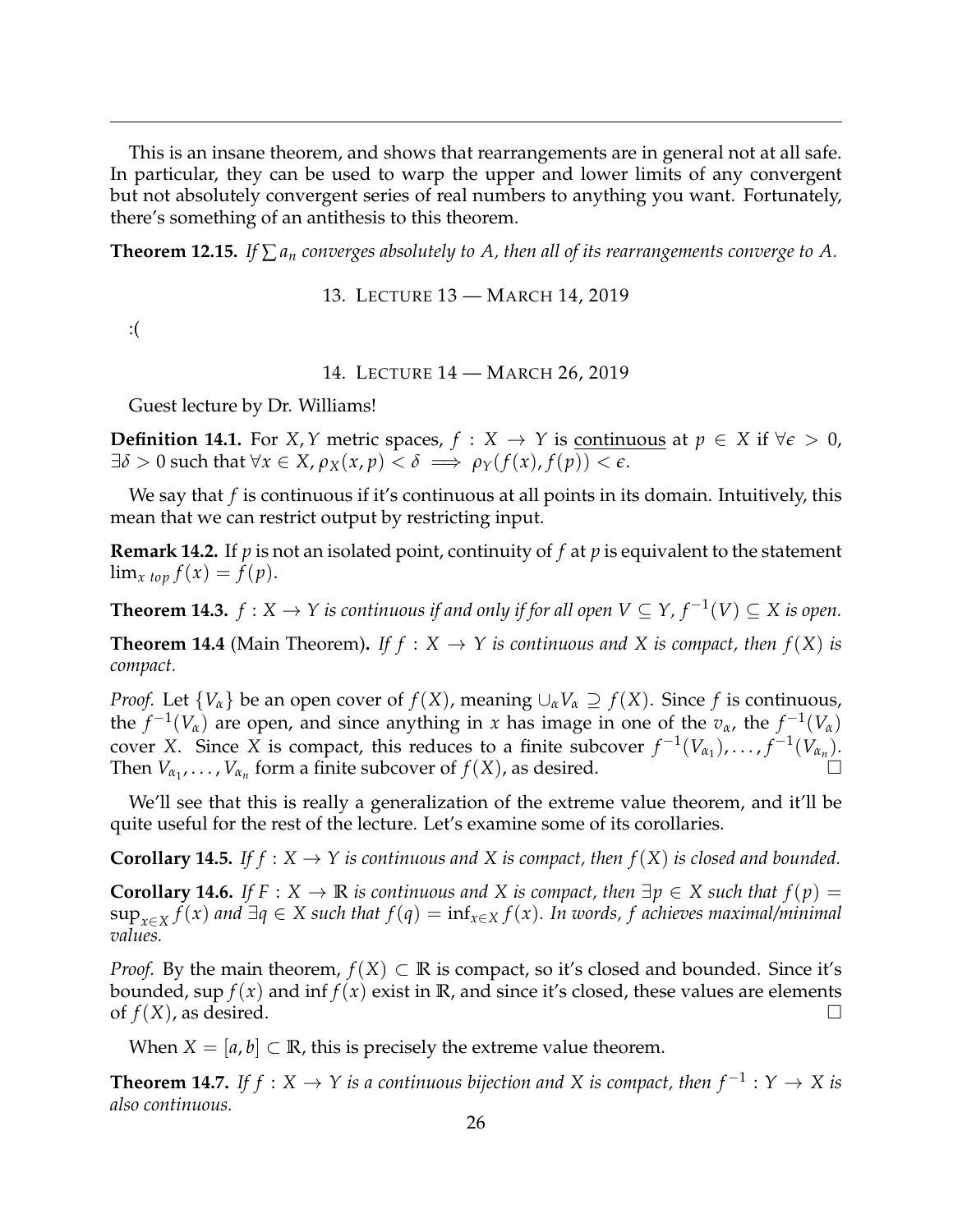*Proof.* By our characterization of continuity, we need to show that *f* sends open set to sets (meaning pre-images of open sets under  $f^{-1}$  are open). Given  $V \subseteq X$  open,  $V^c \subseteq X$  is a closed subset of a compact set, so it's compact. By our main theorem,  $f(V^c)$  must also be compact in *X*. Since  $f$  is a bijection,  $f(V^c) = f(V)^c$ . So  $f(V)^c$  is compact, which means it's closed. Thus  $f(V)$  is open, as desired.

**Definition 14.8.**  $f: X \to Y$  is uniformly continuous if  $\forall \epsilon > 0$ ,  $\exists \delta > 0$  s.t.  $\forall x, p \in X$ ,  $\rho_x(x, p) < \delta \implies \rho_Y(f(x), f(p)) < \epsilon.$ 

The crucial difference between uniform continuity and continuity is that continuity allows for *δ* to be selected as a function of *e* and *p*, whereas uniform continuity only allows *δ* to be selected as a function of *e*. As we'll soon see, continuous functions may not permit choices of *δ* which sufficiently restrict output across the entirety of their domains, meaning uniform continuity is stronger than continuity.

**Example 14.9.**  $f : \mathbb{R}_+ \to \mathbb{R}_+$ ,  $f(x) = \frac{1}{x}$  is continuous but not uniformly continuous. To see why, take  $\epsilon = \frac{1}{2}$ . Regardless of how small  $\delta > 0$  is selected, we can find sufficiently large  $n \in \mathbb{N}$  such that  $\left| \frac{1}{n} - \frac{1}{n+1} \right| < \delta$  but  $|f(\frac{1}{n})|$  $\frac{1}{n}$ ) –  $f(\frac{1}{n+1})$ | = 1 >  $\epsilon$ .

**Theorem 14.10.** If  $f : X \to Y$  is continuous and X is compact, then f is in fact uniformly *continuous.*

*Proof.* Fix  $\epsilon > 0$ . Since *f* is continuous, for all  $p \in X$ ,  $\exists \delta(p)$  such that  $\rho_X(x, p) < \delta(p) \implies$  $\rho_Y(f(x), f(p)) < \epsilon/2$  for  $x \in X$ . Let  $V_p = N_{\delta(p)/2}(p)$ . The  $V_p$  collectively cover *X*, so they reduce to a finite subcover  $V_{p_1}, \ldots, V_{p_n}$ . Now let  $\delta = \frac{1}{2} \min(\delta(p_1), \ldots, \delta(p_n))$ . Now consider *p*, *x* with  $ρ_X(p, x) < δ$ . Then there's a  $V_{p_i}$  with  $ρ_X(p, p_i) < δ(p_i)/2$ . Since  $δ <$ *δ*( $p_i$ )/2, by the triangle inequality we have  $\delta_X(x, p_i) < \delta(p_i)$ . Then, by definition of  $\delta(p_i)$ ,  $\rho_Y(f(p), f(p_i) < \epsilon/2$  and  $\rho_Y(f(x), f(p_i)) < \epsilon/2$ . So, again by the triangle inequality,  $d_Y(f(x), f(p)) < \epsilon$ . Thus  $\delta$  restricts the behavior of *X* on its entire domain, and *f* is uniformly continuous.

**Theorem 14.11.** *If*  $E \subseteq \mathbb{R}$  *is not compact, then* 

- *(a)*  $∃f : E → ℝ$  *which is continuous such that*  $f(E)$  *is not bounded.*
- *(b)*  $\exists f : E \rightarrow R$  which is continuous and bounded, but which has no maximum.
- *(c)* If E is also bounded,  $\exists f : E \to \mathbb{R}$  *which is continuous but not uniformly continuous.*

Finally, here's a theorem we'll see next time:

**Theorem 14.12.** *If f* :  $X \to Y$  *is continuous and*  $E \subseteq X$  *is connected, then*  $f(E)$  *is connected.* 

15. LECTURE 15 — MARCH 28, 2019

<span id="page-26-0"></span>We'll start with a theorem we saw last time, which we weren't able to prove.

**Theorem 15.1.** *If f* :  $X \rightarrow Y$  *is continuous and*  $E \subseteq X$  *is connected, then*  $f(E)$  *is connected.*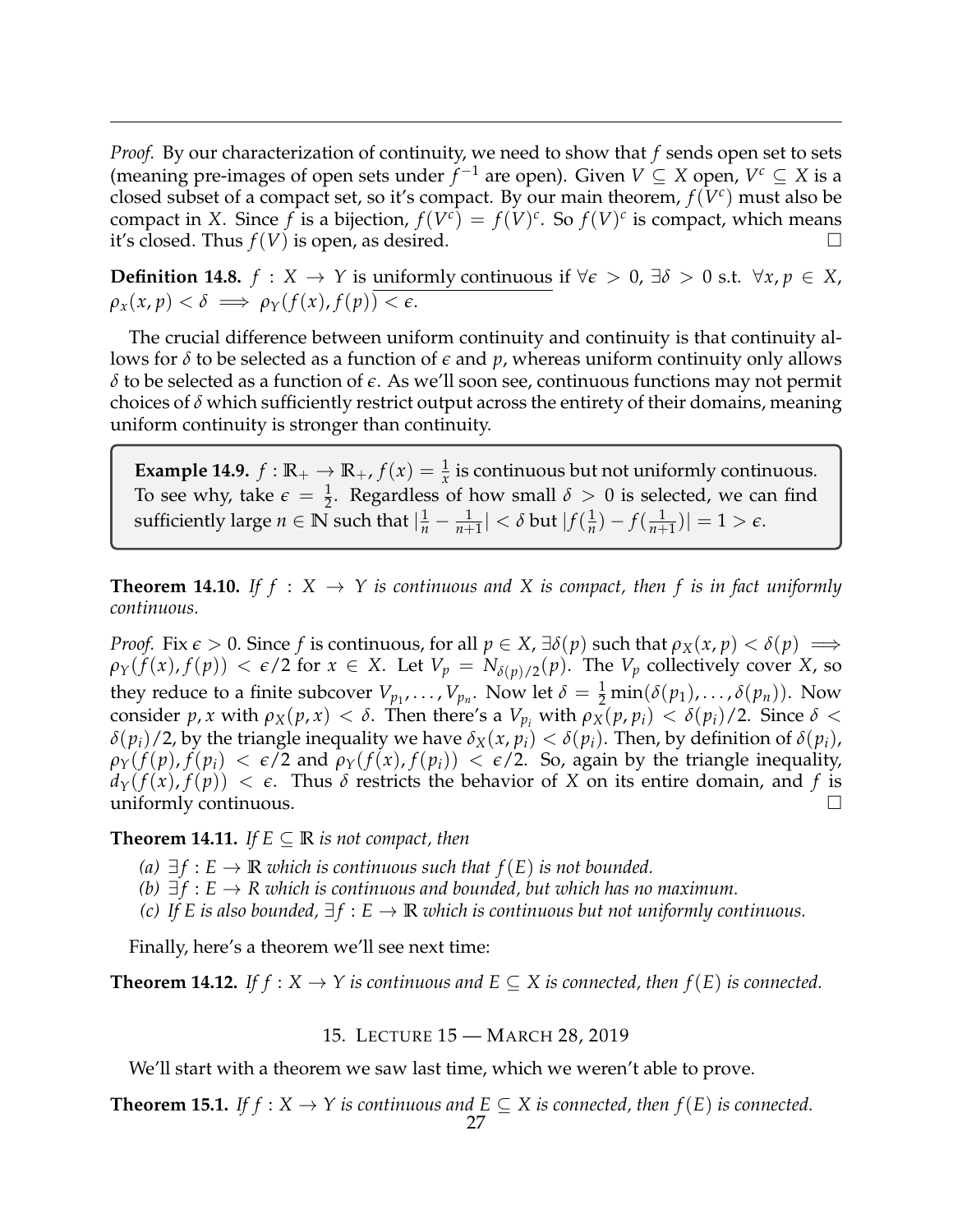*Proof.* Suppose *f*(*E*) is not connected, meaning it can be witnessed as the union of nonempty, separated sets  $f(E) = A \cup B$ . Now consider  $G = E \cap f^{-1}(A)$  and  $H = E \cap f^{-1}(B)$ . These sets are disjoint because pre-images preserve disjointness (i.e. there could not be an *x* ∈ *E* with  $f(x)$  ∈ *A* and  $f(x)$  ∈ *B*). It remains to show that  $G \cap H = \emptyset$  and  $G \cap H = \emptyset$ . First, we claim  $f(G) \subseteq A$ . Any  $x \in G$  appears as the limit of a sequence in  $G x_n$ . By continuity of *f*,  $f(x_n) \to f(x)$ , so  $f(x)$  is the limit of a sequence in *A*, so it's in  $\overline{A}$ . So  $\overline{G} \cap H = \emptyset$ , since  $f(\overline{G}) \subseteq \overline{A}$ ,  $f(H) \subseteq B$ , and  $\overline{A} \cap B = \emptyset$ . By symmetry,  $G \cap \overline{H} = \emptyset$ , so we've demonstrated that *E* is disconnected, producing contradiction.

"Did I just prove a homework problem? Being a mathematician is less dangerous than being a surgeon or a pilot, but there are some occupational risks." - Dr. Auroux.

Given this theorem, we get the Intermediate Value theorem more or less for free.

**Theorem 15.2** (Intermediate Value Theorem). *If f* : [a, b]  $\rightarrow \mathbb{R}$  *is continuous, then*  $\forall c \in \mathbb{R}$ *such that*  $f(a) < c < f(b)$ , *c* lies in the image of f.

*Proof.* We've seen that  $E \subseteq R$  is connected if and only if  $x, y \in E$  means  $z \in E$  for any  $x < y < z$ . So [a, b] is connected, and by the previous theorem,  $f([a, b])$  is connected. By this characterization of connected sets, the result holds.

In previous classes you may have heard or said something along the lines of 'as *x* goes to infinity, *f*(*x*) goes to infinity'. We don't currently have the tools to formalize this idea, because infinity can't live in a metric space. By further developing limits of functions and defining neighborhoods in the extended reals, we can handle these cases.

We've seen that  $\lim_{x\to p} f(x) = q$  if and only if  $\forall \epsilon > 0$ ,  $\exists \delta > 0$  such that  $0 < |x - p| < \delta$ implies  $|f(x) - q| < \epsilon$ . Equivalently, for every sequence  $x_n$  converging to p with  $x_n \neq p$ ,  $f(x_n) \to q$ . This is also equivalent to saying that for every neighborhood *U* of *q*, there exists a neighborhood *V* of *p* with  $x \in V \implies f(x) \in U$ .

In the extended real number system **R** ∪ {−∞, ∞}, declare neighborhoods of ∞ to be intervals (*c*, ∞) (and neighborhoods of −∞ to be intervals (−∞, −*c*)).

**Example 15.3.** With the neighborhood-based definition of functional limits,  $\lim_{x\to\infty} f(x) = \infty$  means that for any  $C > 0$  (we're taking the neighborhood  $(C, \infty)$ ), there exists  $A > 0$  (we're taking the neighborhood  $(A, \infty)$ ) such that  $f(x) > C$  when  $x > A$ . Equivalently, for any  $x_n \to \infty$ ,  $f(x_n) \to \infty$ .

Now we'll consider one-sided limits, which you also may have seen previously in a calculus class.

**Definition 15.4.**  $\lim_{p^+} f(x) = q \iff \forall \epsilon > 0 \exists \delta > 0$  such that  $p < x < p + \delta$  means  $|f(x) - q| < \epsilon$ . Equivalently, for any  $x_n \to p$  with  $x_n > p$ ,  $f(x_n) \to q$ .

The definition of  $\lim_{x\to p^-} f(x)$  is analogous. When these limits exist, Rudin writes them as  $f(p^+)$  and  $f(p^-)$ , respectively.

**Proposition 15.5.**  $\lim_{x\to p} f(x) = q \iff f(p^-) = f(p^+) = q$ .

*Proof sketch.* The forward direction is immediate, and the backward direction involves taking the minimum of the  $\delta$ 's you get from the definitions of  $f(p^-)$  and  $f(p^+)$ .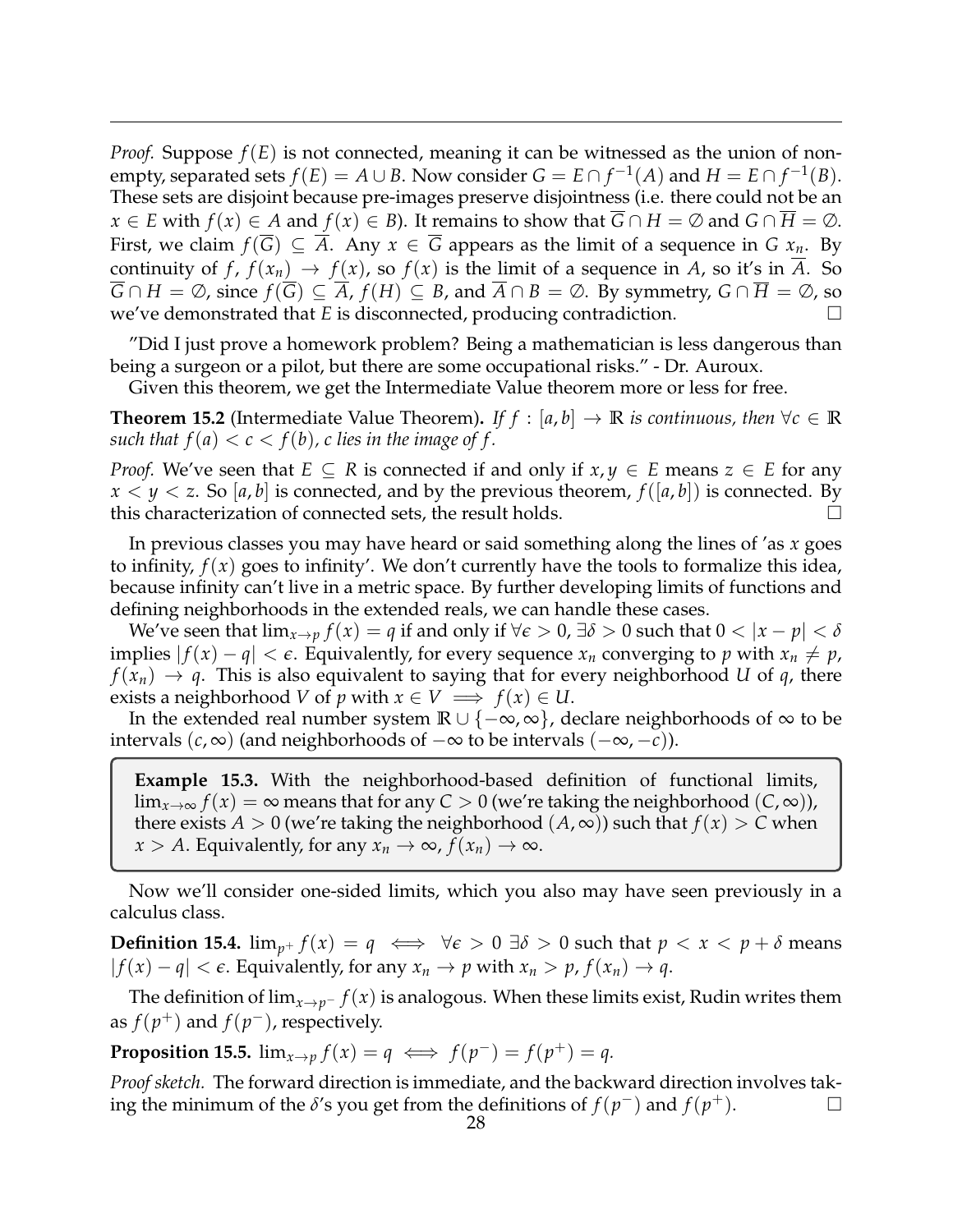It's important to note that it's possible that  $f(p^-) = f(p^+) = q$  but  $f(p) \neq q$ .

**Definition 15.6.** We say  $f : \mathbb{R} \to \mathbb{R}$  has a simple discontinuity at *p* if it is not continuous at *p* but  $f(p^-)$  and  $f(p^+)$  exist. This is also called a discontinuity of first kind, while all other discontinuities are called discontinuities of the second kind.

**Example 15.7.**  $f(x) = \begin{cases} 0 & x < 0 \\ 1 & x > 0 \end{cases}$  $\begin{cases} 1 & x \geq 0 \\ 1 & x \geq 0 \end{cases}$  has a simple discontinuity at 0.  $f(x) = \begin{cases} 1 & x \in \mathbb{Q} \\ 0 & 1 \end{cases}$ 0 else has discontinuities of the second kind at every point, as neither of the one-sided limits exist.

**Definition 15.8.** For  $E \subseteq \mathbb{R}$ ,  $f : E \to \mathbb{R}$  is monotonically increasing if  $x < y \implies f(x) \le$ *f*(*y*), and monotonically decreasing if  $x \le y \implies f(x) \ge (y)$ . A monotonic function is either monotonically increasing or monotonically decreasing.

**Theorem 15.9.** If f is monotonically increasing on  $(a, b)$ , then  $\forall x \in (a, b)$ ,  $f(x^{-})$  and  $f(x^{+})$ *exist. In fact,*  $\sup_{t \in (a,x)} f(t) = f(x^{-}) \leq f(x) \leq f(x^{+}) = \inf_{t \in (x,b)} f(t)$ .

*Proof.*  $\{f(t)|t \in (a, x)\} \subseteq \mathbb{R}$  is non-empty and bounded above by  $f(x)$ , so it has a least upper bound *A*. We'd like to show  $f(x^{-}) = \lim_{t \to x^{-}} f(t) = A$ . Fix  $\epsilon > 0$ . Since  $A - \epsilon$ is not a least upper bound for  $\{f(t)|t \in (a,x)\}$ ,  $\exists \delta > 0$  such that  $x - \delta \in (a,x)$  and  $f(x - \delta) > A - \epsilon$ . Now, for  $t \in (x - \delta, x)$ ,  $A - \epsilon < f(x - \delta) \le f(t) \le A$ . So  $|f(t) - A| < \epsilon$ and  $\lim_{t\to x^-} f(t) = A$ . By an almost identical argument, the statement for one-sided limits from the right holds.  $\square$ 

So the discontinuities of monotonic functions are fairly reasonable.

**Corollary 15.10.** *A monotonic function has at most countably many discontinuities.*

*Proof.* If *f* is monotonically increasing, then a discontinuity at *x* means  $f(x^-) < f(x^+)$ . There exists a rational in  $(f(x^-), f(x^+))$ , and there are only countably many rationals, so there can only be countably many of these jumps. Likewise if *f* is monotonically decreas- $\log$ .

One example of a monotonic function which realizes infinitely many discontinuities is the function  $\lceil x \rceil$ , which outputs the smallest integer greater than its input and is discontinuous at each integer.

16. LECTURE 16 — APRIL 2, 2019

<span id="page-28-0"></span>**Definition 16.1.** The <u>derivative</u> of  $f : [a, b] \to \mathbb{R}$  at  $x \in [a, b]$  is  $\lim_{t \to x} \frac{f(t) - f(x)}{t - x}$  $\frac{f(x)}{f(x)}$ , if it exists.

When the above value exists, we write it as  $f'(x)$ , and say that the function  $f$  is differentiable at *x*.

**Theorem 16.2.** *If f is differentiable at x, then it is continuous at x.*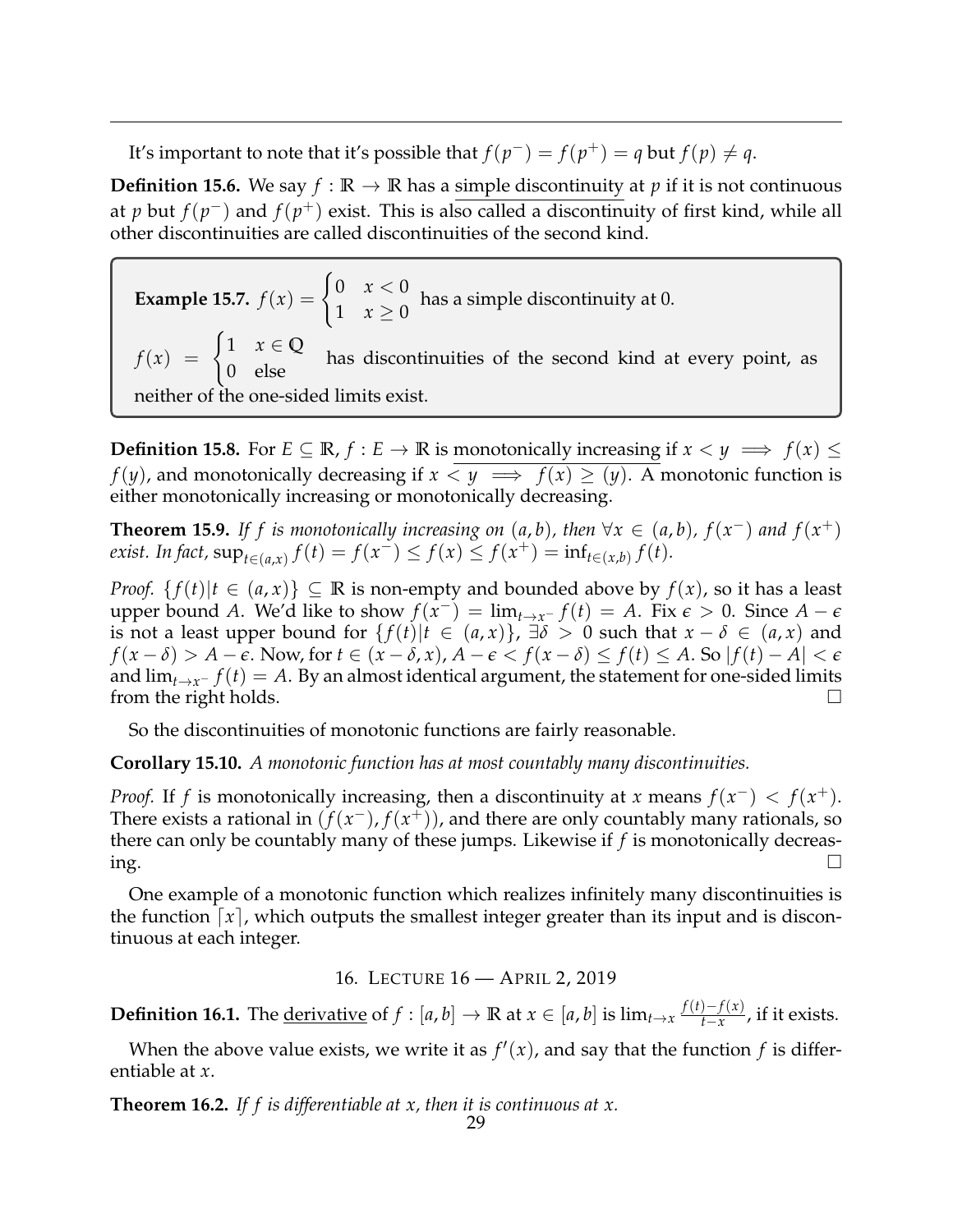*Proof.* To show that  $\lim_{t\to x} f(t) = f(x)$  amounts to proving that  $\lim_{t\to x} f(t) - f(x) = 0$ . We have

$$
\lim_{t \to x} f(t) - f(x) = \lim_{t \to x} \frac{f(t) - f(x)}{t - x}(t - x) \n= f'(x) \lim_{t \to x} (t - x) \n= f'(x) \cdot 0 \n= 0
$$

**Theorem 16.3.** *If f, g* : [a, b]  $\rightarrow$  *R* are differentiable at x, then so are  $f + g$ , fg, and (provided  $g(x) \neq 0$ ,  $f/g$ . Moreover,

1.  $(f+g)'(x) = f'(x) + g'(x)$ 2.  $(fg)'(x) = f'(x)g(x) + g'(x)f(x)$ 3.  $(f/g)'(x) = \frac{g(x)f'(x) - f(x)g'(x)}{g(x)^2}$ *g*(*x*) 2

*Proof.* The first claim follows from the fact that the limit of a sum is the sum of limits formally,  $\lim_{n \to \infty} (s_n + t_n) = \lim_{n \to \infty} s_n + \lim_{n \to \infty} t_n$ , where  $s_n = \frac{f(t) - f(x)}{t - x}$ *t*−*x*</sub> and *t*<sub>*n*</sub> =  $\frac{g(t)-g(x)}{t-x}$  $\frac{y-x(x)}{t-x}$ .

To prove the second claim, we creatively add zero.

$$
(fg)'(x) = \lim_{t \to x} \frac{f(t)g(t) - f(x)g(x)}{t - x}
$$
  
= 
$$
\lim_{t \to x} \frac{f(t)g(t) - f(t)g(x) + f(t)g(x) - f(x)g(x)}{t - x}
$$
  
= 
$$
\lim_{t \to x} f(t) \frac{g(t) - g(x)}{t - x} + g(x) \frac{f(t) - f(x)}{t - x}
$$
  
= 
$$
f(x)g'(x) + g(x)f'(x)
$$

Note that we used continuity of *f* - which followed from its differentiability - to conclude that  $\lim_{t\to x} f(t) = f(x)$ . We won't prove the claim for  $f/g$  here.

**Theorem 16.4** (Chain rule). *Suppose f is continuous on* [a, b] and differentiable at  $x \in [a, b]$ , and *g* is defined on an interval containing  $f([a, b])$  and differentiable at  $f(x)$ . Then  $h(t) = g \circ f(t)$  is defined on [a, b] and differentiable at x, with  $h'(x) = g'(f(x))f'(x)$ .

*Proof.* Write  $f(t) - f(x) = (t - x)(f'(x) + u(t))$  for  $u(t)$  an error term with limit 0 as  $t \to x$ . Likewise, taking  $y = f(x)$  for ease of notation, write  $g(s) - g(y) = (s - y)(g'(y) + v(s))$ , for  $v(s)$  an error determ with limit 0 as  $s \rightarrow y$ . Then

$$
g(f(t)) - g(f(x)) = (f(t) - f(x))(g'(f(x)) + v(f(t)))
$$
  
\n
$$
g(f(t)) - g(f(x)) = (t - x)(f'(x) + u(t))(g'(f(x)) + v(f(t)))
$$
  
\n
$$
\frac{g(f(t)) - g(f(x))}{t - x} = (f'(x) + u(t))(g'(f(x)) + v(f(t)))
$$

Taking the limit as  $t \to x$  proves the claim.

 $\Box$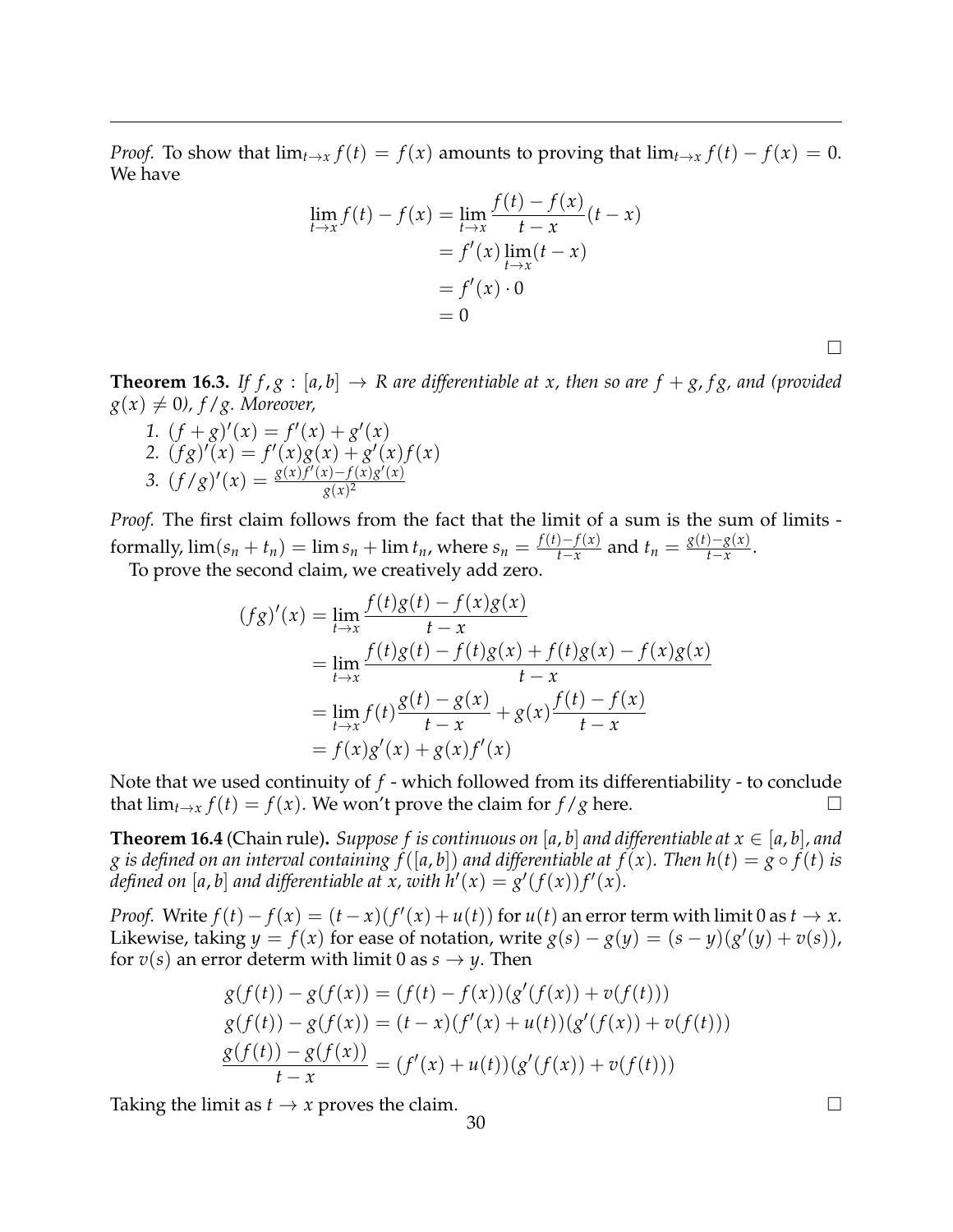**Example 16.5.** Consider  $f(x) = \begin{cases} x \sin(\frac{1}{x}) & \text{if } x \leq 1 \\ 0 & \text{if } x \leq 1 \end{cases}$  $\frac{1}{x}$ )  $x \neq 0$ 0  $x = 0$ . *f* is continuous at 0, as  $|f(x)$  $f(0)| = |x \sin(\frac{1}{x})|$  $\left| \frac{1}{x} \right| |\leq |x|$ , which approaches 0 as *x* approaches 0. It's easier to see that it's continuous on  $\mathbb{R} \setminus \{0\}$ , using the fact that products, quotients, and compositions of continuous functions are continuous. One can also see that *f* is differentiable on **R** \ {0}, but it fails to be differentiable at 0, as  $\frac{f(x)-f(0)}{x-0} = \frac{x \sin(\frac{1}{x})}{x} = \sin(\frac{1}{x})$  $\frac{1}{x}$ ), which does not have a limit as  $x \to 0$ .

The following theorems will be quite useful for the remainder of the course. First, a familiar definition.

**Definition 16.6.** A function *f* has a <u>local maximum</u> at *p* if  $\exists \delta > 0$  such that  $|x - p| <$  $\delta \implies f(x) \leq f(p).$ 

**Theorem 16.7.** If  $f : [a, b] \to \mathbb{R}$  has a local maximum at  $x \in (a, b)$  and is differentiable at x, *then*  $f'(x) = 0$ *.* 

*Proof.* Consider approaching *x* from the right and left side (note that we're making use of the fact that *x* is in the interior of *f*'s domain). By assumption,  $\lim_{t\to x} \frac{f(t)-f(x)}{t-x}$  $\frac{f^{-f(x)}}{f^{-x}}$  exists. When  $t - x > 0$ , then  $\frac{f(t) - f(x)}{t - x} \leq 0$ , as  $f(t) - f(x) \leq 0$ . Similarly, when  $t - x < 0$ , *f*(*t*)−*f*(*x*)</sub>  $\geq$  0. It follows that the limit must be zero.  $\Box$ 

**Theorem 16.8** (Mean Value). *Let*  $f$ ,  $g$  :  $[a, b] \rightarrow \mathbb{R}$  *be differentiable on*  $(a, b)$ *. Then*  $\exists x \in (a, b)$  $such that$   $(f(b) - f(a))g'(x) = f'(x)(g(b) - g(a)).$ 

*Proof.* Let  $h(t) = (f(b) - f(a))g(t) - f(t)(g(b) - g(a))$ . Then *h* is continuous on [*a*, *b*] and differentiable on  $(a, b)$ . The problem reduces to proving that  $h'(t) = 0$  for some  $t \in (a, b)$ . Note that

$$
h(a) = f(b)g(a) - f(a)g(b) = h(b)
$$

If *h* is constant, then its derivative is everywhere zero, and the claim follows. If *h* is not constant, then - by the extreme value theorem - it reaches a maximum or minimum at an interior point *t*. By the previous theorem,  $h'(t) = 0$ , proving the claim.

**Corollary 16.9.** *The previous statement of the Mean Value theorem may appear foreign, but it implies the more familiar one. In particular, taking g to be the identity proves the existence of an*  $x \in (a, b)$  for which  $f(b) - f(a) = (b - a)f'(x)$ .

**Theorem 16.10.** *Let f be a real-valued function differentiable on* (*a*, *b*)*.*

- 1. If  $f'(x) \ge 0 \,\forall x \in (a, b)$ , then f is monotonically increasing on  $(a, b)$ .
- 2. If  $f'(x) \leq 0 \forall x \in (a, b)$ , then f is monotonically decreasing on  $(a, b)$ .
- *3.* If  $f'(x) = 0 \forall x \in (a, b)$ , then f is constant on  $(a, b)$ .

*Proof.* Suppose we are in case 1, and fix  $x, y \in (a, b)$  with  $x < y$ . Then, by the Mean Value theorem,  $f(y) - f(x) = f'(t)(y - x)$ . The right hand side is the product of two nonnegative numbers, so it's nonnegative. Then  $f(y) - f(x) \ge 0$  and  $f(y) \ge f(x)$ , as desired. The remaining cases follow similarly.  $\Box$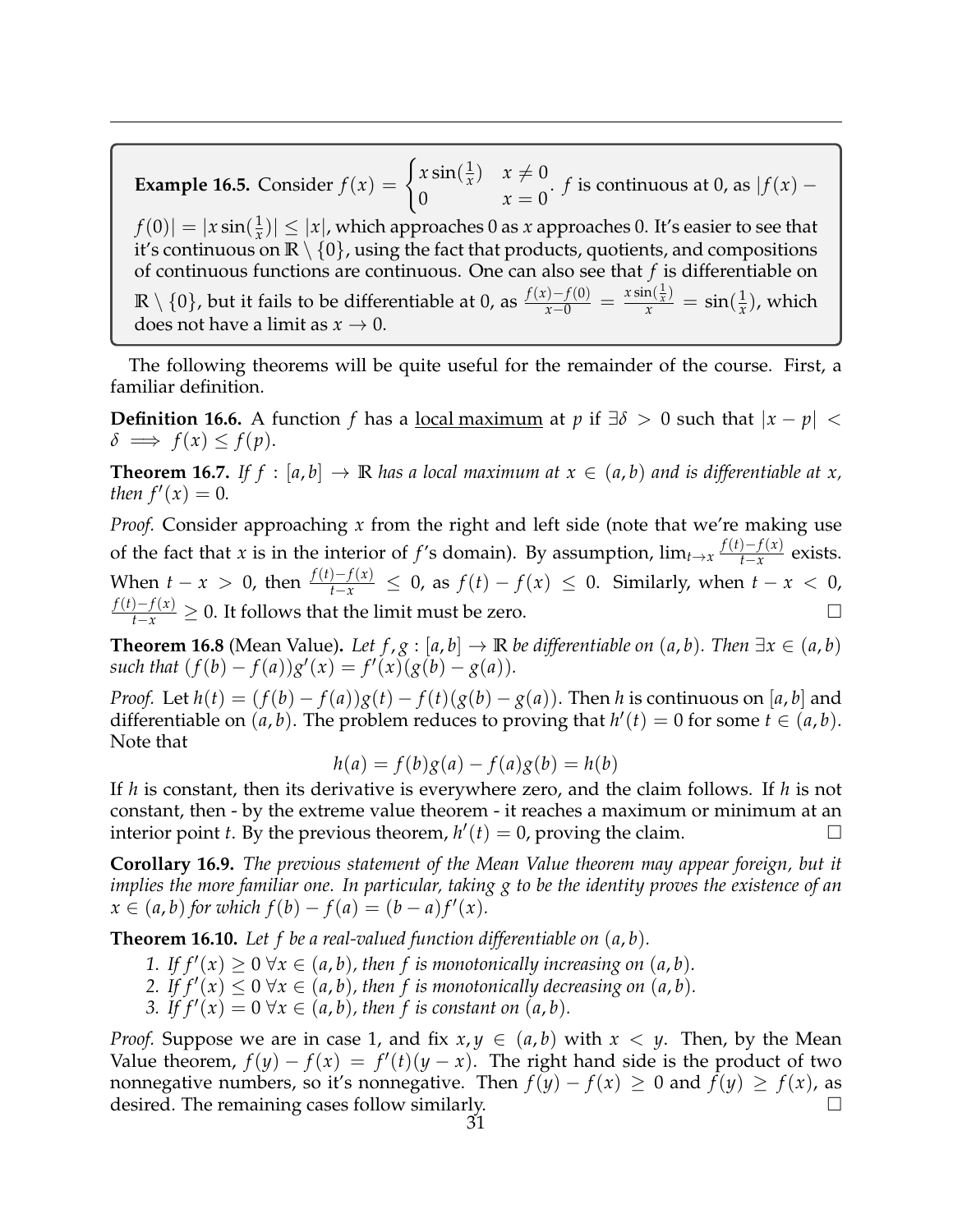## 17. LECTURE 17 — APRIL 4, 2019

<span id="page-31-0"></span>Last time we looked at the Mean value theorem, which states that the mean value of a function's rate of change is achieves somewhere. In particular, for  $f : [a, b] \rightarrow \mathbb{R}$ , there exists an *x* ∈ (*a*, *b*) such that  $f'(x) = \frac{f(b)-f(a)}{b-a}$ . The generalization is that for *f* , *g* : [*a*, *b*] → **R**, there exists an  $x \in (a, b)$  with  $\frac{f(b)-f(a)}{g(b)-g(a)} = \frac{f'(x)}{g'(x)}$  $\frac{f(x)}{g'(x)}$ .

**Theorem 17.1** (L'Hopital's rule). Let  $f, g : (a, b) \rightarrow \mathbb{R}$  be differentiable,  $g'(x) \neq 0 \ \forall x$ , and *suppose*  $\lim_{x\to a} \frac{f'(x)}{g'(x)}$  $\frac{f'(x)}{g'(x)} = A$ , for  $A \in \mathbb{R} \cup \{\pm \infty\}$ . If either  $(1)$   $f(x)$ ,  $g(x) \rightarrow 0$  *as*  $x \rightarrow a$ , *or*  $(2)$   $g(x) \rightarrow \infty$  *as*  $x \rightarrow a$ *then*  $\frac{f(x)}{g(x)} \to A$  as  $x \to a$ . Likewise for b. *Proof.* To show  $\frac{f(x)}{g(x)} \to A$  as  $x \to a^+$ , we show (A) ∀*q* ∈ **R** s.t. *A* < *q*, ∃*c* ∈ (*a*, *b*) s.t. *x* ∈ (*a*, *c*)  $\implies \frac{f(x)}{g(x)} \leq q$ . (B)  $\forall h \in \mathbb{R} \text{ s.t. } A > h$ ,  $\exists c' \in (a, b) \text{ s.t. } x \in (a, c') \implies \frac{f(x)}{g(x)} \geq q$ . First suppose we obey (1). Then, because  $\frac{f'(x)}{g'(x)}$  $\frac{f'(x)}{g'(x)}$  → *A* as  $x \to a$ , ∃*c* ∈ (*a*, *b*) s.t.  $x \in$  $(a, b) \implies \frac{f'(x)}{g'(x)}$  $\frac{f'(x)}{g'(x)} < q$ . Then for  $a < y < x < c$ , the generalized MVT provides the existence of *t* ∈ (*y*, *x*) such that  $\frac{f(x)-f(y)}{g(x)-g(y)} = \frac{f'(t)}{g'(t)}$  $\frac{f(t)}{g'(t)} < q$ . Keeping *x* fixed, as  $y \to a$ ,  $f(y) \to 0$  and *g*(*y*) → 0. Then  $\lim \frac{f(x)-f(y)}{g(x)-g(y)} = \frac{f(x)}{g(x)} \leq q$ . So we've shown (A).

If we obey (2), then again  $\exists c$  with  $x \in (a, b) \implies \frac{f'(x)}{g'(x)}$  $\frac{f(x)}{g'(x)} < q$ . Again by the generalized MVT, *a* < *x* < *c*  $\implies$  ∃*t* ∈ (*x*, *c*) s.t.  $\frac{f(x)-f(c)}{g(x)-g(c)} = \frac{f'(t)}{g'(t)}$  $\frac{f'(t)}{g'(t)} < q$ . So, as  $x \to a^+$ , because  $g(x) \to \infty$  and  $g(c)$  is a constant,  $\frac{f(c)}{g(x)-g(c)} \to 0$  and  $\frac{g(x)-g(c)}{g(x)} \to 1$ . So *f*(*x*) *g*(*x*)  $=$   $\left(\frac{f(x) - f(c)}{f(c)}\right)$ *g*(*x*) − *g*(*c*)  $+\frac{f(c)}{f(c)}$ *g*(*x*) − *g*(*c*)  $\frac{g(x) - g(c)}{g(x)}$ *g*(*x*)

Where we've shown that the rightmost term approaches 1, the middle term approaches 0, and the leftmost term is bounded by q. If we had done this with some  $q' < \overline{q}$ , then we could have concluded that  $∃c' ∈ (a, c)$  s.t.  $a < x < c' \implies ∕(x) < a$ . So we've proven (A) in both cases, and (B) follows similarly.  $\Box$ 

**Theorem 17.2** (Taylor's theorem)**.** *For f* : [*a*, *b*] → **R** *and n* ≥ 1*, suppose f* (*n*−1) *is continuous on* [*a*, *b*] *and f* (*n*) *exists on* (*a*, *b*)*. Let α*, *β be distinct in* [*a*, *b*]*. The* (*n* − 1)*th Taylor polynomial of f at α is*

$$
P(t) = f(\alpha) + f'(\alpha)(t - \alpha) + \frac{f''(\alpha)}{2}(t - \alpha)^2 + \dots + \frac{f^{(n-1)}}{(n-1)!}(t - \alpha)^{n-1}
$$

*And there exists*  $x \in (\alpha, \beta)$  *with*  $f(\beta) = P(\beta) + \frac{f^{(n)}(x)}{n!}$  $\frac{n!}{n!}(\beta-\alpha)^n$ . 32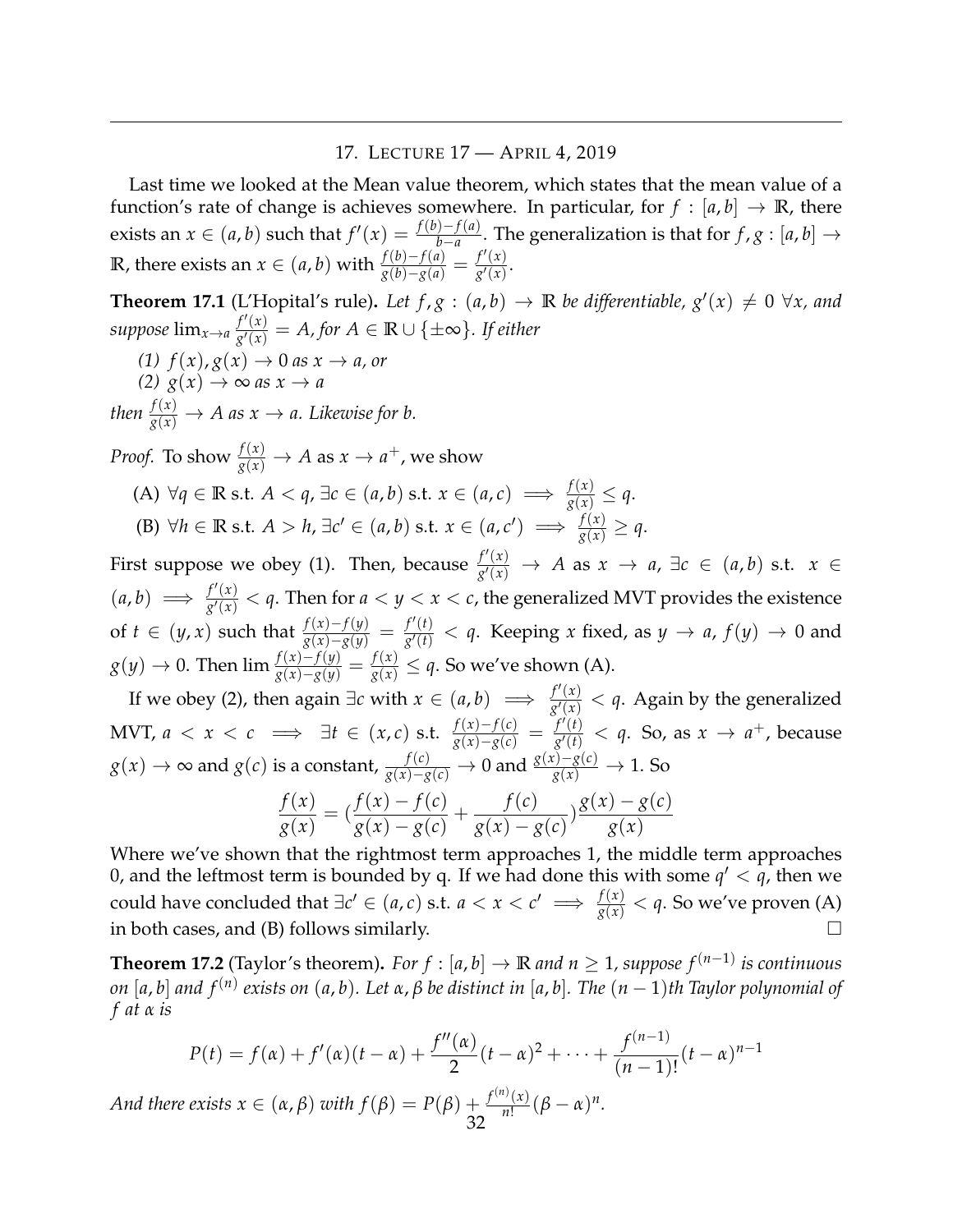*Proof.* Let *M* be the constant such that  $f(\beta) = P(\beta) + M(\beta - \alpha)^n$ , and let  $g(t) = f(t)$  $P(t) - M(t - \alpha)^n$ . Then  $g^{(n)}(t) = f^{(n)}(t) - n!M$ . We'd like to show ∃*x* with  $g^{(n)}(x) = 0$ , which would imply  $M = \frac{f^{(n)}(x)}{n!}$  $\frac{f(x)}{n!}$ . Suppose, without loss of generality, that *α* < *β*. Since *P* has the same derivative as  $f''(g(x))$  and the first  $n-1$  derivatives of  $g$  at  $\alpha$  are zero. We also have that  $g(\beta) = 0$ . Then, by MVT,  $g'(x_1) = 0$  for some  $x_1 \in (\alpha, \beta)$ . Again using the MVT (with  $g'(\alpha) = g'(x_1) = 0$ ), we have that  $g''(x_2) = 0$  for some  $x_2 \in (\alpha, x_1)$ . Proceeding in this way, we arrive at the existence of an  $x_n$  with  $g^{(n)}(x_n) = 0$ .

This statement of Taylor's theorem is nice, because the  $\frac{f^{(n)}(x)}{n!}$  $\frac{n!}{n!}(\beta - \alpha)^n$  allows us to bound our errors, by considering the  $x \in (\alpha, \beta)$  with greatest *n*th derivative. So we're done with derivatives, and we're off to Riemann integrals.

**Definition 17.3.** A partition *P* of  $[a, b] \subseteq \mathbb{R}$  is a finite set  $x_0, \ldots, x_n \in \mathbb{R}$  such that  $a = x_0 \leq$  $x_1 \leq \cdots \leq x_n = b$ . We write  $\Delta x_i = x_i - x_{i-1}$ ,  $i = 1, \ldots, n$ .

Given a bounded function  $f : [a, b] \rightarrow R$  and a partition  $P = \{x_0, \ldots, x_n\}$ , let  $M_i =$  $\sup\{f(x), x_{i-1} \le x \le x_i\}$  and  $m_i = \inf\{f(x), x_{i-1} \le x \le x_i\}$ . Set  $\underline{U}(P, f) = \sum_{i=1}^n M_i \Delta x_i$ and  $L(P, f) = \sum_{i=1}^{n} m_i \Delta x_i$ . Then the upper Riemann integral is  $\int_a^b f dx = \inf \{U(P, f) :$ *P* a partition of  $[a,b]$  } and the lower Riemann integral is  $\int_a^b = \sup \{ L(P,f) : P$  a partition of  $[a,b] \}.$ 

**Theorem 17.4.** For any partition P,  $L(P, f) \leq \int_a^b f dx \leq \int_a^b f dx \leq U(P, f)$ .

**Definition 17.5.** *f* is Riemann integrable if  $\int_a^b f dx = \int_a^b f dx$ .

**Remark 17.6.** The upper and lower integrals always exist for bounded *f* .

18. LECTURE 18 — APRIL 9, 2019

<span id="page-32-0"></span>Last time we talked about Riemann integrals, and decided to call a function Riemannintegrable on [a,b] if  $\sup_{P} L(P, f) = \int_{a}^{b} f dx = \int_{a}^{b} f dx = \inf_{P} U(P, f)$ . We then write these quantities as  $\int_a^b f(x)dx$ , and write  $f \in R$  to denote that *f* is integrable.

If *f* is bounded, then we're guaranteed the existence of all lower and upper sums  $L(P, f) = \sum_{i=1}^{n} m_i \Delta x_i$ ,  $U(P, f) = \sum_{i=1}^{n} M_i \Delta x_i$ , as these quantities are bounded by  $m(b-a)$ and  $M(b - a)$ , respectively, where  $m \le f(x) \le M$ .

**Definition 18.1.** A <u>refinement</u> of the partition  $P = \{x_0, \ldots, x_n\}$  is a partition  $P^* = \{x_0^*\}$  $_{0}^{*},\ldots,x_{N}^{*}$ *N* } with  $\{x_0, ..., x_n\} \subseteq \{x_0^*\}$  $_{0}^{*},\ldots,x_{N}^{*}$ *N* }.

**Proposition 18.2.** *For P*<sup>∗</sup> *a refinement of P,*

$$
L(P, f) \le L(P^*, f) \le U(P^*, f) \le U(P, f)
$$

*Proof sketch.*  $L(P, f) \leq L(P^*, f)$  because when  $[x_i^*]$ *i*−1 , *x* ∗  $\mathbf{x}_i^*$   $\subseteq$   $[x_{j-1}, x_j]$ ,  $m_i^*$   $\geq m_j$ . Likewise for  $U(P^*, f) \le U(P, f)$ .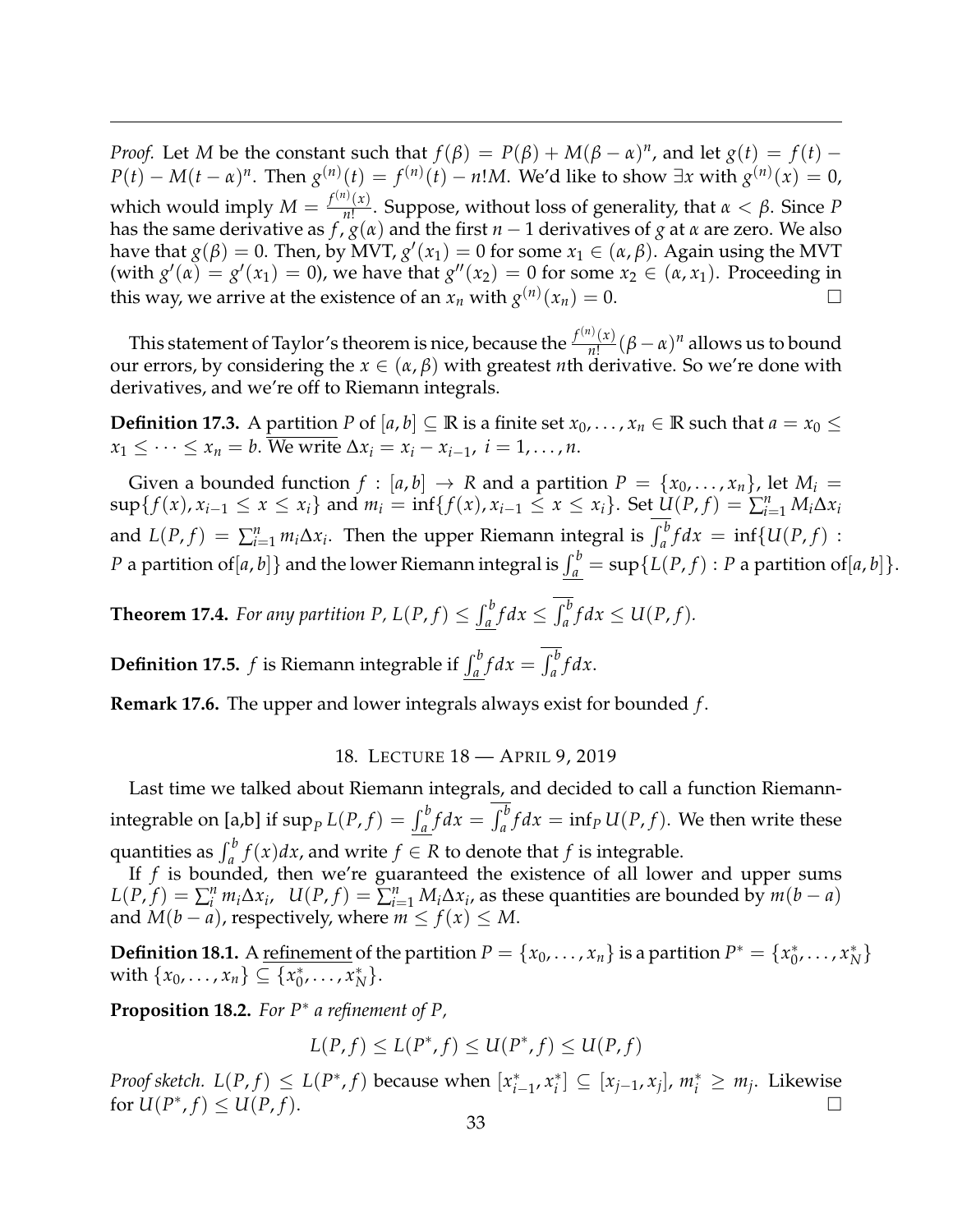Then, given any partition  $P_1$ ,  $P_2$ , there exists a refinement of both  $P_1$  and  $P_2$ , say  $P^*$ , which cuts the interval whenever  $P_1$  or  $P_2$  do. By the above proposition, we arrive at

$$
L(P_1, f) \le L(P^*, f) \le U(P^*, f) \le U(P_2, f)
$$

Taking the supremum over all *P*1, keeping *P*<sup>2</sup> fixed, we arrive at

$$
\int_a^b f dx = \sup_{P_1} L(P_1, f) \leq U(P_2, f)
$$

Now varying  $P_2$  taking the infimum, we conclude:

$$
\underline{\int_a^b} f dx \le \inf_{P_2} U(P_2, f) = \overline{\int_a^b} f dx
$$

**Theorem 18.3.** •  $\int_{a}^{b} f dx \leq \int_{a}^{b} f dx$  $\bullet$  *f* ∈ *R if and only if*  $\forall \epsilon > 0$ , ∃ *partition P with U(P, f)* − *L(P, f)* ≤  $\epsilon$ *.* 

*Proof.* We've already proven the first claim. To show the second claim, first suppose  $f \in \mathbb{R}$ . By the definition of inf and sup, given any  $\epsilon > 0$ ,  $\exists P_1, P_2$  such that  $L(P_1, f) \geq \int_a^b f dx - \epsilon/2$ and  $U(P_2, f) \leq \int_a^b f dx + \epsilon/2$ . Taking  $P^*$  to be a refinement of the  $P_i$ , we have  $U(P^*, f)$  –  $L(P^*, f) \leq \epsilon.$  Conversely, if  $\forall \epsilon > 0$  ∃P such that  $U(P, f) - L(P, f) \leq \epsilon$ , then  $\overline{\int}-\int \leq \epsilon.$ Since this holds for any  $\epsilon$ ,  $\int = \int$ . В последните поставите на селото на селото на селото на селото на селото на селото на селото на селото на се<br>Селото на селото на селото на селото на селото на селото на селото на селото на селото на селото на селото на

**Remark 18.4.** If  $U(P, f) - L(P, f) \leq \epsilon$ , then  $\forall s_i, t_i \in [x_{i-1}, x_i]$ ,  $\sum_{i=1}^n |f(s_i) - f(t_i)| \Delta x_i \leq \epsilon$ (as this quantity is bounded by  $\sum (M_i - m_i) \Delta x_i = U(P, f) - L(P, f)$ ). So, also assuming  $f \in R$ , one can conlude

$$
\left|\sum_{i=1}^n f(s_i)\Delta x_i - \int_a^b f(x)dx\right| \leq \epsilon
$$

**Theorem 18.5.** If f is continuous on [a, b], then  $f \in R$ .

*Proof.* Fix  $\epsilon$ . We'd like to build *P* such that  $U(P, f) - L(P, f) \leq \epsilon$ . So we'd like to ensure that  $M_i - m_i \leq \frac{\epsilon}{b-a}$ . Since *f* is continuous on a compact set, it's uniformly continuous. Thus, there exists  $\delta$  for which  $|x - y| < \delta \implies |f(x) - f(y)| < \frac{\epsilon}{b-a} \forall x, y \in [a, b]$ . Now pick a partition *P* of  $[a, b]$  with *N* equal steps of width  $\delta x_i = \frac{b-a}{N}$  such that  $\frac{b-a}{N} < \delta$ . For any  $s, t \in [x_{i-1}, x_i], |f(s) - f(t)| < \frac{\varepsilon}{b-a}$ . So  $M_i - m_i \le \frac{\varepsilon}{b-a}$ . Thus

$$
U(P, F) - L(P, f) = \sum_{i=1}^{n} (M_i - m_i) \Delta x_i
$$
  

$$
\leq \frac{\epsilon}{b - a} \sum_{i=1}^{N} \Delta x_i
$$
  

$$
= \epsilon
$$

**Theorem 18.6.** *If f is monotonic on* [*a*, *b*]*, it's integrable.*

 $\Box$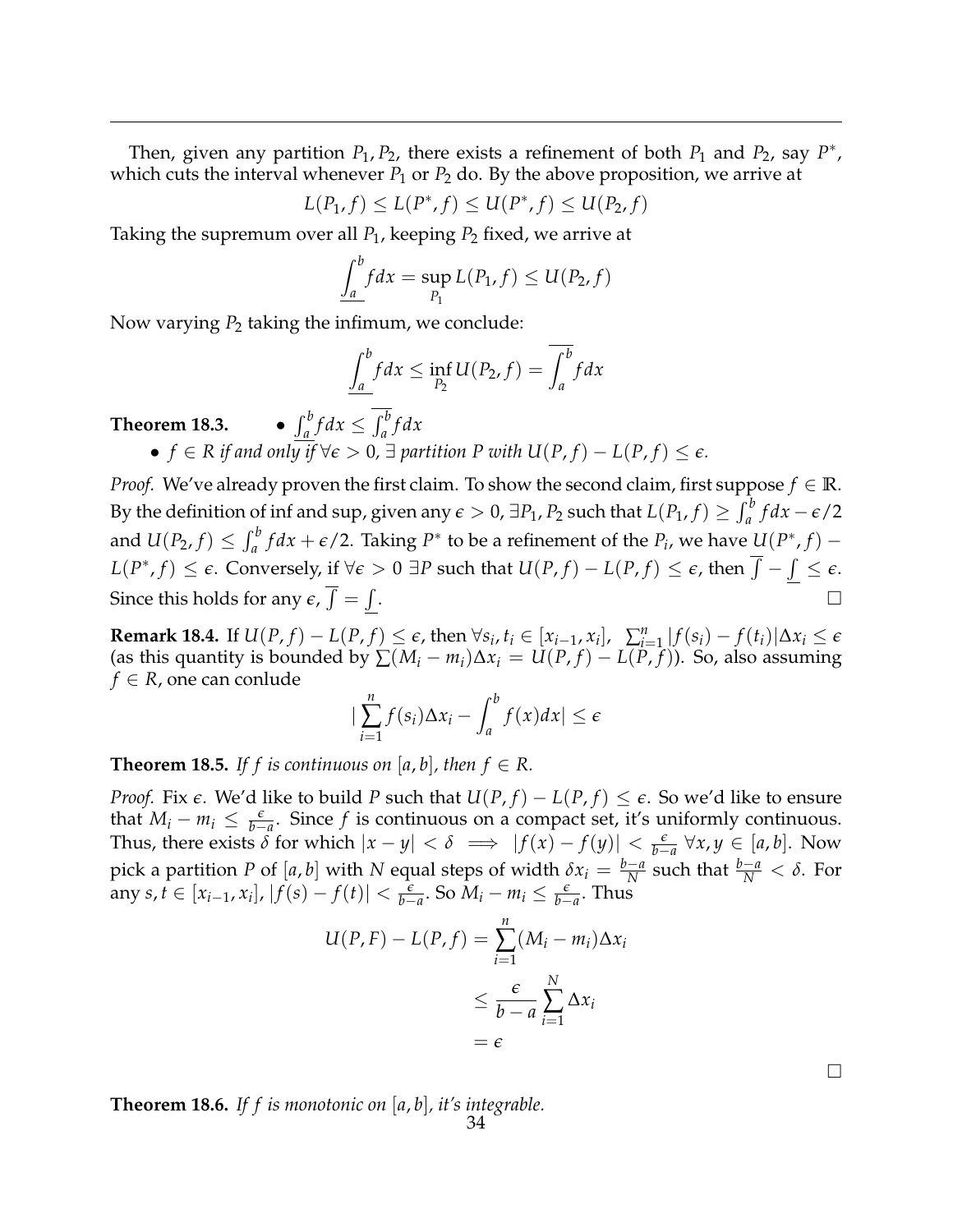*Proof.* Without loss of generality, assume *f* is monotonically increasing. Fixing  $\epsilon > 0$ , take *P* such that all  $\Delta x_i$  are equal and are weakly less than  $\frac{\epsilon}{f(b)-f(a)}$ . Because *f* is monotonic,  $M_i = f(x_i)$  and  $m_i = f(x_{i-1})$ . So  $L(P, f) = \sum_{i=1}^{n} f(x_{i-1}) \Delta x_i = f(x_0) + \cdots + f(x_{n-1}) \Delta x_i$ and likewise  $U(P, f) = (f(x_1 + \cdots + f(x_n))\Delta x_i$ . Thus  $U(P, f) - L(P, f) = (f(b) - f(a))\Delta x_i \leq \epsilon$ 

 $\Box$ 

# **Theorem 18.7.** *If f is bounded on* [*a*, *b*] *and has finitely many discontinuities, then f is integrable.*

*Proof sketch.* Take increasingly narrow intervals around the discontinuities, and integrate the rest using the argument for continuous fucntions.

**Theorem 18.8.** If f is integrable and bounded on [a, b], i.e.  $m \le f \le M$ , and  $\varphi$  is continuous on  $[m, M]$ , then  $\varphi \circ f$  is integrable on  $[a, b]$ .

*Proof.* See Rudin.

**Theorem 18.9.** *(a)* If  $f_1$ ,  $f_2$  are integrable on [a, b], then  $f_1 + f_2 \in \mathbb{R}$  and  $\int_a^b (f_1 + f_2) dx =$  $\int_a^b f_1 dx + \int_a^b f_2 dx$ . Likewise,  $\forall v \in \mathbb{R}$ , cf is integrable with  $\int_a^b (cf) dx = c \int_a^b f dx$ .

- *(b) If*  $f_1(x) \le f_2(x)$  *are integrable on [a,b], then*  $\int_a^b f_1 dx \le \int_a^b f_2 dx$ .
- *(c) If f is integrable on* [*a*, *b*] *and a* < *c* < *b, then f is also integrable on* [*a*, *c*] *and* [*c*, *b*]*, and*

$$
\int_{a}^{b} f dx = \int_{a}^{c} f dx + \int_{b}^{c} f dx
$$

- *(d)* If f is integrable and  $|f(x)| \leq M$  on [a,b], then  $| \int_a^b f dx | \leq M(b-a)$
- *(e) If f and g are integrable, then f g is integrable.*
- *(f)* If *f* is integrable, then  $|f|$  is as well, and  $| \int f dx | \leq \int |f| dx$ .

*Proof.* (a) Note that  $L(f_1 + f_2, P) \le L(f_1, P) + L(f_2, P)$ . Observing the analogous result for upper sums, the result holds.

## 19. LECTURE 19 — APRIL 11, 2019

<span id="page-34-0"></span>Recall that *f* is integrable (which we write  $f \in R$ ) if  $\int = \int$  or, equivalently, for any  $\epsilon > 0$ , there exists a partition *P* with  $U(P, f) - L(P, f) < \epsilon$ . Last time we saw that continuous functions, piece-wise continuous functions with finitely many discontinuities, and monotonic functions are integrable (on sets of the form  $|a, b|$ ). We also saw that *R* is closed under addition and multiplication, meaning sums and products of integrable functions are integrable.

Today we'll be talking about change of variables - sometimes called *u*-substitution in calculus courses - and this appears as 6.17 and 6.19 in Rudin.

**Theorem 19.1.** *Say f is integrable on* [*a*, *b*] *and ϕ is a strictly increasing function which surjects* from  $[A,B]$  to  $[a,b]$ . Assume  $\varphi' \in R$ . Then  $g(y) = f(\varphi(y)) \varphi'(y)$  on  $[A,B]$  is integrable, and  $\int_A^B g(y) dy = \int_A^B f(\varphi(y)) \varphi'(y) dy = \int_a^b f(x) dx.$ 35

$$
\overline{}
$$

 $\Box$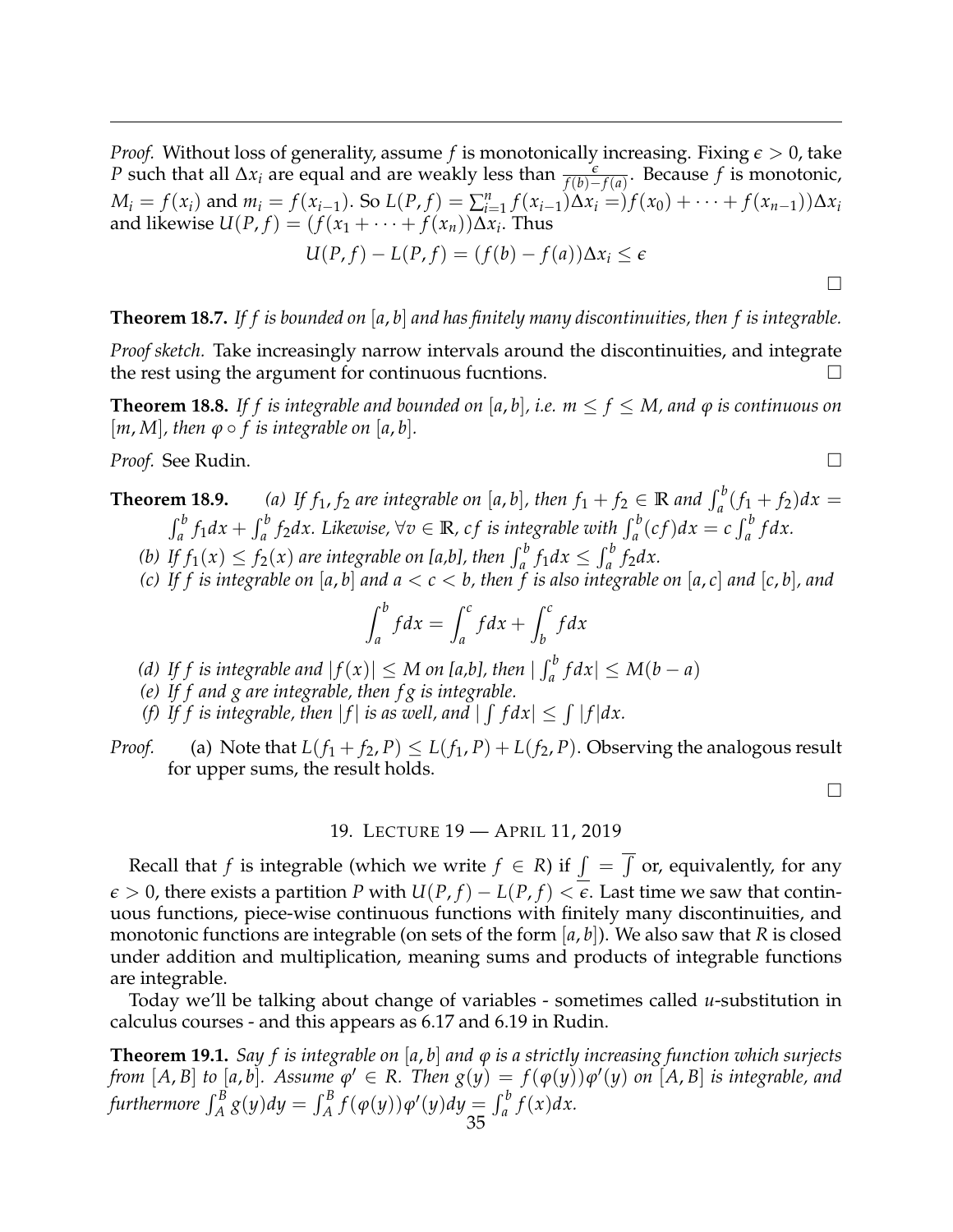*Proof.* To each partition  $P = \{x_0, \ldots, x_n\}$  of  $[a, b]$  we can associate a partition  $Q = \{y_0, \ldots, y_n\}$ of  $[A, B]$  such that  $x_i = \varphi(y_i)$ . Given such *P*, *Q*, let

$$
m_i(f) = \inf_{x \in [x_{i-1}, x_i]} f(x) = \inf_{y \in [y_{i-1}, y_i]} f \circ \varphi(y)
$$

$$
m_i(\varphi') = \inf_{y \in [y_{i-1}, y_i]} \varphi'(y)
$$

$$
\min(m_i(f)m_i(\varphi'), m_i(f)M_i(\varphi')) \le m_i(g) = \inf_{y \in [y_{i-1}, y_i]} g(y)
$$

So  $L(P, f) = \sum_i m_i(f)(x_i - x_{i-1}) = \sum_i m_i(f)\varphi'(y_i^*)$  $\binom{*}{i}(y_i - y_{i-1})$ , by the Mean Value theorem and  $\varphi(y_i) = x_i$ ,  $\varphi(y_{i-1}) = x_{i-1}$ . Since  $\varphi'$  is integrable,  $\forall \epsilon > 0$ ,  $\exists P, Q$  s.t.  $\forall y_i^* \in [y_{i-1}, y_i]$ ,  $\sum_i \max(|\varphi'(y_i^*)|$  $\phi_i^*$ ) –  $m_i(\phi')$ |, | $M_i(\phi') - \phi'(y_i^*)$  $\binom{*}{i}$ |)∆ $y_i$  ≤  $\epsilon$ . And

$$
L(Q, G) = \sum_{i} m_i(g) \Delta y_i
$$
  
\n
$$
\geq \sum_{i} \min(m_i(f) m_i(\varphi'), m_i(f) M_i(y')) \Delta y_i
$$
  
\n
$$
\geq \sum_{i} m_i(f) \varphi'(y_i^*) \Delta y_i - \sum_{i} |m_i(f)| \max(|\varphi'(y_i^*) - m_i(\varphi')|, |M_i(\varphi') - \varphi'(y_i^*)|) \Delta y_i
$$
  
\n
$$
\geq L(P, f) - (\max_i |m_i(f)|) \varepsilon
$$

Since *f* is bounded - it's a continuous function on a compact set - the last line is of the form  $L(P, f) - c\epsilon$  for some constant *c*. So, taking sufficiently fine partitions,  $L(P, f)$  can be brought arbitrarily close to  $L(Q, g)$ , meaning  $\int_A^B g(y) dy = \sup L(Q, g) \geq \int_a^b f(x) dx$ . Performing an almost identical procedure with upper sums, we have that  $\int_A^B g(y) dy \leq$  $\int_a^b f dx$ . We conclude that  $\int_A^B g(y) dy = \int_a^b f(x) dx$ , as desired.

This is a pretty messy proof, but one of the crucial steps was applying the Mean Value theorem to lower/upper sums of *f* in order to witness them as sums of scaled values of  $\varphi'$ , rather than of  $f$ .

**Theorem 19.2.** Let f be integrable on [a, b] and define  $F(x) = \int_a^b f(t) dt$  for  $x \in [a, b]$ . Then *F is continuous on* [*a*, *b*] *and if f is continuous at x, then F is differentiable at x with derivative*  $F'(x) = f(x)$ .

*Proof.* Since *f* is integrable, it's bounded, so say  $|f(t)| \leq M$  for  $t \in [a, b]$ . Then for  $a \leq$  $x \le y \le b$ ,  $|F(y) - F(x)| = |\int_x^y f(t)dt| \le M|y - x|$ . So F is continuous, by taking  $\delta = \frac{\epsilon}{M}$ . Now, assuming  $f$  is continuous at  $x$ , given  $\epsilon > 0$  select  $\delta$  such that  $|t - x| < \delta \implies$  $| f(t) - f(x) | < \epsilon$ . Then for *s*, *t* ∈ (*x* −  $\epsilon$ , *x* +  $\epsilon$ ),

$$
\left|\frac{F(t)-F(s)}{t-s}-f(x)\right|=\left|\frac{1}{t-s}\int_{s}^{t}(f(u)-f(x))du\right|\leq\epsilon
$$

 $\Box$ 

**Theorem 19.3** (Fundamental Theorem of Calculus)**.** *If f is integrable on* [*a*, *b*] *and F is differentiable on* [*a*, *b*] *with*  $F' = f$ , *then*  $\int_a^b f(x) dx = F(b) - F(a)$ *.*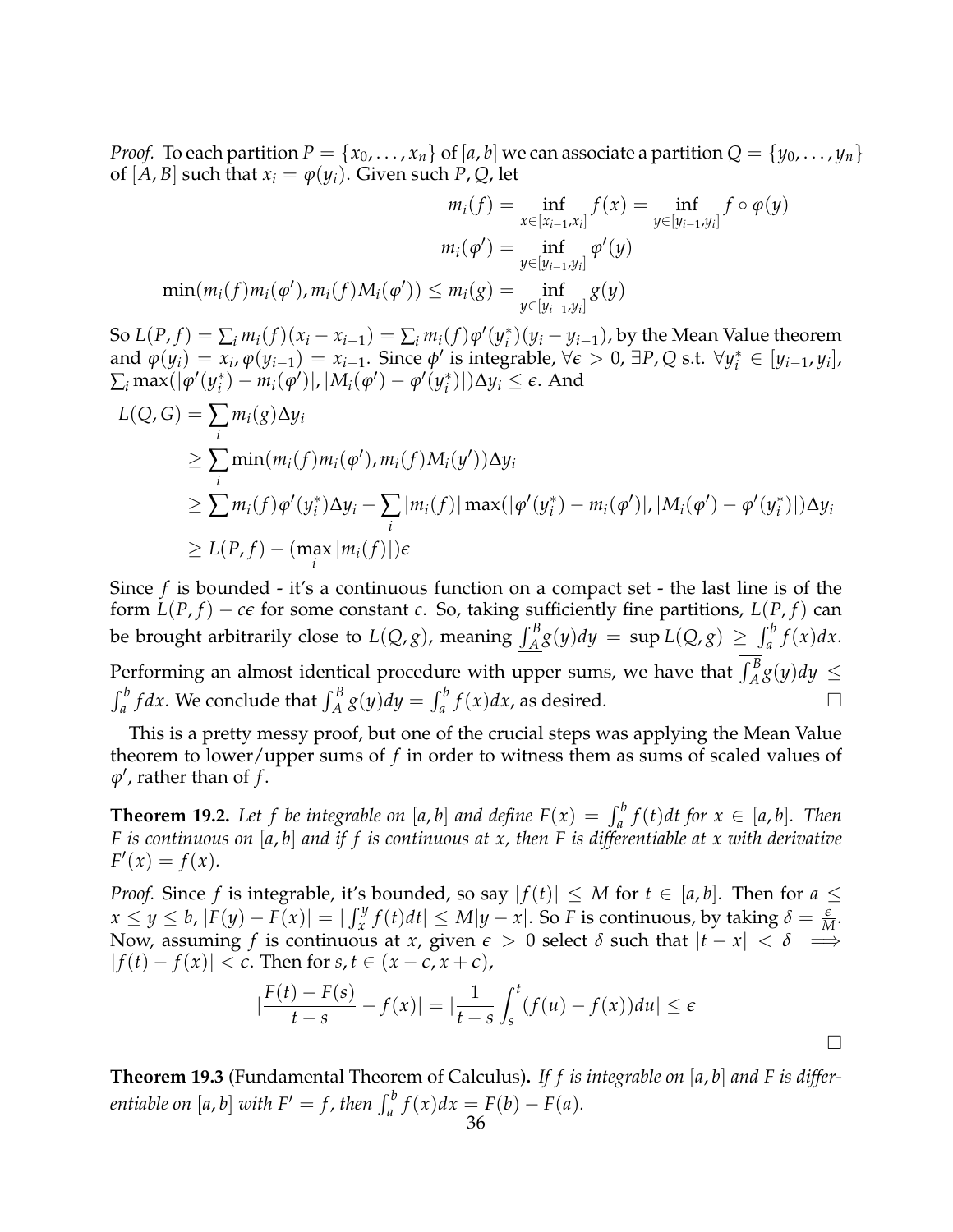*Proof.* Given  $\epsilon > 0$ , integrability of f implies the existence of a partition P of [a, b] with  $U(P, f) - L(P, f) \leq \epsilon$ , and thus  $\forall x_i^* \in [x_{i-1}, x_i]$ ,  $|\sum_i f(x_i^*)|$  $\int_a^a \frac{1}{2} f(x) dx$  ≤ *e*. By the Mean Value theorem,  $\exists x_i^* \in [x_{i-1}, x_i]$  with  $F(x_i) - F(x_{i-1}) = F'(x_i^*)$  $f_i^*$  $(x_i - x_{i-1}) =$ *f*(*x* ∗ *i* )∆*x<sup>i</sup>* . So

$$
F(b) - F(a) = \sum_{i} (F(x_i) - F(x_{i-1}))
$$

$$
= \sum_{i} f(x_i^*) \Delta x_i
$$

Which is within  $\epsilon$  of  $\int_a^b f(x)dx$  for arbitrary  $\epsilon$ . So it's identically  $\int_a^b f(x)dx$ . **Theorem 19.4** (Integration by parts). Suppose F, G are differentiable on [a, b] and  $F' = f$ ,  $G' = f$ g are integrable on [a, b]. Then  $\int_a^b F(x)g(x)dx = F(b)G(b) - F(a)G(a) - \int_a^b f(x)G(x)dx$ . *Proof.* Let  $H(x) = F(g)G(x)$ . Then  $H' = fG + Fg$  by the product rule. Apply the Funda-

<span id="page-36-0"></span>mental Theorem of Calculus!

20. LECTURE 20 — APRIL 16, 2019

The goal is now to discuss sequences and series of functions. In order to define series of functions, we need to be able to speak of sums of functions - which we'll define pointwise - so the codomains of our functions need to support an addition operation. For this reason, we'll restrict ourselves to real-valued functions.

**Definition 20.1.** A sequence  $f_n$  :  $(E,d)$  → **R** converges pointwise to  $f$  :  $E$  → **R** if  $\forall x \in E$ ,  $f_n(x) \to f(x)$ .

It turns out that sequences of continuous functions *do not* in general converge to continuous functions, and sequences of differentiable functions do not converge to differentiable functions either. For this reason, we'll be considering stronger forms of convergence, like uniform convergence.

**Definition 20.2.** A series  $\sum_{n=0}^{n} f_n(x)$  converges pointwise if  $\forall x \in E$ ,  $\sum f_n(x)$  converges (meaning the sequence of partial sums converges).

**Example 20.3.** Let  $f_n = \frac{x^2}{(1+x^2)^2}$  $\frac{x^2}{(1+x^2)^n}$ :  $\mathbb{R} \to \mathbb{R}$ . The  $f_n$  are all continuous. Now consider *f*(*x*) =  $\sum_{n=0}^{\infty} f_n(x)$ . We have *f*(0) = ∑ 0 = 0, as *f<sub>n</sub>*(0) = 0 ∀*n* ∈ **N**. For *x* ≠ 0,  $f(x) = x^2 \sum_{n=0}^{\infty} \left(\frac{1}{1+x}\right)$  $\frac{1}{1+x^2}$ <sup>*n*</sup>. That's a convergent geometric series, since  $x \neq 0$ , so  $f(x) = x^2 - \frac{1}{4}$  $1 - \frac{1}{1+x^2}$  $=x^2-\frac{1}{x^2}$ *x* 2  $1+x^2$  $= 1 + x^2$ Then  $f(0^+) = f(0^-) = 1 \neq 0 = f(0)$ , so *f* isn't continuous.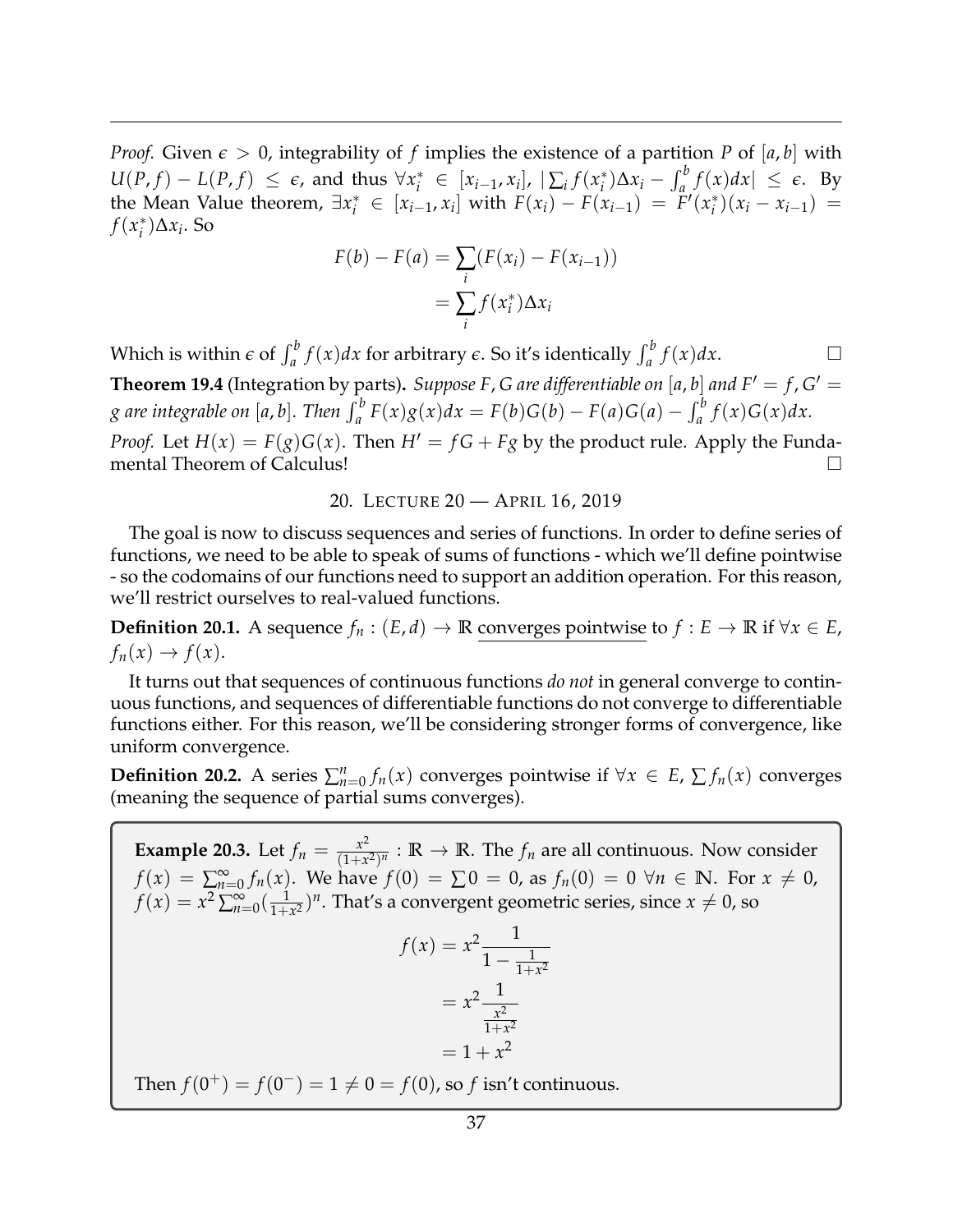**Example 20.4.** Let  $f_n = \frac{\sin(nx)}{\sqrt{n}}$ . Note that  $|f_n(x)| \leq \frac{1}{\sqrt{n}} \to 0$ . But  $f'_n(x) =$ √  $\sqrt{n}$  cos(*nx*) doesn't converge at all.

**Definition 20.5.** A sequence of functions  $\{f_n\}$  converges uniformly on *E* to a function *f* if *∀* $\epsilon$  > 0, ∃*N* ∈ **N** such that  $\forall n \geq N$ ,  $\forall x \in E$ ,  $|f_n(x) - f(x)| < \epsilon$ .

Note that this definition differs from pointwise convergence in that we're not allowed to tailor *N* for each  $x \in E$ .

**Theorem 20.6.** *Suppose*  $\lim_{n\to\infty} f_n(x) = f(x)$   $\forall x \in E$ , meaning there is pointwise convergence. *Let*  $M_n = \sup_{x \in E} |f_n(x) - f(x)|$ *. Then*  $f_n \to f$  *uniformly*  $\iff M_n \to 0$ *.* 

**Theorem 20.7.** *f<sub>n</sub>* converges uniformly on E if and only if  $\forall e > 0$ ,  $\exists N$  such that  $\forall m, n \geq N$ ,  $\forall x \in E, |f_n(x) - f_m(x)| \leq \epsilon.$ 

*Proof.* First suppose  $f_n$  converges uniformly to some  $f$ . Fixing  $\epsilon > 0$ ,  $\exists N$  s.t.  $\forall x \in E$ ,  $\forall n \geq 0$ *N*,  $|f_n(x) - f(x)| \le \epsilon/2$ . Then for *m*, *n* ≥ *N*, by the triangle inequality,  $|f_n(x) - f_m(x)|$  ≤ *e*.

Now suppose that  $\{f_n\}$  is uniformly Cauchy. Then  $\forall x \in E$ ,  $\{f_n(x)\}\$ is Cauchy in **R**, **C**, **R**<sup>*k*</sup>, meaning it converges to some limit  $f(x)$ . Then  $f_n(x) \to f(x)$  pointwise. And, *given any*  $\epsilon$ *,* ∃*N* s.t.  $\forall m, n \geq N$ ,  $\forall x \in E$ ,  $|f_n(x) - f_m(x)| \leq \epsilon$ . Taking the limit as *m* tends to ∞, for fixed *x*, *n*, we have that  $|f_n(x) - f(x)| \le \epsilon \ \forall n \ge N$ ,  $\forall x \in E$ . □

**Definition 20.8.** A series  $\sum f_n$  converges uniformly on *E* to its sum  $s(x) = \sum f_n(x)$  if the sequence of partial sums  $s_n(x) = \sum_{k=0}^n f_k(x)$  converges to  $s(x)$  uniformly.

**Remark 20.9.** If  $\sum f_n$  converges uniformly, then  $\sup_{x \in E} |f_n(x)| \to 0$  as  $n \to \infty$ . This is a consequence of the Cauchy criterion when  $m = n + 1$ .

It's important to keep in mind that the above condition is necessary but not sufficient (and not even sufficient if  $\sum f_n$  is known to converge pointwise!). Recall the series  $\sum \frac{1}{n}$  $\frac{1}{n}$ , and observe the series  $\sum \frac{x^2}{(1+x^2)^2}$  $\frac{x^2}{(1+x^2)^n}$  - it converges pointwise and it's uniformly bounded, but it doesn't converge uniformly.

**Theorem 20.10.** *If*  $|f_n(x)| \leq M_n \,\forall x \in E$  and if  $\sum M_n$  converges, then  $\sum f_n$  converges uniformly *on E.*

*Proof.* Given  $\epsilon > 0$ , we'd like to construct *N* with  $m \ge n \ge N$  implies  $|s_m(x) - s_n(x)| =$  $|\sum_{k=n+1}^{m} f_k(x)| \leq \epsilon$ . We know that  $|\sum_{k=n+1}^{m} f_k(x)| \leq \sum_{k=n+1}^{m} |f_k(x)| \leq \sum_{k=n+1}^{m} M_k$ . And the rightmost term can be made arbitrarily small for sufficiently large *n*, by the Cauchy criterion on convergence of  $\sum M_n$ .

## 21. LECTURE 21 — APRIL 18, 2019

<span id="page-37-0"></span>Last time we saw that uniform convergence of a sequence of functions  $f_n : E \to \mathbb{R}$  to the function *f* : *E* → **R** meant that  $\forall \epsilon > 0$ ,  $\exists N \in N$  s.t.  $\forall n \geq N$ ,  $\forall x \in E$ ,  $|f_n(x) - f(x)|$  < *e*.Equivalently,  $\sup_{x \in E} |f_n(x) - f(x)| = M_n \to 0$ . In words, it means that we can be guaranteed that eventually *all* outputs of the  $f_n$  are as close as desired to  $f$ , rather than needing to tailor the waiting time for each point in the domain.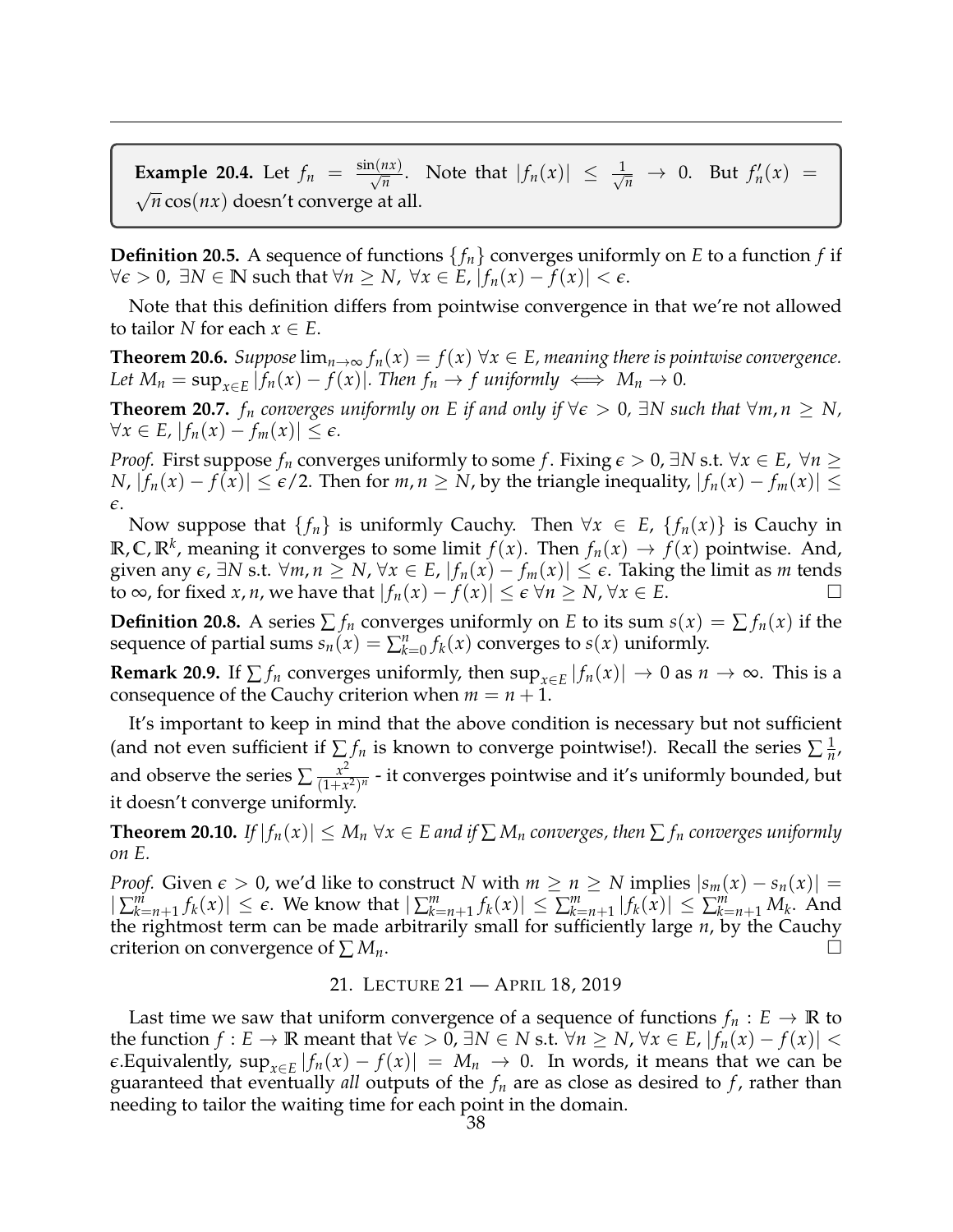**Theorem 21.1.** *Suppose*  $f_n \to f$  *uniformly and*  $\lim_{t\to x} f_n(t) = A_n$ *. Then the sequence*  $A_n$ *converges and*

$$
\lim_{n \to \infty} (\lim_{t \to x} f_n(t)) = \lim_{n \to \infty} A_n = \lim_{t \to x} f(t) = \lim_{t \to x} (\lim_{n \to \infty} f_n(t))
$$

**Corollary 21.2.** *The uniformly limit of a sequence of continuous functions is itself a continuous function.*

*Proof.* Apply the previous theorem with  $A_n = f_n(x)$ . By definition,  $\lim_{n\to\infty} A_n = f(x)$ , so  $\lim_{t\to x} \hat{f}(t) = \lim_{n\to\infty} f_n(x) = f(x)$ . Thus *f* is continuous.

**Theorem 21.3.** *Let*  $f_n : [a, b] \to \mathbb{R}$  *be integrable, and assume*  $f_n \to f$  *uniformly on* [a, b]. *Then f* is integrable and  $\int_a^b f(x)dx = \lim_{n \to \infty} \int_a^b f_n(x)dx$ .

*Proof.* Let  $M_n = \sup_{x \in [a,b]} |f_n(x) - f(x)|$ . By uniform convergence,  $M_n \to 0$ . For any *x* ∈ [*a*, *b*], we have  $f_n(x) - M_n \le f(x) \le f_n(x) + M_n$ . Then

$$
\int_a^b f_n(x)dx - M_n(b-a) \leq \underline{\int_a^b} f(x)dx \leq \overline{\int_a^b} f(x)dx \leq \int_a^b f_n(x)dx + M_n(b-a)
$$

Thus

$$
\overline{\int_a^b} f(x)dx - \underline{\int_a^b} f(x)dx \leq (\int_a^b f_n(x)dx + M_n(b-a)) - (\int_a^b f_n(x)dx - M_n(b-a))
$$
  
= 2M<sub>n</sub>(b-a)  
 $\rightarrow 0$ 

Meaning *f* is integrable. We also have  $|\int_a^b f(x)dx - \int_a^b f_n(x)dx| \le M_n(b-a) \to 0$ , so the integrals indeed coincide.

We now turn our focus to the relationship between convergence of sequences of functions and differentiation. An important observation is that even uniform convergence does not imply that the limit of the derivatives is the derivative of the limit.

**Example 21.4.** Consider  $f_n(x) = \frac{1}{\sqrt{2}}$  $f_n$  sin(*nx*).  $f_n(x) \to 0$  but  $f'_n(x) = \sqrt{n} \cos(nx)$ , which does not converge to the derivative of the zero function.

**Theorem 21.5.** *Suppose*  $f_n$  *are differentiable on* [*a*, *b*] *and*  $f_n(x_0)$  *converges for some*  $x_0 \in [a, b]$ *. Suppose also that the*  $f'_n$  *converge uniformly on* [*a*, *b*]. Then the  $f_n$  converge uniformly on [*a*, *b*] to *a limit f, and f is differentiable with*  $f'(x) = \lim_{n \to \infty} f'_n(x)$ *.* 

**Definition 21.6.** Let  $C(X)$  denote the space of bounded, continuous functions from a metric space *X* to **R**. For  $f \in C(X)$ , let  $||f|| = \sup_{x \in X} |f(x)|$ . The distance function  $\rho(f, g) = ||f - g||$  then turns  $C(x)$  into a metric space, as

(i) 
$$
||f - g|| = 0 \iff \sup |f(x) - g(x)| = 0 \iff f(x) = g(x) \forall x \in X
$$

(ii) 
$$
||f - g|| = \sup |f(x) - g(x)| = \sup \frac{|g(x) - f(x)|}{39} = ||g - f||
$$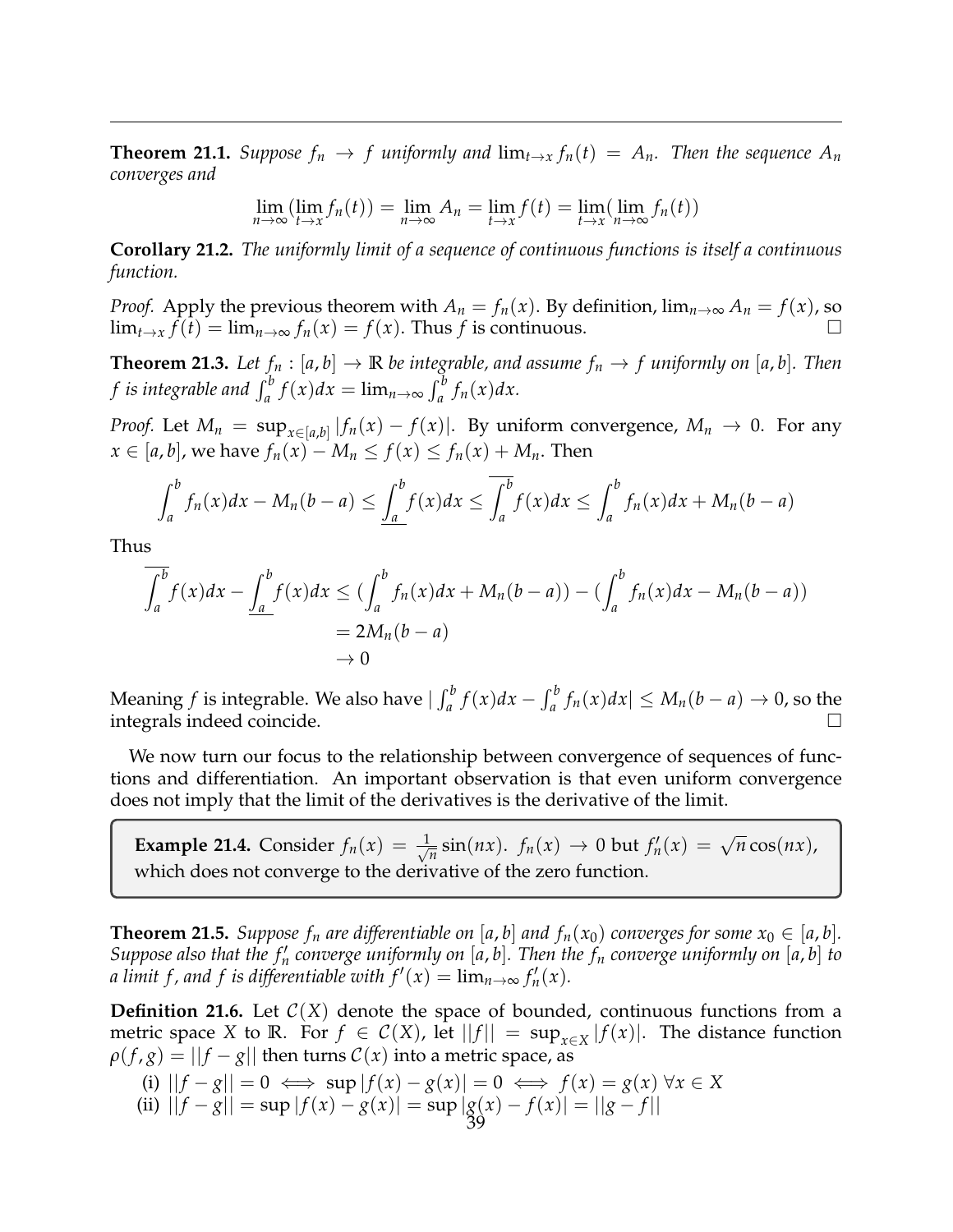(iii)

$$
||f - h|| = \sup_{x \in X} |f(x) - h(x)|
$$
  
\n
$$
\leq \sup_{x \in X} (|f(x) - g(x)| + |g(x) - h(x)|)
$$
  
\n
$$
\leq ||f - g|| + ||g - h||
$$

**Theorem 21.7.**  $C(X)$  *is complete.* 

*Proof.* Let  $f_n$  be a Cauchy sequence in  $\mathcal{C}(X)$ . Then for  $\forall \epsilon > 0$ ,  $\exists N$  s.t.  $\forall m, n \geq N$ ,  $||f(n) - f(n)||$  $f(m)$   $| \langle \epsilon \epsilon$ . Because of our choice of metric, this means that the  $f_n$  are uniformly Cauchy. Because **R** is complete, the  $f_n(x)$  thus converge pointwise to a value for each  $x \in X$ , Because the convergence is uniform, the limit is itself continuous.

22. LECTURE 22 — APRIL 23, 2019

<span id="page-39-0"></span>:(

### 23. LECTURE 23 — APRIL 25, 2019

<span id="page-39-1"></span>Let's return to functions defined by power series,  $f(x) = \sum_{n=0}^{\infty} c_n x^n$ . We've seen that an important quantity here is the radius of convergence  $R = \frac{1}{\limsup |c_n|^{1/n}}$ , which lives in the extended reals. The root test told us that the series converges (absolutely) for |*x*| < *R* and diverges for |*x*| > *R*. Now that we have the tools to think about series of functions, we can generalize our results.

**Theorem 23.1.** Suppose  $\sum_{n=0}^{\infty} c_n x^n$  converges for  $|x| < R$ , and define  $f(x) = \sum_{n=0}^{\infty} c_n x^n$  on (−*R*, *R*)*. Then*

- *1) The series converges uniformly on*  $[-R + \epsilon, R \epsilon] \ \forall \epsilon > 0$ *.*
- *2) f is differentiable in* (−*R*, *R*)*, meaning it is also continuous.*
- 3)  $f'(x) = \sum_{n=1}^{\infty} n c_n x^{n-1}$ .

*Proof.* We've seen that in the series  $\sum g_n$ , where  $g_n(x) = c_n x^n$ , if  $g_n$  is bounded by  $M_n$  and  $\sum M_n$  converges, then  $\sum g_n$  converges uniformly. We'd then like to show that  $\sup_{x \in E} |f(x) - f(x)|$  $f_n(x)| = \sup_{x \in E} |\sum_{k=1}^{\infty}$  $\sum_{k=n+1}^{\infty} c_k x^k \vert \to 0.$ 

Using this criterion and the fact that, for  $|x| \le R - \epsilon$ , we have that  $|c_n x^n| \le |c_n| (R - \epsilon)^n$ , take  $M_n = |c_n|(R-\epsilon)^n$ . Then  $\limsup M_n^{1/n} = \limsup |c_n|^{1/n}(R-\epsilon) = (R-\epsilon) \limsup |c_n^{1/n}$ . Since  $R - \epsilon < R$ , and  $\limsup c_n^{1/n} = \frac{1}{R}$ , this quantity comes out to less than one. By the root test,  $\sum M_n$  converges.

Now, given that  $f_n = \sum_{k=0}^n c_k x^k \rightarrow f$  uniformly on  $[-R + \epsilon, R - \epsilon]$  for all  $\epsilon$ ,  $f$  is continuous on [−*R* + *e*, *R* − *e*] for all *e*. So in fact it's continuous on (−*R*, *R*). Finally, we've seen that if  $f'_n$  converges uniformly to a limit, then *f* is differentiable and  $f'(x) = \lim_{n \to \infty} f'_n(x)$ . Now,  $f'_n = \sum_{k=1}^n k c_k x^{k-1}$  are the partial sums of the power series  $h(x) = \sum_{k=1}^{\infty} k x^{k-1}$  $\sum_{k=1}^{\infty}$   $kc_kx^{k-1}$ . Now,  $f_n = \sum_{k=1}^k k c_k x^{n-2}$  are the partial sums of the power series  $n(x) = \sum_{k=1}^k k c_k x^{n-2}$ .<br>Note that  $\limsup |kc_k|^{1/k} = \limsup |c_k|^{1/k}$ , because  $\sqrt[k]{k} \to 1$ . So the radius of convergence of *h* is the same as for *f* - they converge pointwise on (−*R*, *R*) and uniformly on  $[-R + \epsilon, R - \epsilon]$ . So over  $[-R + \epsilon, R - \epsilon]$ ,  $f'_R \to h$  uniformly. Then, by Theorem 7.17 40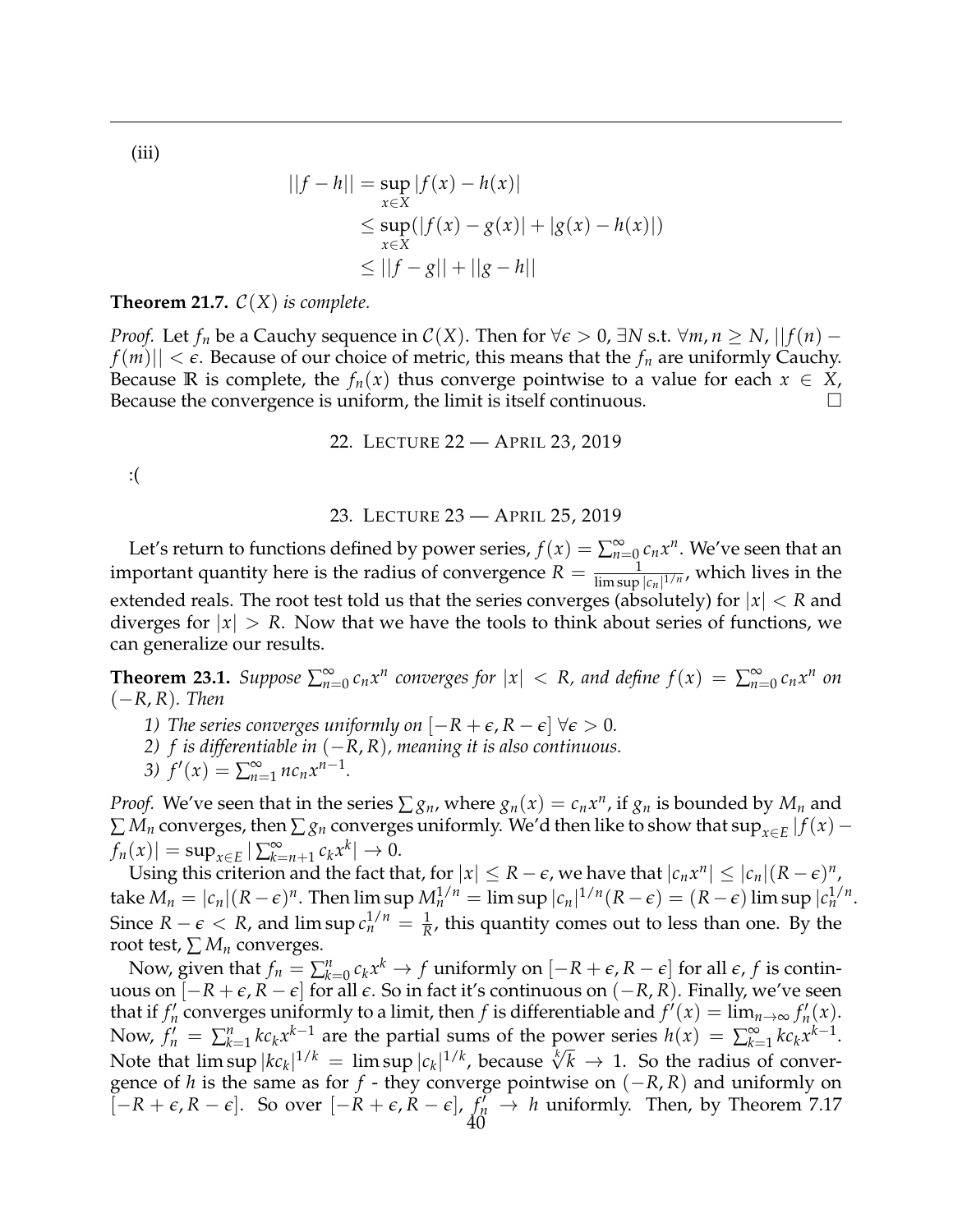in Rudin, since *f* is differentiable and  $f' = h$  on  $[-R + \epsilon, R - \epsilon]$  for any  $\epsilon$ ,  $f' - h$  on (−*R*, *R*).

**Corollary 23.2.** *For f infinitely differentiable on* (−*R*, *R*) *- often called smooth - applying the theorem k times shows*  $f^{(k)}(x) = \sum_{n=1}^{\infty}$  $\sum_{n=k}^{\infty} n(n-1)...(n-k+1)c_n x^{n-k}$ . In particular,  $c_k =$ 1  $\frac{1}{k!} f^{(k)}(0)$ .

So a given smooth function *f* is given by a power series near 0 if and only if its Taylor series at 0 converges and equals *f* . To see that the last condition is not trivial, observe the following example.

**Example 23.3.** Consider  $f(x) = \begin{cases} e^{-1/x^2} & x \neq 0 \\ 0 & x = 0 \end{cases}$ 0  $x = 0$ . One can check that *f* is smooth, meaning it has derivatives of all orders, but  $f^{(n)}(0)=0$   $\forall n.$  So the Taylor series at  $0$ converges, but to the zero function rather than *f* .

There are several ways to define the exponential function. The first, which is not so pretty, is to define the real number *e* as  $e = \sum_{n=0}^{\infty} \frac{1}{n!} \approx 2.718$ , then define  $e^n$  for integral *n* in the natural way, define  $e^{p/q}$  as  $(e^p)^{1/q}$ , and define  $e^x$  for *x* irrational as sup $\{e^{p/q} : \frac{p}{q} < x\}$ .

The second, much nicer way is to define the exponential function as  $exp(x) = \sum_{n=1}^{\infty} \frac{x^n}{n!}$  $\frac{x^{\cdots}}{n!}$ . Its radius of converge is  $\infty$ , since  $n! > \left(\frac{n}{2}\right)$  $\frac{n}{2}$ , which implies  $(n!)^{1/n} \to \infty$ . So this function is well defined for all  $x \in R$  (and, as it happens, all  $x \in \mathbb{C}$ ). It's continuous, and in fact differentiable, and we have

$$
\exp(x) \exp(y) = \left(\sum_{k=0}^{\infty} \frac{x^k}{k!}\right) \left(\sum_{m=0}^{\infty} \frac{y^m}{m!}\right)
$$
  
= 
$$
\sum_{n=0}^{\infty} \left(\sum_{k=0}^n \frac{x^k}{k!} \frac{y^{n-k}}{(n-k)!}\right)
$$
  
= 
$$
\sum_{n=0}^{\infty} \frac{1}{n!} \left(\sum_{k=0}^n {n \choose k} x^k y^{n-k}\right)
$$
  
= 
$$
\sum_{n=0}^{\infty} \frac{(x+y)^n}{n!}
$$
  
= 
$$
\exp(x+y)
$$

As a special case,  $exp(x)exp(-x) = exp(0) = 1$ . Since  $exp(x) > 0$  for  $x \ge 0$ , it follows that  $\exp(x) > 0$  for  $x < 0$  as well (otherwise  $\exp(x) \exp(-x) < 0$ ). And since  $\exp' = \exp > 0$ , the function is strictly increasing. Since  $\exp(1) = e$ , the result also shows that  $exp(i) = exp(1 + \cdots + 1) = exp(1)^n = e^n$ .

Since exp is a strictly increasing function  $\mathbb{R} \to \mathbb{R}_+$ , it has an inverse  $\log : \mathbb{R}_+ \to \mathbb{R}$ defined by the property that  $exp(log(y)) = y \ \forall y > 0$  and  $log(exp(x)) = x \ \forall x \in \mathbb{R}$ . We get for free that log is also strictly increasing. We also have that  $\lim_{x\to 0} \log(x) = -\infty$ , and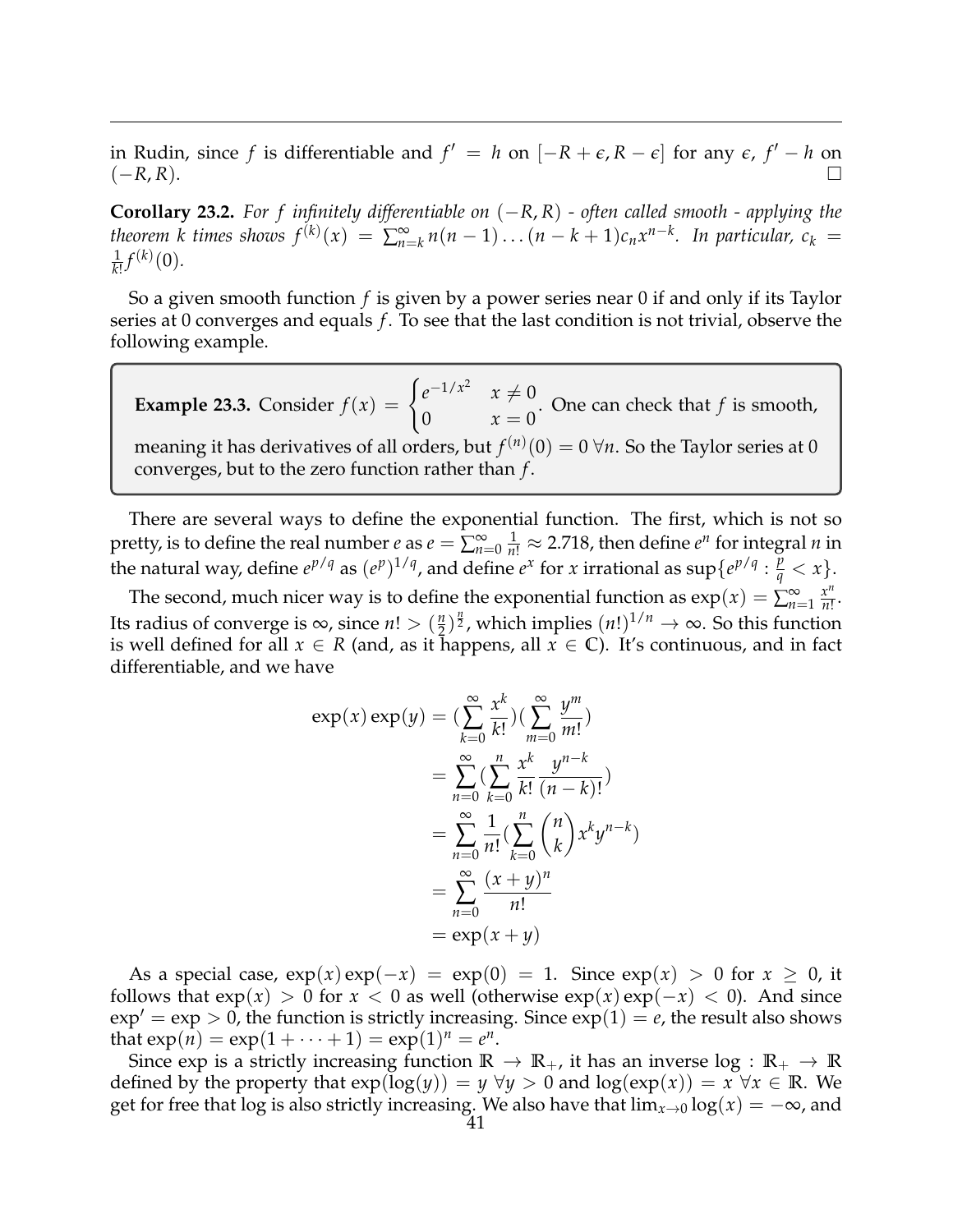the chain rules gives us

$$
\log(\exp x) = x
$$

$$
\log'(\exp x) \exp' x = 1
$$

$$
\log'(\exp x) = \frac{1}{\exp x}
$$

$$
\log'(y) = \frac{1}{y}
$$

By our results for the exponential, we also have that  $log(uv) = log u + log v$  and  $log(1) =$ 0, which implies  $\log(\frac{1}{u})$  $\frac{1}{u}$ ) =  $-\log u$ . Finally, we define the trigonometric functions to be

$$
\cos(x) = \frac{\exp(ix) + \exp(ix)}{2}
$$

$$
\sin(x) = \frac{\exp(ix) - \exp(-ix)}{2i}
$$

where  $i \in \mathbb{C}$  such that  $i^2 = 1$ . You can check that  $\cos'(x) = -\sin(x)$  and  $\sin'(x) = \cos(x)$ .

## 24. LECTURE 24 — APRIL 30, 2019

<span id="page-41-0"></span>Today we'll be talking about something slightly more applied than most of what we've looked at in the course - Fourier series.

**Definition 24.1.** A trigonometric polynomial is a finite sum of the form  $f(x) = a_0 +$  $\sum_{n=1}^{N} a_n \cos(nx) + b_n \sin(nx)$ . Trigonometric polynomials are 2*π*-periodic and infinitely differentiable (or smooth). A <u>trigonometric series</u> is a series of the form  $a_0 + \sum_{n=1}^{N} a_n \cos(nx) +$  $b_n$  sin( $nx$ ).

Recall from last time that  $e^{ix} = \cos x + i \sin x$ . Then complex generalizations of these definitions are, respectively,

$$
f(x) = \sum_{n=-N}^{N} c_n e^{inx}
$$

∞

and

Though these produce complex outputs in general, they are real-valued if 
$$
\overline{c_n} = c_{-n}
$$
 for all *n*. We'll be working with the complex forms of trigonometric polynomials/series, as they're a bit easier to handle.

 $\sum_{n=-\infty}^{\infty} c_n e^{inx}.$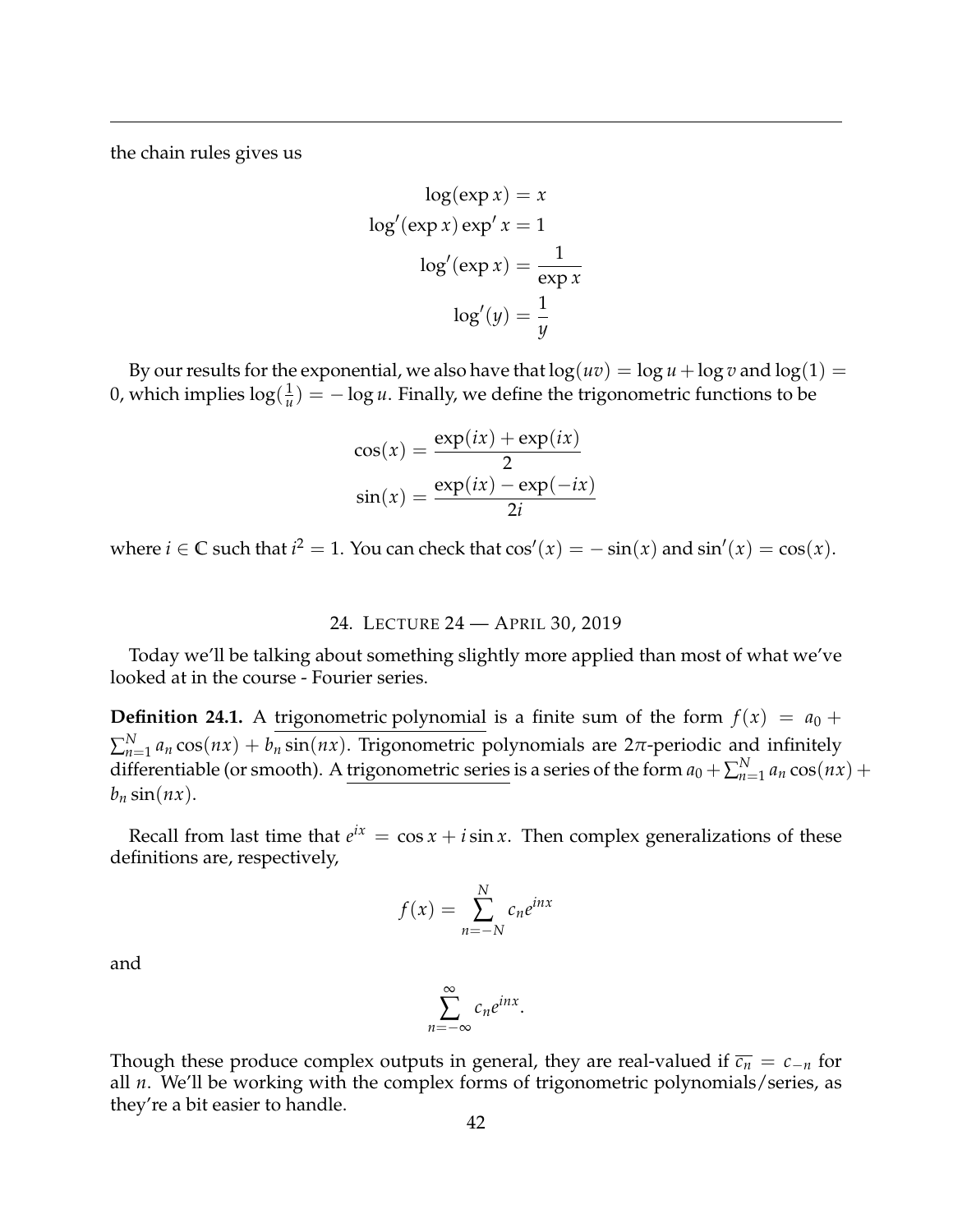Our first result is that for  $f(x) = \sum_{i=1}^{N} c_n e^{inx}$  and  $m \in \{-N, \ldots, N\}$ , then

$$
\frac{1}{2\pi} \int_0^{2\pi} f(x) e^{-imx} dx = \frac{1}{2\pi} \int_0^{2\pi} \sum_{-N}^N c_n e^{i(n-m)x} dx
$$

$$
= \frac{1}{2\pi} \sum_{n=-N}^N c_n \int_0^{2\pi} e^{i(n-m)x} dx
$$

$$
= c_m
$$

So the coefficients of such a trigonometric polynomial can be detected by performing appropriate integrals. Motivated by the result, we make the following definitions.

**Definition 24.2.** The *m*th Fourier coefficient of *f*, assumed integrable on  $[0, 2\pi]$ , is

$$
c_m(f) = \frac{1}{2\pi} \int_0^{2\pi} f(x) e^{-imx} dx
$$

The Fourier sum of *f* is

$$
s_N(f)(x) = \sum_{-N}^{N} c_n(f)e^{inx}
$$

We also have

**Definition 24.3.** A sequence {*φn*} of complex-valued functiosn on [*a*, *b*] is an orthogonal system of functions if  $\int_a^b \phi_n(x) \overline{\phi_m(x)} dx = 0$  whenever  $n \neq m$ . It is an <u>orthonormal system</u> if furthermore  $\int_a^b |\phi_n(x)|^2 dx = 1$  for all *n*.

**Example 24.4.** Consider  $\{\frac{1}{\sqrt{2}}\}$  $\frac{1}{2\pi}e^{inx}\}_n \in \mathbb{Z}$  on  $[0, 2\pi]$  (or  $[-\pi, \pi]$ ). This forms an orthonormal system because

$$
\int_0^{2\pi} \phi_n(x) \overline{\phi_m(x)} = \frac{1}{2\pi} \int_0^{2\pi} e^{inx} e^{-imx} dx
$$

$$
= \begin{cases} 1 & m = n \\ 0 & m \neq n \end{cases}
$$

**Theorem 24.5.** *Let* {*φn*} *be an orthonormal system on* [*a*, *b*]*, and consider the Nth Fourier sum*  $of f \cdot s_N(x) = \sum_{n=1}^N c_n \phi_n(x)$ . Then for any  $t_N(x) = \sum_{n=1}^N d_n \phi_n(x)$ ,

$$
\int_a^b |f - t_N|^2 dx \ge \int_a^b |f - s_N|^2 dx
$$

*with equality if and only if*  $c_n = d_n$  *for all n.*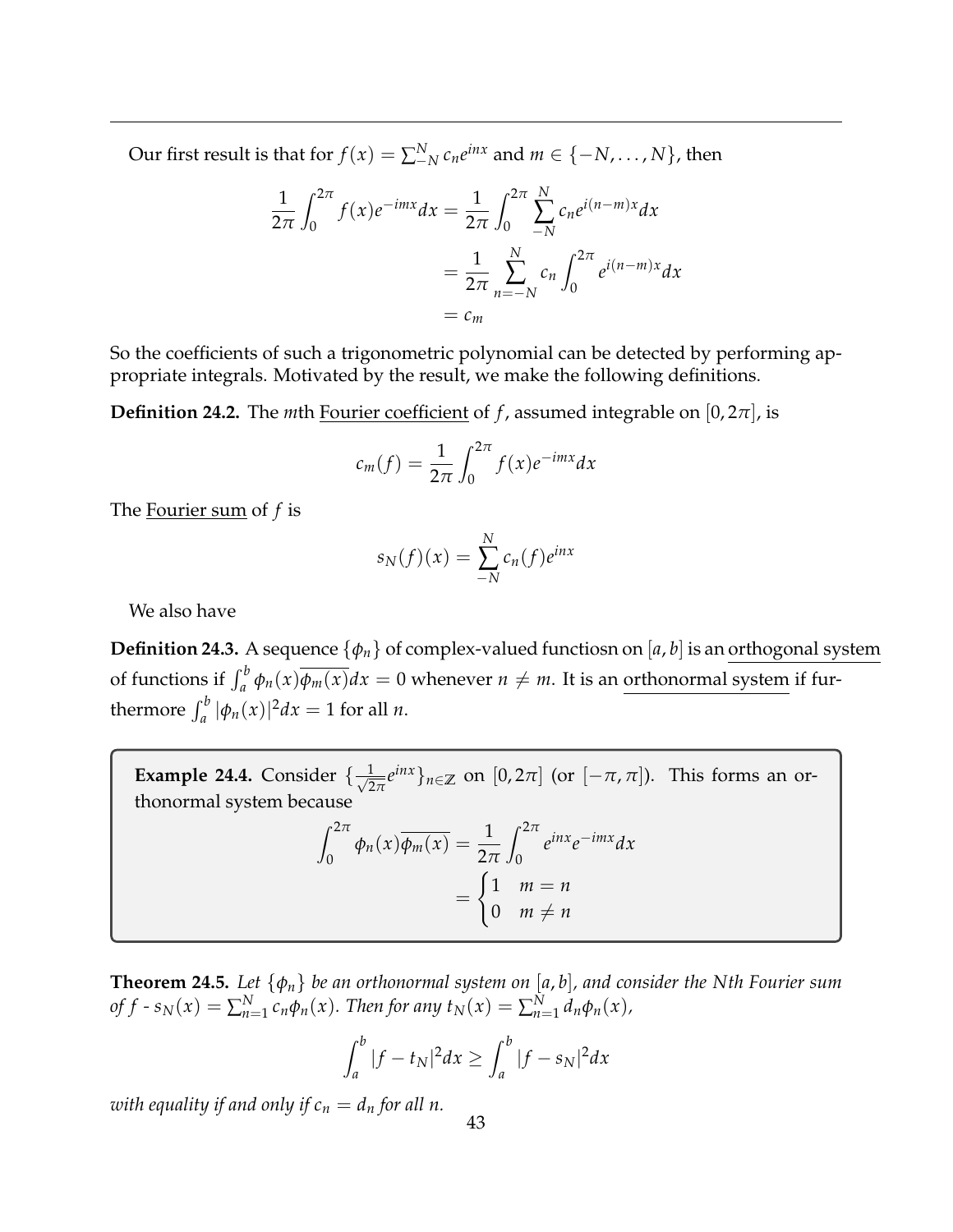*Proof.* First some intermediate results:

$$
\int_{a}^{b} f \overline{t_{n}} dx = \sum_{n=1}^{N} \overline{d_{n}} \int_{a}^{b} f \overline{\phi_{n}} dx
$$

$$
= \int_{n=1}^{N} \overline{d_{n}} c_{n}
$$

And

$$
\int_{a}^{b} |t_N|^2 dx = \int_{a}^{b} \left(\sum_{n=1}^{N} d_n \phi_n\right) \left(\sum_{m=1}^{N} \overline{d_m} \overline{\phi_m}\right) dx
$$

$$
= \int_{a}^{b} \phi_n \overline{\phi_n}
$$

$$
= \begin{cases} 0 & m \neq n \\ 1 & m = n \end{cases}
$$

Note that the second equality used the fact that only terms in which  $m = n$  contribute to the sum. Returning to the original problem, we have

$$
\int_{a}^{b} |f - t_N|^2 dx = \int_{a}^{b} |f|^2 - f\overline{t_N} - \overline{f}t_n + |t_N|^2 dx
$$
  
= 
$$
\int_{a}^{b} |f|^2 dx - \sum_{n=1}^{N} c_n \overline{d_n} - \sum_{n=1}^{N} \overline{c_n} d_n + \sum_{n=1}^{N} |d_n|^2
$$
  
= 
$$
\int_{a}^{b} |f|^2 dx - \sum_{n=1}^{N} |c_n|^2 + \sum_{n=1}^{N} |c_n - d_n|^2
$$

The first two terms are irrespective of  $t_N$  and the second is minimized when  $c_n = d_n$ , proving the claim.  $\Box$ 

In words, what we've shown is that  $s_N$  is the best approximation to  $f$  in the least-squares sense.

**Corollary 24.6.**  $\sum_{n=1}^{\infty} |c_n|^2 \leq \int_a^b |f(x)|^2 dx$ , meaning the left hand side converges. In particular,  $c_n \to 0$  *as*  $n \to \infty$ *.* 

For the remainder of the class, we'll state some important theorems which we don't have time to prove.

**Theorem 24.7.** *If for given x,* ∃*δ* > 0*,* ∃*M* > 0 *s.t.* | *f*(*x* + *t*) − *f*(*x*)| ≤ *M*|*t*| *for* |*t*| < *δ, then*  $\lim_{N\to\infty} s_N(f)(x) = f(x).$ 

In words, the above conditions - which are stronger that continuity but weaker than differentiability - suffice to guarantee that the Fourier sums converge pointwise.

**Theorem 24.8** (Stone-Weierstrass)**.** *If f is continuous and* 2*π-periodic, then f is the uniform limit of a sequence of trigonometric polynomials.*

**Theorem 24.9** (Parseval)**.** *If f is integrable and* 2*π-periodic, with Fourier coefficients c<sup>n</sup> and partial sums sN, then*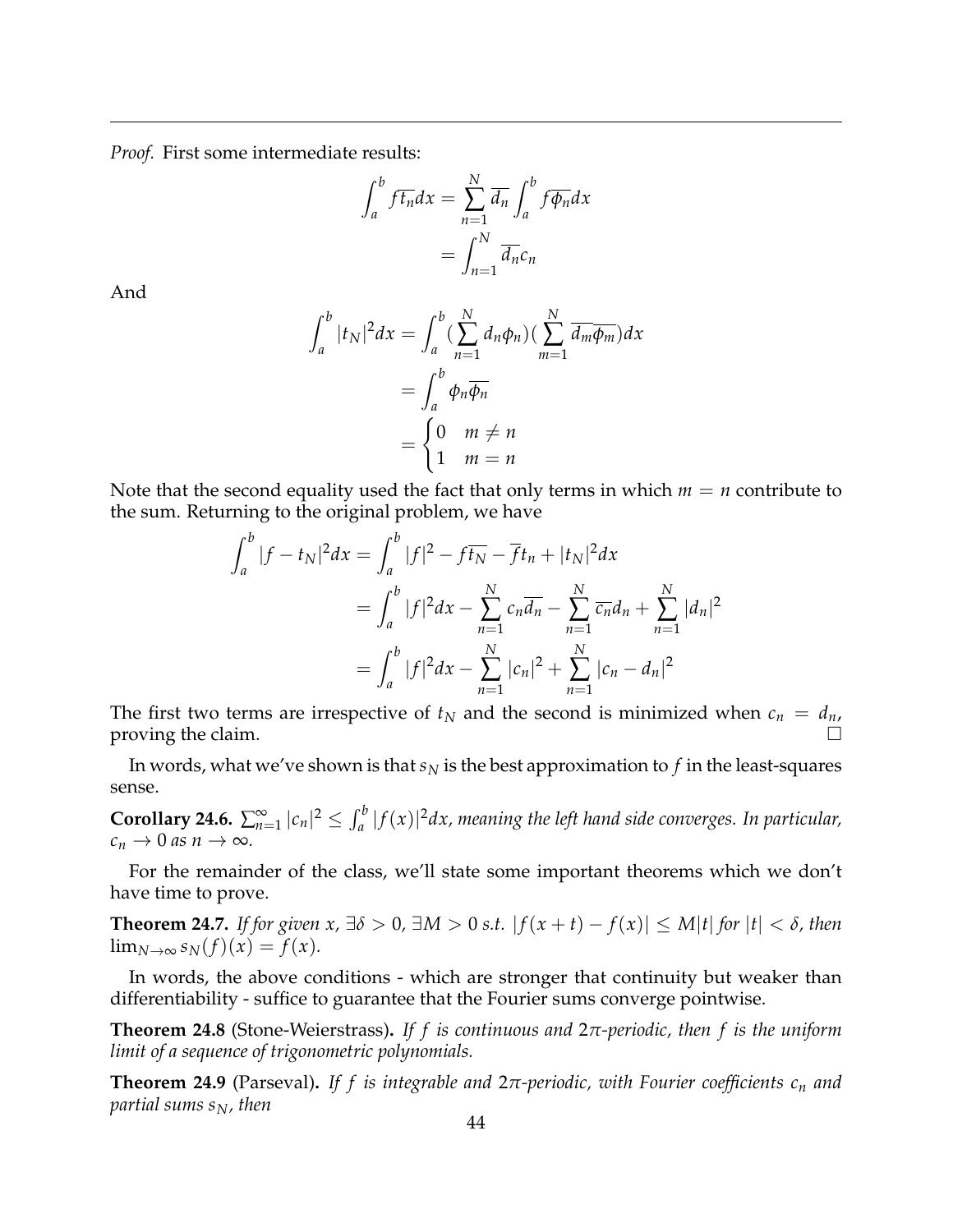•  $\lim_{N\to\infty}\frac{1}{2N}$  $\frac{1}{2\pi} \int_0^{2\pi} |f(x) - s_N(x)|^2 dx = 0$ 

• 
$$
\sum |c_n|^2 = \frac{1}{2\pi} \int_0^{2\pi} |f(x)|^2 dx
$$

## **That's all - congratulations on having (almost) completed Math 112!**

### 25. REVIEW SECTION — MAY 7, 2019

<span id="page-44-0"></span>The final will take place the coming Monday, May 13, from 9am-12pm in Emerson 210. You're allowed to bring a copy of Rudin. There's lots of space on the test for scratch work, so there shouldn't be a need to bring scratch paper. The format of the final is approximately C times the midterm, for  $1 < C < 2$ . Expect a similar mix of concrete and abstract material as in the midterm, and keep in mind that the standard of detail for proof is slightly relaxed from that expected on homework, given the time limitation. It is cumulative, and will cover the semester's content more or less uniformly.

### **Chapter 1**

We learned about fields, which are sets equipped with operations of addition and multiplication satisfying some properties. Examples were **Q**, **R**, and **C**. **Q** and **R** are additionally ordered fields, and **R** is made special by the least upper bound property, which states that non-empty sets with upper bounds have least upper bounds. We learned that the rationals (and irrationals) are dense in **R**, and that **R** is complete, meaning its Cauchy sequences converge.

### **Chapter 2**

We talked about unions and intersections of sets, what functions are, and the difference between finite, countable, and uncountable sets. Countable sets are the smallest kind of infinite sets, and they can be enumerated, which means formally that they admit a bijection to **N** (or, equivalently, **Z**). We learned that a countable union of countable sets is countable, and that **R** is uncountable.

We learned about metric spaces, including the definitions of neighborhoods, a metric, and open/closed subsets of metric spaces. Recall that a subset of a metric space is open if all of its points are interior points (meaning they admit a neighborhood contained in the subset), and that a subset of a metric space is closed if it contains all its limit points. Equivalently, the subset is closed if limits of convergent sequences in the subset are also in the subset.

A useful result is that subset is closed if and only if its complement is open. Keep in mind that subsets can be neither open nor closed, and that they can also be open and closed. We learned functions between metric spaces are continuous if and only if preimages of open sets in the codomain are open sets in the domain (or, equivalently, preimages of closed sets in the codomain are closed in the domain).

Keep in mind that the openness or closedness of a set is a property of the ambient metric space in which it exists (for instance, (0, 1] is neither closed nor open in the metric space **R**, but both closed and open in the metric space  $(0, 1]$ ). There is an important correspondence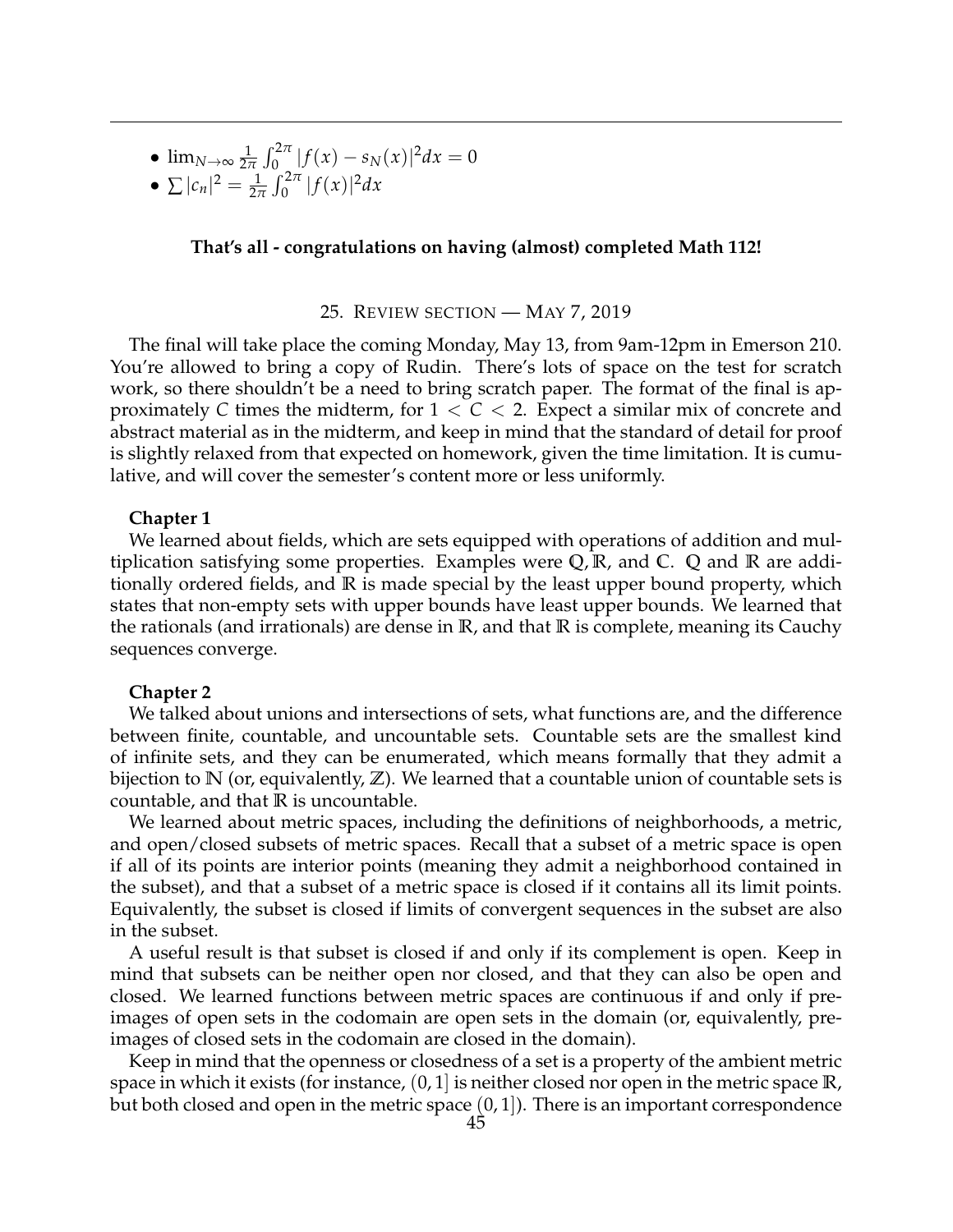between open sets in a metric space and those in a metric space it contains. In particular, for  $E \subset Y \subset X$ , *E* is open in *Y* if and only if  $E = Y \cap U$  for *U* an open set in *X*.

A set *K* is compact if all of its open covers reduce to finite subcovers (i.e.  $K \subseteq \bigcup_{\alpha \in A} G_{\alpha}$ and  $G_\alpha$  all open implies that  $K \subseteq \bigcup_{i=1}^n G_{\alpha_i}$ . We learned that compactness is equivalent to sequential compactness in metric spaces, which is the property that all infinite subsets have limit points. An equivalent, and perhaps more intuitive, definition of sequential compactness that all sequences in *K* have a convergent subsequent in *K* (whose limit is in *K*).

We learned that compact sets are always closed and bounded, and that the converse is true in **R***<sup>k</sup>* and **C***K*, but not in general. Continuous functions send compact sets to compact sets, and they also send connected sets to connected sets. Applying the results to continuous functions  $f : [a, b] \to \mathbb{R}$ , you can conclude that  $f([a, b])$  is compact and connected. This implies that the image of  $[a, b]$  attains its maximum and maximum and minimum, because it is compact, and that it attains all values between *f*(*a*) and *f*(*b*), because of our characterizations of connected subsets of **R**. These are the extreme and intermediate value theorems, respectively.

### **Chapter 3**

We learned about sequences and series. A sequence is the image of a function defined on **N**, and the limit of a sequence  $x_n$  is the point  $\ell$  such that  $\forall \epsilon > 0$ ,  $\exists N \text{ s.t. } n \geq N \implies$  $d(x_n, x) < \epsilon$ . Limits are unique in metric spaces, allowing us to use the word 'the' in the previous sentence. For a function *f*, we write  $\lim_{t\to x} f(t) = a$  if  $\forall \epsilon > 0$   $\exists \delta > 0$  such that  $0 < d(t, x) < \delta \implies d(f(t), a) < \epsilon.$ 

Convergent sequences are bounded, but bounded sequences need not be convergent. In **R***<sup>k</sup>* , bounded sequences have convergent subsequences (as they sit in a compact *k*-cell, which is also sequentially compact). Another partial converse is that monotonic sequences in **R** converge if they're bounded.

A sequence is Cauchy if  $\forall \epsilon > 0$ ,  $\exists N$  such that  $m, n \geq N \implies d(x_n, x_m) < \epsilon$ . In complete metric spaces, like **R***<sup>k</sup>* and **C***<sup>k</sup>* , Cauchy sequences converge (in fact, this is the definition of completeness).

Series are said to converge if the sequences of their partial sums converge, which allows us to restate results from sequences as results for series. In particular, the Cauchy criterion for series - which follows from that for sequences - implies that a real series with the following Cauchy property convergences:  $\forall \epsilon > 0$ ,  $\exists N \in \mathbb{N}$  s.t.  $m, n \geq N$  implies  $|\sum_{k=n}^{m} a_k| < \epsilon$ . The Cauchy property for series implies that  $a_n \to 0$ , by considering  $m = n + 1$ . We can also make use of the Monotone convergence theorem for sequences to conclude that a series  $\sum a_n$  with  $a_n \geq 0$  converges if and only if its partial sums are bounded.

The root test considers  $\alpha = \limsup |a_n|^{1/n}$ . When  $\alpha < 1$ , it concludes that  $\sum a_n$  converges absolutely (meaning  $\sum |a_n|$  converges), and when  $\alpha > 1$  it concludes that the series diverges. We also learned about the ratio test. Power series are defined to be series of the form  $\sum_{n=0}^{\infty} c_n z^n$  - the root test leads us to define  $R = \frac{1}{\limsup |c_n|^{1/n}}$ , and conclude that the power series converges when  $|z| < R$  and diverges when  $|z| > R$ . Since we're on the subject of sequences and series of numbers, we're going to jump to sequences and series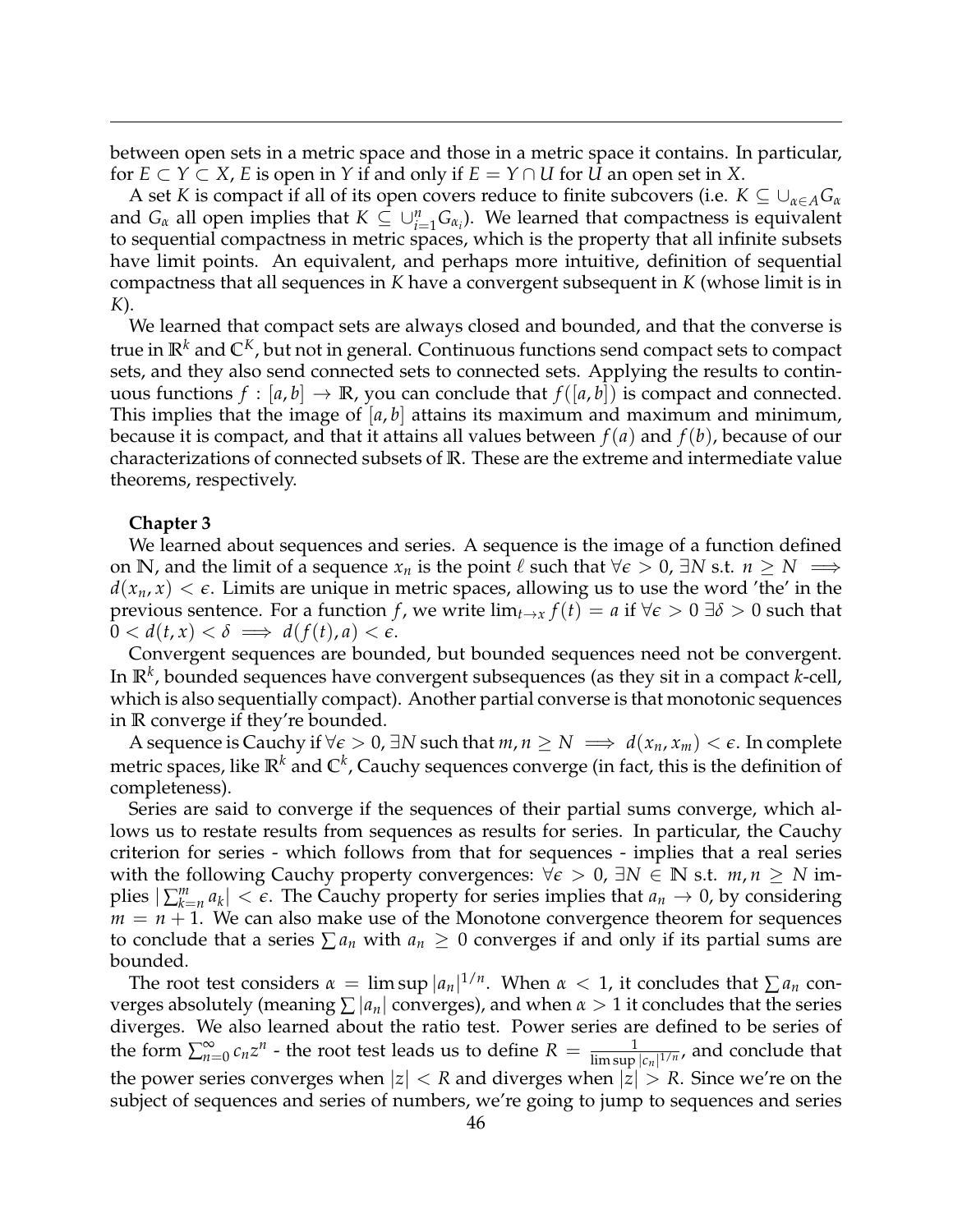of functions.

### **Chapter 7**

A sequence of functions  $f_n$  converges to f pointwise if  $\forall x \in X$ ,  $f_n(x) \to f(x)$ . Informally, uniform convergence says that this takes place in a controlled way. A sequence of functions  $f_n$  converges to  $f$  uniformly if  $||f_n - f|| = \sup_{x \in X} |f_n(x) - f(x)|$  converges to 0. Equivalently,  $\forall \epsilon > 0$ , ∃*N* such that  $\forall x \in X, \forall n \geq N$ ,  $|f_n(x) - f(x)| < \epsilon$ . Crucially, uniform convergence does not permit delta to be selected as a function of *x*.

Note that pointwise and uniform convergence are properties of the functions *f<sup>n</sup>* and of the domains on which they are defined. For instance, power series  $\sum_{n=0}^{\infty} c_n z^n$  converge uniformly on any compact subset of  $(-R, R)$  but only pointwise on  $(-R, R)$ .

We learned that uniform limits of continuous functions are continuous, but that the same is not true for pointwise limits. We also learned about how sequences and series of functions interact with integration and differentiation. The Weierstrass theorem states that every continuous functions on  $[a, b]$  is the uniform limit of a sequence of polynomials.

### **Chapter 4**

Here we talked about continuous functions and their properties, much of which we've already mentioned. In this chapter we defined  $\lim_{t\to x} f(t)$ , defined f to be continuous at *x* if  $\forall \epsilon, \exists \delta > 0$  s.t.  $\forall y, |x - y| < \delta$  implies  $|f(x) - f(y)| < \epsilon$ . We saw that this is equivalent to the condition that  $\lim_{t\to x} f(t) = f(x)$ . *f* is continuous on its domain if it is continuous at all points in its domain, and it is uniformly continuous if it is continuous on its domain and *δ* can be selected only as a function of *e* (and not of *x*).

Continuity on a compact set implies uniform continuity, and continuous functions preserve compact and connected sets. For real functions  $f: R \to R$ , we talked about left and right limits,  $f(x-)$  and  $f(x+)$ .

### **Chapter 5**

When it exists, the derivative of *f* at *x* is defined  $f'(x) = \lim_{t \to x} \frac{f(t) - f(x)}{t - x}$  $\frac{f(x)}{f(x)}$ . Differentiable functions are continuous, but continuous functions need not be differentiable. Differentiable functions have derivative zero at local minima and maxima. The Mean value theorem implies that a differentiable<sup>[3](#page-46-0)</sup> function  $f : [a, b] \rightarrow \mathbb{R}$  satisfies  $f(b) - f(a) =$  $(b-a)f'(x)$  for some  $x \in (a, b)$ .

### **Chapter 6**

This chapter was about integration - we used lower and upper sums to define upper and lower integrals, and defined the integral to be equal to the upper and lower integrals when they coincide. We saw that *f* is Riemann-integrable, written  $f \in R$ , if  $\forall \epsilon$ ,  $\exists P$  s.t.  $U(P, f) - L(P, f) < \epsilon.$ 

Among functions  $[a, b] \rightarrow \mathbb{R}$ , the ladder of nice functions is roughly

<span id="page-46-0"></span><sup>&</sup>lt;sup>3</sup>Technically we demand that *f* be continuous on [a, b] and differentiable on  $(a, b)$ , as we haven't defined the notion of differentiability for endpoints.